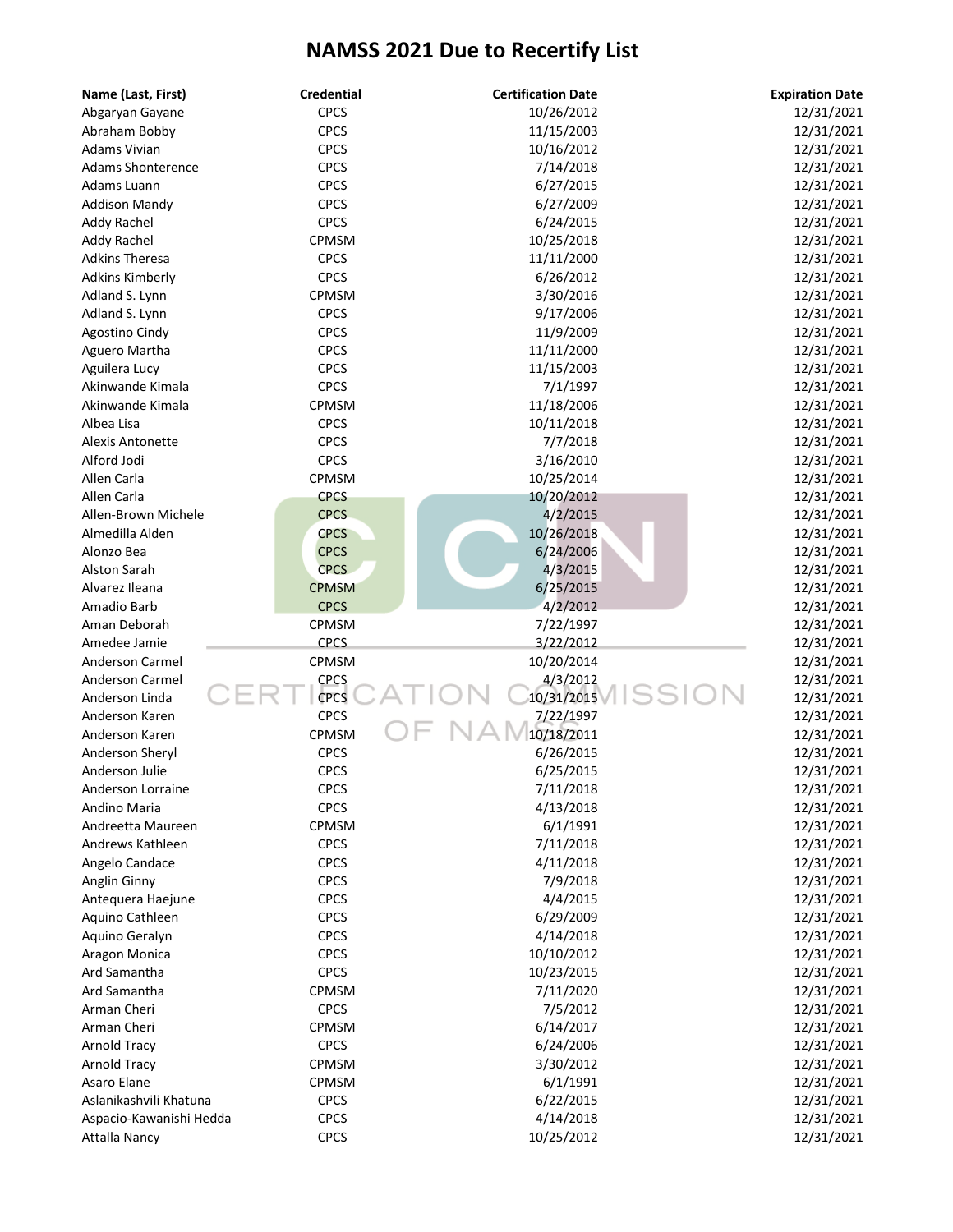| Name (Last, First)                  | <b>Credential</b> | <b>Certification Date</b> | <b>Expiration Date</b> |
|-------------------------------------|-------------------|---------------------------|------------------------|
| Attaway Keri                        | <b>CPCS</b>       | 10/30/2015                | 12/31/2021             |
| <b>Austin Marcy</b>                 | <b>CPCS</b>       | 7/14/2018                 | 12/31/2021             |
| Ayala Margaret                      | <b>CPCS</b>       | 4/2/2015                  | 12/31/2021             |
| <b>Baader Ted</b>                   | <b>CPCS</b>       | 7/22/1997                 | 12/31/2021             |
| <b>Babson Danette</b>               | <b>CPCS</b>       | 4/7/2018                  | 12/31/2021             |
| Backman Shawna                      | <b>CPCS</b>       | 10/26/2012                | 12/31/2021             |
| <b>Bailey Denise</b>                | <b>CPCS</b>       | 7/14/2018                 | 12/31/2021             |
| <b>Bailey Amy</b>                   | <b>CPCS</b>       | 7/3/2012                  | 12/31/2021             |
| <b>Bailey Dilsa</b>                 | CPMSM             | 7/22/1997                 | 12/31/2021             |
| <b>Baird Anthony</b>                | CPMSM             | 4/5/2018                  | 12/31/2021             |
| <b>Baker Tina</b>                   | CPMSM             | 4/16/2010                 | 12/31/2021             |
| <b>Baker Tina</b>                   | <b>CPCS</b>       | 11/5/2009                 | 12/31/2021             |
| Baker-Buckley Christine             | <b>CPCS</b>       | 3/29/2018                 | 12/31/2021             |
| <b>Baldwin Susan</b>                | <b>CPCS</b>       | 6/24/2006                 | 12/31/2021             |
| <b>Baldwin Susan</b>                | CPMSM             | 6/24/2006                 | 12/31/2021             |
| <b>Bals Diana</b>                   | <b>CPCS</b>       | 11/15/2003                | 12/31/2021             |
| <b>Banks Brittany</b>               | <b>CPCS</b>       | 10/25/2018                | 12/31/2021             |
| Barada Conor                        | <b>CPCS</b>       | 10/25/2018                | 12/31/2021             |
| <b>Barclay Deborah</b>              | <b>CPCS</b>       | 4/1/2015                  | 12/31/2021             |
| <b>Bard Inge</b>                    | <b>CPCS</b>       | 12/1/1997                 | 12/31/2021             |
| Bargo Paula                         | CPMSM             | 6/25/2009                 | 12/31/2021             |
|                                     | <b>CPCS</b>       | 10/13/2011                | 12/31/2021             |
| Bargo Paula                         | <b>CPCS</b>       | 11/1/2004                 |                        |
| Barker Renee<br><b>Barker Renee</b> | <b>CPMSM</b>      |                           | 12/31/2021             |
|                                     |                   | 10/26/2012                | 12/31/2021             |
| <b>Barnes Margot</b>                | <b>CPCS</b>       | 10/26/2012                | 12/31/2021             |
| <b>Barnes Margot</b>                | <b>CPMSM</b>      | 4/5/2013                  | 12/31/2021             |
| barnett shelia                      | <b>CPCS</b>       | 10/26/2018                | 12/31/2021             |
| <b>Barr Nancy</b>                   | <b>CPMSM</b>      | 6/18/1994                 | 12/31/2021             |
| <b>Barr Nancy</b>                   | <b>CPCS</b>       | 6/15/2002                 | 12/31/2021             |
| Barrera Grecia                      | <b>CPCS</b>       | 7/11/2018                 | 12/31/2021             |
| Barron Amber                        | <b>CPCS</b>       | 6/9/2009                  | 12/31/2021             |
| <b>Barry Vicky</b>                  | CPCS              | 11/12/2009                | 12/31/2021             |
| <b>Bartine Laurie</b>               | <b>CPCS</b>       | 11/19/2009                | 12/31/2021             |
| <b>Bartine Laurie</b>               | CPMSM             | 4/4/2012                  | 12/31/2021             |
| <b>Bassett Meg</b>                  | <b>CPMSM</b>      | 6/26/2008                 | 12/31/2021             |
| <b>Bassett Meg</b>                  | <b>CPCS</b>       | 12/1/1997                 | 12/31/2021             |
| <b>Bassett Douglas</b>              | <b>CPCS</b>       | 3/26/2015                 | 12/31/2021             |
| <b>Bathauer Dorothy</b>             | <b>CPCS</b>       | 6/27/2015                 | 12/31/2021             |
| <b>Baughey Tracey</b>               | CPMSM             | 7/6/2018                  | 12/31/2021             |
| Bazikian Zoya                       | <b>CPCS</b>       | 10/22/2018                | 12/31/2021             |
| <b>Beasley Corrina</b>              | CPMSM             | 11/10/2009                | 12/31/2021             |
| <b>Beaumont Mary</b>                | <b>CPCS</b>       | 11/12/2009                | 12/31/2021             |
| Beck Judy                           | <b>CPCS</b>       | 10/22/2018                | 12/31/2021             |
| <b>Beckley Sharon</b>               | CPMSM             | 11/9/2002                 | 12/31/2021             |
| <b>Beckley Sharon</b>               | <b>CPCS</b>       | 7/22/1997                 | 12/31/2021             |
| <b>Beckley Dawn</b>                 | <b>CPCS</b>       | 10/25/2012                | 12/31/2021             |
| <b>Beckley Dawn</b>                 | CPMSM             | 4/1/2015                  | 12/31/2021             |
| <b>Becton Arlene</b>                | CPMSM             | 11/1/2007                 | 12/31/2021             |
| <b>Becton Arlene</b>                | <b>CPCS</b>       | 11/15/2003                | 12/31/2021             |
| Beculheimer Lynnee                  | CPMSM             | 6/4/1988                  | 12/31/2021             |
| Beculheimer Lynnee                  | <b>CPCS</b>       | 6/15/1996                 | 12/31/2021             |
| Bedingfield Arla                    | <b>CPCS</b>       | 6/28/2003                 | 12/31/2021             |
| Befort Sydney                       | <b>CPCS</b>       | 4/2/2015                  | 12/31/2021             |
| Begun Galina                        | CPMSM             | 11/10/2001                | 12/31/2021             |
| Begun Galina                        | <b>CPCS</b>       | 6/17/2000                 | 12/31/2021             |
| Beierle Deborah                     | <b>CPCS</b>       | 7/22/1997                 | 12/31/2021             |
| Bellanti Sara                       | <b>CPCS</b>       | 4/4/2015                  | 12/31/2021             |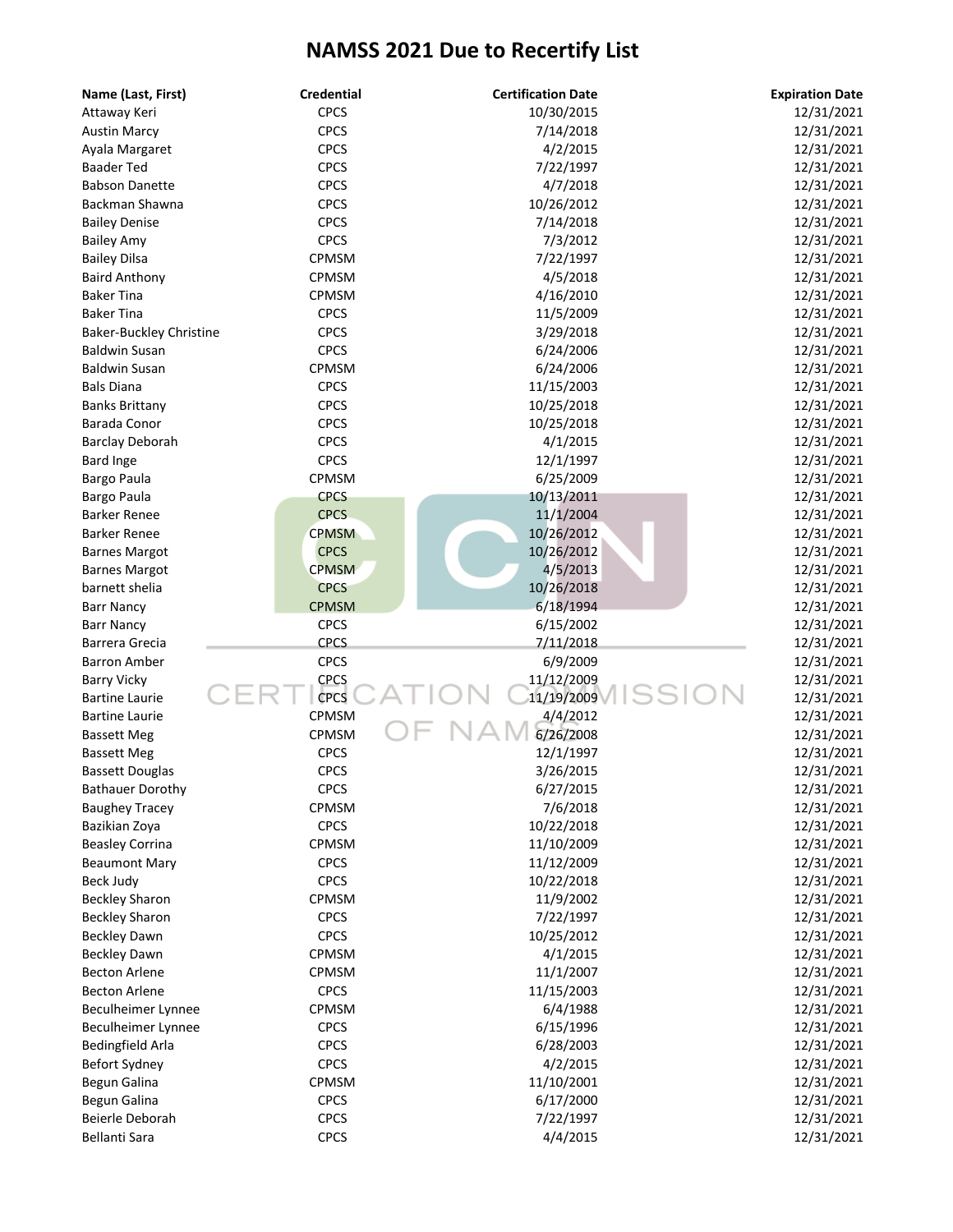| Name (Last, First)       | <b>Credential</b> | <b>Certification Date</b> | <b>Expiration Date</b> |
|--------------------------|-------------------|---------------------------|------------------------|
| <b>Bement Deborah</b>    | CPMSM             | 6/4/1988                  | 12/31/2021             |
| <b>Benewick Debbie</b>   | <b>CPMSM</b>      | 8/31/2012                 | 12/31/2021             |
| Benford Barbara          | <b>CPMSM</b>      | 6/1/1991                  | 12/31/2021             |
| Benford Barbara          | <b>CPCS</b>       | 7/22/1997                 | 12/31/2021             |
| Benjamin Siobhan         | <b>CPCS</b>       | 10/24/2015                | 12/31/2021             |
| Benn Robyn               | CPMSM             | 6/28/2003                 | 12/31/2021             |
| <b>Bennett Ashley</b>    | <b>CPCS</b>       | 10/26/2012                | 12/31/2021             |
| <b>Benoit Connie</b>     | <b>CPCS</b>       | 11/18/2006                | 12/31/2021             |
| Berg Katie               | CPMSM             | 11/4/2017                 | 12/31/2021             |
| <b>Berg Katie</b>        | <b>CPCS</b>       | 11/15/2003                | 12/31/2021             |
| Berge Roberta            | <b>CPCS</b>       | 10/20/2015                | 12/31/2021             |
| Bergeron Diana           | <b>CPCS</b>       | 11/19/2009                | 12/31/2021             |
| <b>Berget Victoria</b>   | CPMSM             | 6/18/1994                 | 12/31/2021             |
| Berget Victoria          | <b>CPCS</b>       | 6/18/2012                 | 12/31/2021             |
| Bergheger Amy            | <b>CPCS</b>       | 7/9/2010                  | 12/31/2021             |
| Bermudez Yuri            | <b>CPCS</b>       | 10/25/2018                | 12/31/2021             |
| <b>Bernal Laura</b>      | <b>CPCS</b>       | 10/26/2012                | 12/31/2021             |
| <b>Bernard Deana</b>     | CPMSM             | 7/22/1997                 | 12/31/2021             |
| <b>Berner Nicole</b>     | CPMSM             | 3/24/2014                 | 12/31/2021             |
| <b>Berner Nicole</b>     | <b>CPCS</b>       | 6/18/2014                 | 12/31/2021             |
| <b>Betke Michelle</b>    | CPCS              | 10/30/2015                | 12/31/2021             |
| <b>Bettis Cassandra</b>  | <b>CPCS</b>       | 4/4/2012                  | 12/31/2021             |
| Bhatta Shailja           | <b>CPCS</b>       | 10/25/2018                | 12/31/2021             |
| Biggins Georganna        | <b>CPMSM</b>      | 6/1/1991                  | 12/31/2021             |
| <b>Biggins Georganna</b> | <b>CPCS</b>       | 10/16/1997                | 12/31/2021             |
| <b>Birthisel Beth</b>    | <b>CPCS</b>       | 6/30/2018                 | 12/31/2021             |
| <b>Bittner Chris</b>     | <b>CPCS</b>       | 11/18/2006                | 12/31/2021             |
| <b>Bivens Heather</b>    | <b>CPCS</b>       | 6/30/2009                 | 12/31/2021             |
| <b>Bixler Melody</b>     | CPMSM             | 11/16/2009                | 12/31/2021             |
| Blackburn Loretta        | <b>CPCS</b>       | 3/28/2012                 | 12/31/2021             |
| <b>Blalock Cherisse</b>  | <b>CPCS</b>       | 6/27/2015                 | 12/31/2021             |
| <b>Blanchard Carolyn</b> | <b>CPCS</b>       | 6/26/2015                 | 12/31/2021             |
| <b>Blaylock Robbie</b>   | CPCS              | 11/18/2006                | 12/31/2021             |
| <b>Bledsoe Davuth</b>    | <b>CPCS</b>       | 11/21/2009                | 12/31/2021             |
| <b>Blue Maggie</b>       | CPCS              | 10/16/2018                | 12/31/2021             |
| Boadway Tawnya           | CPCS              | 3/28/2015                 | 12/31/2021             |
| Boatright Pamela         | CPMSM             | 3/30/2012                 | 12/31/2021             |
| Bocignone Jane           | <b>CPCS</b>       | 10/27/2012                | 12/31/2021             |
| Bockelman Jamie          | <b>CPCS</b>       | 6/23/2015                 | 12/31/2021             |
| Bockelman Jamie          | CPMSM             | 3/27/2019                 | 12/31/2021             |
| <b>Boehmer Gina</b>      | <b>CPCS</b>       | 11/11/2000                | 12/31/2021             |
| <b>Boisclair Terry</b>   | <b>CPCS</b>       | 6/17/2015                 | 12/31/2021             |
| <b>Bolin Marcia</b>      | CPMSM             | 6/28/2003                 | 12/31/2021             |
| <b>Bombard Deb</b>       | <b>CPCS</b>       | 7/14/2018                 | 12/31/2021             |
| <b>Bond Sacha</b>        | <b>CPCS</b>       | 4/12/2018                 | 12/31/2021             |
| <b>Bood Debbie</b>       | CPMSM             | 6/1/1991                  | 12/31/2021             |
| <b>Bood Debbie</b>       | <b>CPCS</b>       | 6/15/1996                 | 12/31/2021             |
| <b>Booher Marla</b>      | CPMSM             | 6/24/2015                 | 12/31/2021             |
| <b>Boone Tara</b>        | <b>CPCS</b>       | 6/25/2015                 | 12/31/2021             |
| <b>Bordges Anna</b>      | CPMSM             | 6/4/1988                  | 12/31/2021             |
| Borgardt Cheryl          | <b>CPCS</b>       | 4/14/2010                 | 12/31/2021             |
| <b>Bosquez Dorothy</b>   | <b>CPCS</b>       | 10/26/2018                | 12/31/2021             |
| <b>Boss Dedee</b>        | <b>CPMSM</b>      | 10/31/2015                | 12/31/2021             |
| <b>Boss Dedee</b>        | <b>CPCS</b>       | 6/13/2017                 | 12/31/2021             |
| <b>Boswell Dorinda</b>   | <b>CPCS</b>       | 6/15/1996                 | 12/31/2021             |
| <b>Boswell Dorinda</b>   | CPMSM             | 6/1/1991                  | 12/31/2021             |
| Botzer Kelli             | CPMSM             | 10/15/2016                | 12/31/2021             |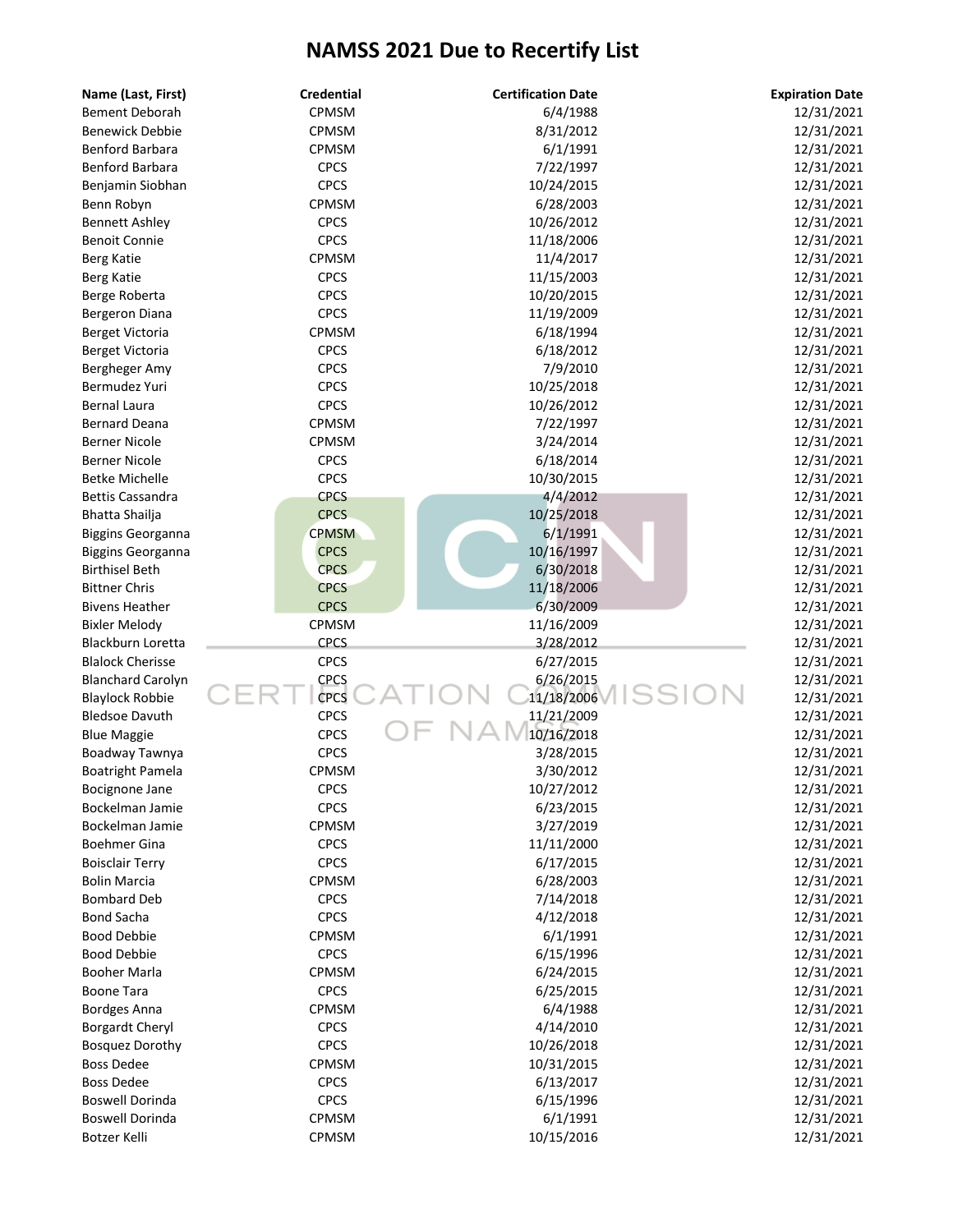| Name (Last, First)       | <b>Credential</b> | <b>Certification Date</b> | <b>Expiration Date</b> |
|--------------------------|-------------------|---------------------------|------------------------|
| Botzer Kelli             | <b>CPCS</b>       | 4/5/2012                  | 12/31/2021             |
| <b>Bouchard Mireille</b> | <b>CPCS</b>       | 10/26/2018                | 12/31/2021             |
| Boudreaux Amy            | <b>CPCS</b>       | 3/27/2015                 | 12/31/2021             |
| <b>Bourgord Melissa</b>  | CPMSM             | 11/18/2006                | 12/31/2021             |
| <b>Bourgord Melissa</b>  | <b>CPCS</b>       | 12/17/2012                | 12/31/2021             |
| Bowden-Burney Stefanie   | <b>CPCS</b>       | 4/1/2015                  | 12/31/2021             |
| <b>Bowers Lisa</b>       | <b>CPCS</b>       | 7/2/2009                  | 12/31/2021             |
| <b>Bowser TaShara</b>    | <b>CPCS</b>       | 12/1/1997                 | 12/31/2021             |
| <b>Boynton Bridget</b>   | <b>CPCS</b>       | 7/6/2012                  | 12/31/2021             |
| <b>Bradbury Kim</b>      | CPMSM             | 7/22/1997                 | 12/31/2021             |
| <b>Bradford Tonya</b>    | <b>CPCS</b>       | 3/21/2015                 | 12/31/2021             |
| Bragg, CPCS Kimberly     | <b>CPCS</b>       | 4/13/2018                 | 12/31/2021             |
| Brandt Amelia            | <b>CPCS</b>       | 11/14/2009                | 12/31/2021             |
| <b>Brandt Kelly</b>      | <b>CPCS</b>       | 4/2/2015                  | 12/31/2021             |
| Brayman Deborah          | <b>CPCS</b>       | 11/18/2006                | 12/31/2021             |
| Brayman Deborah          | CPMSM             | 6/24/2006                 | 12/31/2021             |
| <b>Breen Lisa</b>        | <b>CPCS</b>       | 7/7/2012                  | 12/31/2021             |
| <b>Breivik Kimberly</b>  | <b>CPCS</b>       | 3/28/2012                 | 12/31/2021             |
| <b>Brenner Melissa</b>   | CPCS              | 10/27/2018                | 12/31/2021             |
| <b>Breslin Barbara</b>   | CPCS              | 6/20/2015                 | 12/31/2021             |
| <b>Brewer Lisa</b>       | CPMSM             | 6/28/2003                 | 12/31/2021             |
|                          | <b>CPCS</b>       | 6/25/2018                 | 12/31/2021             |
| <b>Brewer Regina</b>     | <b>CPCS</b>       |                           |                        |
| <b>Bridge Phyllis</b>    | <b>CPCS</b>       | 10/22/2018                | 12/31/2021             |
| <b>Bridges Vickie</b>    |                   | 10/24/2012                | 12/31/2021             |
| Brillhart D. Kelly       | <b>CPCS</b>       | 6/24/2006                 | 12/31/2021             |
| Brillhart D. Kelly       | <b>CPMSM</b>      | 4/2/2010                  | 12/31/2021             |
| Brindle Lou Ann          | <b>CPMSM</b>      | 4/9/2018                  | 12/31/2021             |
| Brindle Lou Ann          | <b>CPCS</b>       | 11/15/2003                | 12/31/2021             |
| <b>Britcher Meredith</b> | <b>CPCS</b>       | 10/9/2018                 | 12/31/2021             |
| <b>Brock Sabrina</b>     | <b>CPCS</b>       | 10/27/2012                | 12/31/2021             |
| <b>Bronson Melissa</b>   | CPCS              | 10/26/2018                | 12/31/2021             |
| <b>Brooks Magdaline</b>  | <b>CPCS</b>       | 11/15/2003                | 12/31/2021             |
| <b>Brooks Sonya</b>      | <b>CPCS</b>       | 6/19/2012                 | 12/31/2021             |
| <b>Brossard Tracy</b>    | CPMSM             | 10/22/2014                | 12/31/2021             |
| <b>Brossard Tracy</b>    | <b>CPCS</b>       | 4/4/2012                  | 12/31/2021             |
| <b>Brossette Mistie</b>  | CPCS              | 10/26/2018                | 12/31/2021             |
| <b>Brown Lisa</b>        | CPMSM             | 11/18/2006                | 12/31/2021             |
| Brown Lisa               | <b>CPCS</b>       | 11/18/2006                | 12/31/2021             |
| Brown Alsie Lee          | <b>CPCS</b>       | 10/19/2015                | 12/31/2021             |
| Brown Brenda             | <b>CPCS</b>       | 11/16/2009                | 12/31/2021             |
| Brown Kara               | CPMSM             | 11/1/2004                 | 12/31/2021             |
| Brown Kara               | <b>CPCS</b>       | 11/11/2000                | 12/31/2021             |
| Brown Laura              | CPMSM             | 6/5/2001                  | 12/31/2021             |
| Brown Laura              | <b>CPCS</b>       | 12/7/1998                 | 12/31/2021             |
| <b>Brown Eventa</b>      | <b>CPCS</b>       | 7/7/2012                  | 12/31/2021             |
| <b>Brown Karey</b>       | <b>CPCS</b>       | 4/5/2012                  | 12/31/2021             |
| Brown Kay                | CPMSM             | 11/1/2001                 | 12/31/2021             |
| Brown Kay                | <b>CPCS</b>       | 11/1/2001                 | 12/31/2021             |
| <b>Brown Patricia</b>    | <b>CPMSM</b>      | 6/27/2015                 | 12/31/2021             |
| <b>Brown Patricia</b>    | <b>CPCS</b>       | 10/31/2009                | 12/31/2021             |
| <b>Browne Sandi</b>      | <b>CPCS</b>       | 4/5/2018                  | 12/31/2021             |
| <b>Bruff Kimberly</b>    | <b>CPCS</b>       | 10/14/2015                | 12/31/2021             |
| <b>Brunson Debra</b>     | <b>CPCS</b>       | 7/5/2012                  | 12/31/2021             |
| <b>Bryant Marilyn</b>    | <b>CPCS</b>       | 12/7/2012                 | 12/31/2021             |
| <b>Buck Marty</b>        | CPMSM             | 6/1/1991                  | 12/31/2021             |
| <b>Buck Marty</b>        | <b>CPCS</b>       | 7/22/1997                 | 12/31/2021             |
| <b>Buckner Denise</b>    | <b>CPCS</b>       | 6/28/2003                 | 12/31/2021             |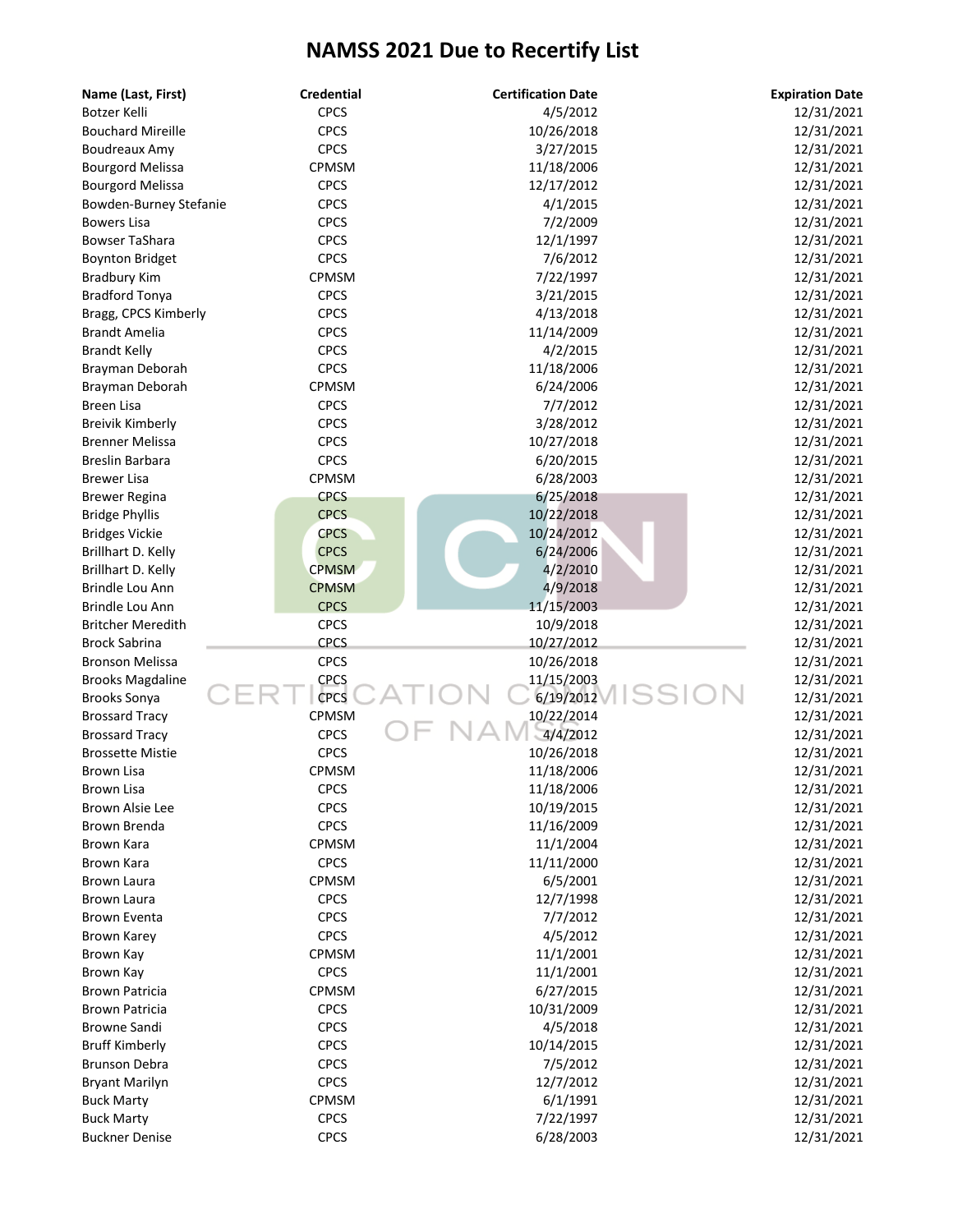| Name (Last, First)       | <b>Credential</b> | <b>Certification Date</b> | <b>Expiration Date</b> |
|--------------------------|-------------------|---------------------------|------------------------|
| <b>Buhman Martha</b>     | CPMSM             | 6/1/1991                  | 12/31/2021             |
| <b>Buhman Martha</b>     | <b>CPCS</b>       | 11/18/2006                | 12/31/2021             |
| <b>Bunn Debra</b>        | CPMSM             | 6/1/1991                  | 12/31/2021             |
| <b>Burgess Susan</b>     | <b>CPMSM</b>      | 4/2/2015                  | 12/31/2021             |
| <b>Burnside Lori</b>     | CPMSM             | 6/1/2007                  | 12/31/2021             |
| Burnside Lori            | <b>CPCS</b>       | 6/24/2006                 | 12/31/2021             |
| Burr Joanna              | <b>CPCS</b>       | 4/2/2015                  | 12/31/2021             |
| <b>Burrell Deborah</b>   | <b>CPCS</b>       | 6/25/2015                 | 12/31/2021             |
| <b>Burres Sonia</b>      | <b>CPCS</b>       | 10/26/2018                | 12/31/2021             |
| <b>Bursell Patricia</b>  | CPMSM             | 3/26/2016                 | 12/31/2021             |
| <b>Bursell Patricia</b>  | <b>CPCS</b>       | 11/15/2003                | 12/31/2021             |
| <b>Busbey Patricia</b>   | CPMSM             | 11/15/2003                | 12/31/2021             |
| <b>Busby Amanda</b>      | CPMSM             | 10/27/2015                | 12/31/2021             |
| <b>Bush Stephanie</b>    | <b>CPCS</b>       | 4/30/2009                 | 12/31/2021             |
| <b>Butler Tammy</b>      | CPMSM             | 11/1/2007                 | 12/31/2021             |
| <b>Butler Tammy</b>      | <b>CPCS</b>       | 11/15/2003                | 12/31/2021             |
| <b>Butler Tonya</b>      | <b>CPCS</b>       | 11/15/2003                | 12/31/2021             |
| <b>Butler Ashima</b>     | CPMSM             | 4/6/2012                  | 12/31/2021             |
| <b>Butler Ashima</b>     | <b>CPCS</b>       | 4/12/2009                 | 12/31/2021             |
| <b>Byrd Debra</b>        | CPMSM             | 6/13/2009                 | 12/31/2021             |
| <b>Byrd Debra</b>        | <b>CPCS</b>       | 11/20/2009                | 12/31/2021             |
| <b>Byrne Julie</b>       | <b>CPMSM</b>      | 11/11/2000                | 12/31/2021             |
| Byrum Bobbie             | <b>CPMSM</b>      | 11/19/2009                | 12/31/2021             |
| Cabrera Erika            | <b>CPCS</b>       | 11/16/2009                | 12/31/2021             |
| Cai-Yeung Randi          | <b>CPCS</b>       | 7/13/2018                 | 12/31/2021             |
| Caldera Leticia          | <b>CPMSM</b>      | 6/4/1988                  | 12/31/2021             |
| Caldwell Nancy           | <b>CPMSM</b>      | 11/15/2003                | 12/31/2021             |
| Caldwell Young-Mi        | <b>CPMSM</b>      | 11/16/2009                | 12/31/2021             |
| Caldwell Young-Mi        | <b>CPCS</b>       | 3/16/2010                 | 12/31/2021             |
| Callahan Pamela          | <b>CPCS</b>       | 10/30/2015                | 12/31/2021             |
| Camacho Elizabeth        | <b>CPCS</b>       | 6/24/2006                 | 12/31/2021             |
| Campbell Amy             | <b>CPCS</b>       | 6/25/2015                 | 12/31/2021             |
| Campbell Janet           | <b>CPCS</b>       | SS<br>6/24/2006           | 12/31/2021             |
| Campbell Michele         | <b>CPCS</b>       | 6/17/2000                 | 12/31/2021             |
| Campbell Raven           | <b>CPCS</b>       | 11/15/2003                | 12/31/2021             |
| Campellone Jennifer      | <b>CPCS</b>       | 6/28/2003                 | 12/31/2021             |
| Camrin Robin             | <b>CPCS</b>       | 6/15/1996                 | 12/31/2021             |
| Camrin Robin             | CPMSM             | 6/4/1988                  | 12/31/2021             |
| Cano Ledia               | <b>CPCS</b>       | 4/14/2009                 | 12/31/2021             |
| Cappellina Sarah         | <b>CPCS</b>       | 6/29/2009                 | 12/31/2021             |
| Cappie Kristina          | <b>CPCS</b>       | 10/26/2018                | 12/31/2021             |
| <b>Cardiel Catherine</b> | CPMSM             | 10/25/2016                | 12/31/2021             |
| <b>Cardiel Catherine</b> | <b>CPCS</b>       | 10/27/2012                | 12/31/2021             |
| Cardona Lorina           | <b>CPCS</b>       | 11/20/2009                | 12/31/2021             |
| Carl Vicki               | <b>CPCS</b>       | 7/22/1997                 | 12/31/2021             |
| Carl Vicki               | CPMSM             | 6/1/2004                  | 12/31/2021             |
| Carlock Karen            | <b>CPCS</b>       | 3/19/2015                 | 12/31/2021             |
| Carlson Lisa             | <b>CPCS</b>       | 7/13/2018                 | 12/31/2021             |
| Carlson Susan            | CPMSM             | 10/18/2018                | 12/31/2021             |
| Carlson Shannon          | <b>CPCS</b>       | 7/3/2012                  | 12/31/2021             |
| Carmichael Gina          | <b>CPCS</b>       | 11/11/2000                | 12/31/2021             |
| Carson Stacy             | CPMSM             | 6/16/2001                 | 12/31/2021             |
| Carson Stacy             | <b>CPCS</b>       | 6/17/2000                 | 12/31/2021             |
| Carver Lenora            | <b>CPCS</b>       | 7/9/2018                  | 12/31/2021             |
| Carvotta-Brown Crystal   | CPMSM             | 4/2/2012                  | 12/31/2021             |
| Casalone Virginia        | <b>CPCS</b>       | 11/15/2003                | 12/31/2021             |
| Casalone Virginia        | CPMSM             | 6/25/2005                 | 12/31/2021             |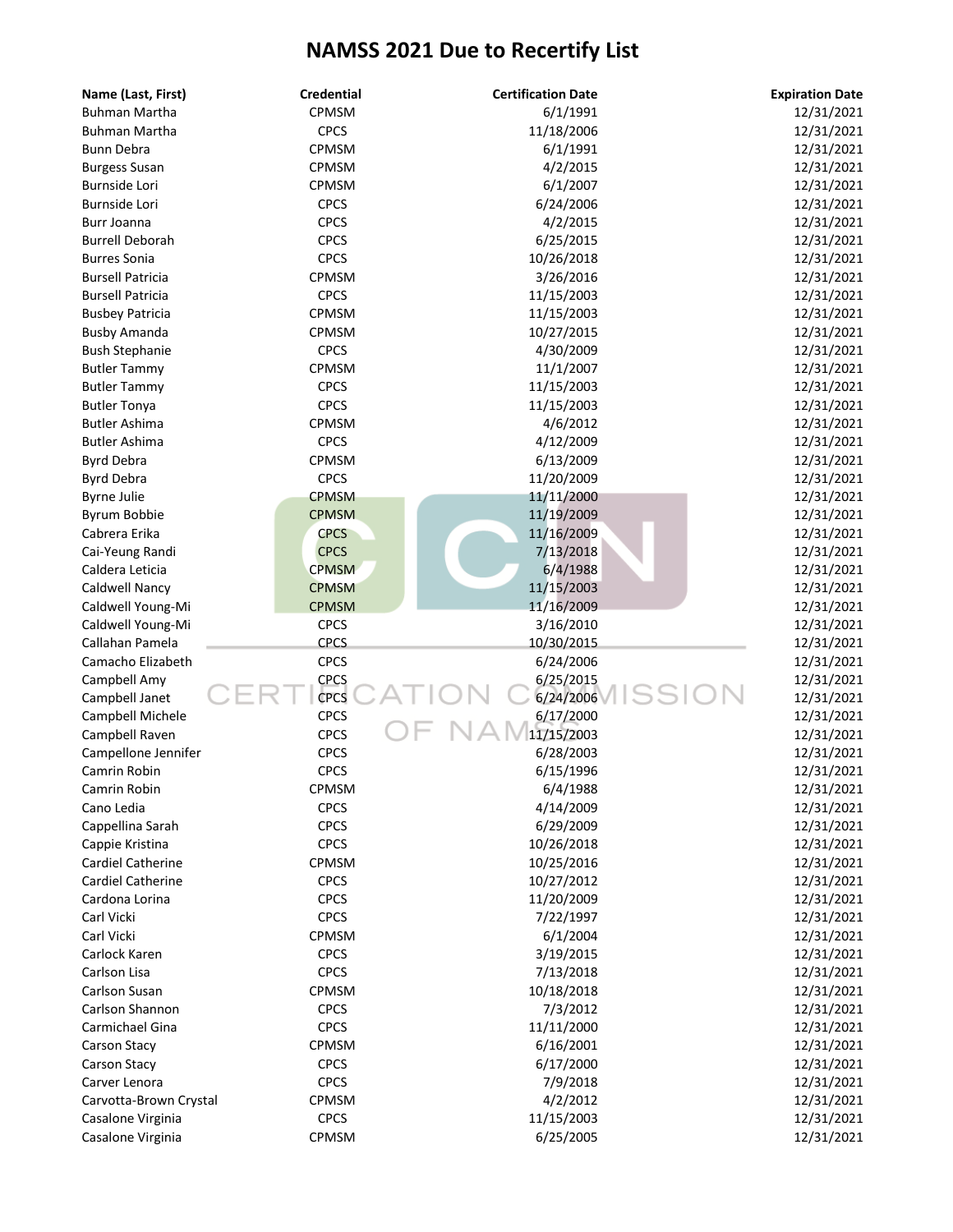| Name (Last, First)                        | <b>Credential</b>    | <b>Certification Date</b> | <b>Expiration Date</b>   |
|-------------------------------------------|----------------------|---------------------------|--------------------------|
| Casas Margaret                            | <b>CPCS</b>          | 7/22/1997                 | 12/31/2021               |
| Casas Margaret                            | CPMSM                | 6/4/1988                  | 12/31/2021               |
| Cassida Fran                              | <b>CPCS</b>          | 7/22/1997                 | 12/31/2021               |
| Castaneda Claudia                         | <b>CPCS</b>          | 6/24/2006                 | 12/31/2021               |
| Castro Pollyanna                          | CPMSM                | 10/26/2018                | 12/31/2021               |
| Castro Pollyanna                          | <b>CPCS</b>          | 10/25/2015                | 12/31/2021               |
| Castruita Ernesto                         | <b>CPCS</b>          | 3/31/2015                 | 12/31/2021               |
| Catello Michael                           | <b>CPCS</b>          | 10/14/2015                | 12/31/2021               |
| Catello Michael                           | CPMSM                | 10/29/2020                | 12/31/2021               |
| Catmull Diane                             | <b>CPCS</b>          | 10/26/2012                | 12/31/2021               |
| Cedeno Tanya                              | <b>CPCS</b>          | 7/6/2012                  | 12/31/2021               |
| Celaya Liliana                            | <b>CPCS</b>          | 6/27/2012                 | 12/31/2021               |
| Celian Daphney                            | <b>CPCS</b>          | 10/26/2015                | 12/31/2021               |
| Chabot Cynthia                            | CPMSM                | 7/22/1997                 | 12/31/2021               |
| <b>Chadek Michelle</b>                    | <b>CPCS</b>          | 6/17/2000                 | 12/31/2021               |
| <b>Chadek Michelle</b>                    | CPMSM                | 6/25/2005                 | 12/31/2021               |
| Chadwell Joyce                            | <b>CPCS</b>          | 11/11/2000                | 12/31/2021               |
| Chadwell Joyce                            | CPMSM                | 6/17/2000                 | 12/31/2021               |
| Cham Kevin                                | <b>CPCS</b>          | 10/14/2018                | 12/31/2021               |
| Chapman Tracy                             | CPMSM                | 4/14/2018                 | 12/31/2021               |
| Chapman Rita                              | <b>CPCS</b>          | 10/30/2015                | 12/31/2021               |
| Chapman Lance                             | <b>CPCS</b>          | 10/26/2018                | 12/31/2021               |
| Chau Janet                                | <b>CPCS</b>          | 10/27/2012                | 12/31/2021               |
| Chavez Latisha                            | <b>CPCS</b>          | 10/21/2012                | 12/31/2021               |
| Chávez Olivia                             | <b>CPCS</b>          | 10/31/2015                | 12/31/2021               |
| Chavez-Williams Regina                    | <b>CPCS</b>          | 6/15/1996                 | 12/31/2021               |
| Chavez-Williams Regina                    | <b>CPMSM</b>         | 6/4/1988                  | 12/31/2021               |
| Chelf Celesta                             | <b>CPCS</b>          | 6/24/2006                 | 12/31/2021               |
| Chen Jiahao                               | <b>CPCS</b>          | 11/20/2009                | 12/31/2021               |
|                                           | <b>CPCS</b>          | 3/28/2015                 | 12/31/2021               |
| Cherry Katie                              | CPMSM                | 11/11/2000                | 12/31/2021               |
| Chester-Suarez Cynthia<br>Chouinard Karen | CPMSM                | 11/15/2019                | 12/31/2021               |
| Chouinard Karen                           | <b>CPCS</b>          | 4/14/2018                 | 12/31/2021               |
| Christensen Robin                         | <b>CPCS</b>          | 11/18/2006                |                          |
| Christensen Robin                         | CPMSM                | 10/21/2013                | 12/31/2021               |
|                                           |                      |                           | 12/31/2021               |
| Christensen Michelle                      | <b>CPCS</b>          | 3/30/2012                 | 12/31/2021               |
| Christie DeLaine                          | CPMSM<br><b>CPCS</b> | 11/1/2007                 | 12/31/2021<br>12/31/2021 |
| Christie DeLaine                          |                      | 11/18/2006                |                          |
| Christopher Jodi                          | CPMSM                | 7/1/2020                  | 12/31/2021               |
| Christopher Jodi                          | <b>CPCS</b>          | 4/13/2018                 | 12/31/2021               |
| Chuba Katherine                           | <b>CPCS</b>          | 3/30/2018                 | 12/31/2021               |
| Chung Patricia                            | <b>CPCS</b>          | 6/15/1996                 | 12/31/2021               |
| Chung Patricia                            | CPMSM                | 6/15/1996                 | 12/31/2021               |
| Church Holly                              | CPMSM                | 10/24/2018                | 12/31/2021               |
| Church Holly                              | <b>CPCS</b>          | 10/10/2018                | 12/31/2021               |
| Clark Deann                               | CPMSM                | 10/12/2020                | 12/31/2021               |
| Clark Deann                               | <b>CPCS</b>          | 7/12/2018                 | 12/31/2021               |
| Claussen David                            | <b>CPCS</b>          | 6/20/2009                 | 12/31/2021               |
| Claussen Roberta                          | CPMSM                | 6/28/2011                 | 12/31/2021               |
| Claussen Roberta                          | <b>CPCS</b>          | 6/30/2009                 | 12/31/2021               |
| Clemmons Sydni                            | <b>CPCS</b>          | 4/12/2018                 | 12/31/2021               |
| Clemmons Sydni                            | <b>CPMSM</b>         | 10/24/2018                | 12/31/2021               |
| Clemons Debra                             | <b>CPCS</b>          | 11/18/2006                | 12/31/2021               |
| Cloud Jennifer                            | CPMSM                | 10/29/2011                | 12/31/2021               |
| Cloud Jennifer                            | <b>CPCS</b>          | 10/31/2009                | 12/31/2021               |
| Cobbs Dewanna                             | <b>CPCS</b>          | 11/15/2003                | 12/31/2021               |
| Cochran Pamela                            | CPMSM                | 6/1/1991                  | 12/31/2021               |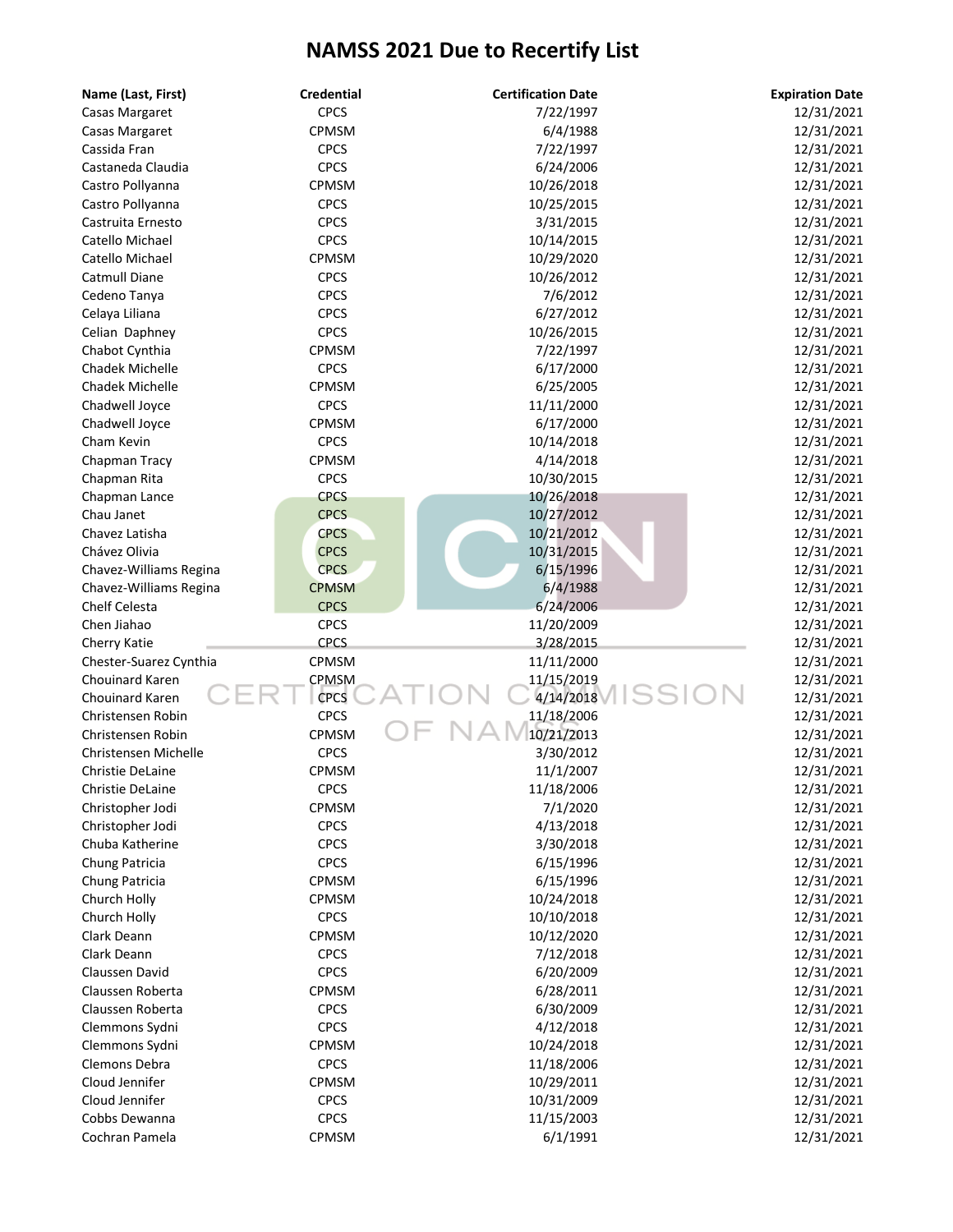| Name (Last, First)                 | <b>Credential</b> | <b>Certification Date</b> | <b>Expiration Date</b> |
|------------------------------------|-------------------|---------------------------|------------------------|
| Coffy Antwon                       | <b>CPCS</b>       | 10/27/2018                | 12/31/2021             |
| Cohen Lisa                         | <b>CPCS</b>       | 4/6/2009                  | 12/31/2021             |
| Cole Jane                          | CPMSM             | 6/1/2004                  | 12/31/2021             |
| Cole Jane                          | <b>CPCS</b>       | 6/17/2000                 | 12/31/2021             |
| Cole Jacey-Christine               | <b>CPCS</b>       | 7/14/2018                 | 12/31/2021             |
| Colella Donna                      | CPMSM             | 6/1/1991                  | 12/31/2021             |
| Collins Angela                     | <b>CPCS</b>       | 10/21/2015                | 12/31/2021             |
| Collins Alishia                    | <b>CPCS</b>       | 10/19/2018                | 12/31/2021             |
| Colon Thalia                       | <b>CPCS</b>       | 10/24/2018                | 12/31/2021             |
| Colon Marjorie                     | <b>CPMSM</b>      | 11/18/2006                | 12/31/2021             |
| Colucci Carolyn                    | CPMSM             | 7/22/1997                 | 12/31/2021             |
| Concepcion, Jr., B.S., CPCS Hector | <b>CPCS</b>       | 10/20/2018                | 12/31/2021             |
| Conconi Gino                       | CPMSM             | 7/22/1997                 | 12/31/2021             |
| Conklin Kate                       | <b>CPCS</b>       | 6/1/1996                  | 12/31/2021             |
| Conklin Kate                       | CPMSM             | 6/1/1988                  | 12/31/2021             |
| Connor Kathleen                    | <b>CPCS</b>       | 10/23/2012                | 12/31/2021             |
| Connors-Moore Deborah              | CPMSM             | 6/18/1994                 | 12/31/2021             |
| Conyers Teyanna                    | <b>CPCS</b>       | 10/26/2015                | 12/31/2021             |
| Cook Leslie                        | <b>CPMSM</b>      | 7/8/2011                  | 12/31/2021             |
| Cook Leslie                        | <b>CPCS</b>       | 11/19/2009                | 12/31/2021             |
| Cooksey Barbara                    | <b>CPCS</b>       | 11/23/2012                | 12/31/2021             |
| Coon Kimberley                     | <b>CPCS</b>       | 11/18/2006                | 12/31/2021             |
| Coon Kimberley                     | <b>CPMSM</b>      | 6/27/2009                 | 12/31/2021             |
| Cooper Shonnie                     | <b>CPMSM</b>      | 6/1/2004                  | 12/31/2021             |
| Cooper Shonnie                     | <b>CPCS</b>       | 11/11/2000                | 12/31/2021             |
|                                    | <b>CPCS</b>       | 10/27/2012                | 12/31/2021             |
| Copas Kelly                        | <b>CPCS</b>       | 11/11/2000                |                        |
| Copeland Cheryl                    |                   |                           | 12/31/2021             |
| Cordeiro Teresa                    | <b>CPMSM</b>      | 6/1/1991                  | 12/31/2021             |
| Cordeiro Teresa                    | <b>CPCS</b>       | 7/22/1997                 | 12/31/2021             |
| Cordova Cecilia                    | <b>CPCS</b>       | 9/17/2006                 | 12/31/2021             |
| <b>Cormier Nicole</b>              | <b>CPCS</b>       | 6/10/2015                 | 12/31/2021             |
| Cormier Ann Marie                  | <b>CPCS</b>       | 11/18/2006                | 12/31/2021             |
| Corriveau Kimberly                 | CPCS              | 10/27/2015                | 12/31/2021             |
| <b>Cortes Desiree</b>              | <b>CPCS</b>       | 10/19/2015                | 12/31/2021             |
| Cosme Juana Maria                  | <b>CPCS</b>       | 6/23/2009                 | 12/31/2021             |
| <b>Cotton Stella</b>               | <b>CPCS</b>       | 11/18/2006                | 12/31/2021             |
| Coughenour Sara                    | <b>CPCS</b>       | 6/15/1996                 | 12/31/2021             |
| Coughenour Sara                    | CPMSM             | 6/1/1991                  | 12/31/2021             |
| Cox Julie                          | <b>CPCS</b>       | 12/1/2003                 | 12/31/2021             |
| Cox Julie                          | CPMSM             | 6/1/2004                  | 12/31/2021             |
| Cox Tammy                          | <b>CPCS</b>       | 10/25/2012                | 12/31/2021             |
| Cox Michele                        | <b>CPCS</b>       | 10/25/2018                | 12/31/2021             |
| Crabtree Cathy                     | CPMSM             | 7/22/1997                 | 12/31/2021             |
| Craddock Stephanie                 | <b>CPCS</b>       | 11/18/2006                | 12/31/2021             |
| <b>Cramer Katherine</b>            | CPMSM             | 6/29/2012                 | 12/31/2021             |
| <b>Cramer Katherine</b>            | <b>CPCS</b>       | 3/30/2012                 | 12/31/2021             |
| Crawford Shirley                   | CPMSM             | 6/4/1988                  | 12/31/2021             |
| Crawford DeAndra                   | <b>CPCS</b>       | 6/17/2000                 | 12/31/2021             |
| Crawford DeAndra                   | CPMSM             | 11/1/2007                 | 12/31/2021             |
| Crawley Gloria                     | CPMSM             | 6/27/2014                 | 12/31/2021             |
| Crawley Gloria                     | <b>CPCS</b>       | 11/11/2000                | 12/31/2021             |
| Crook Brandi                       | <b>CPCS</b>       | 7/6/2012                  | 12/31/2021             |
| <b>Culler Suzanne</b>              | CPMSM             | 10/28/2020                | 12/31/2021             |
| <b>Culler Suzanne</b>              | <b>CPCS</b>       | 7/11/2018                 | 12/31/2021             |
| <b>Cundiff Laura</b>               | <b>CPCS</b>       | 10/26/2018                | 12/31/2021             |
| Curtis Kristina                    | <b>CPCS</b>       | 6/12/2015                 | 12/31/2021             |
| Curtis Martha                      | <b>CPCS</b>       | 11/19/2009                | 12/31/2021             |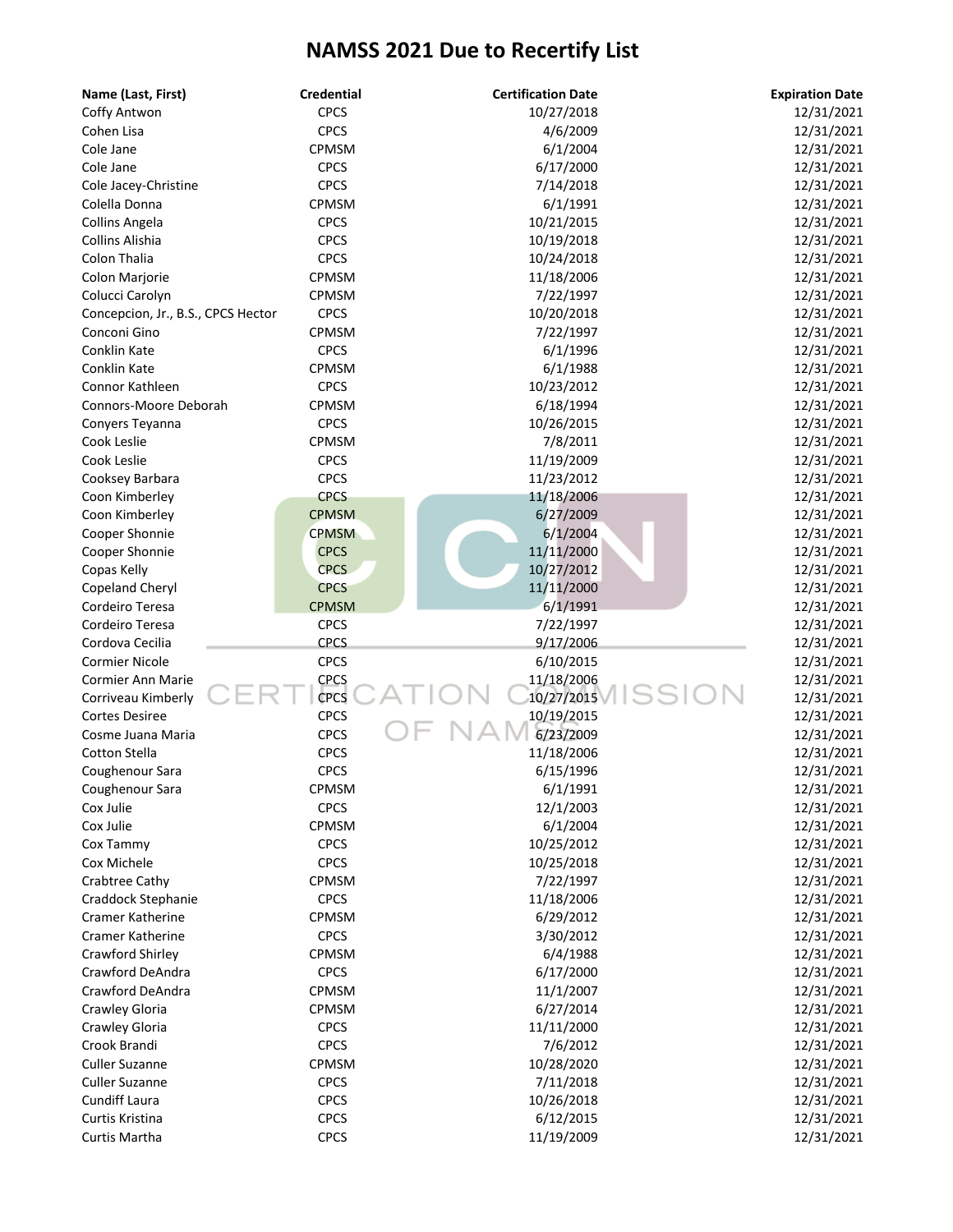| Name (Last, First)        | <b>Credential</b> | <b>Certification Date</b> | <b>Expiration Date</b> |
|---------------------------|-------------------|---------------------------|------------------------|
| <b>Cutrone Cathy</b>      | <b>CPCS</b>       | 10/22/2015                | 12/31/2021             |
| <b>Cutshall Debra</b>     | <b>CPCS</b>       | 7/9/2018                  | 12/31/2021             |
| Cyrus Belinda             | <b>CPCS</b>       | 11/18/2006                | 12/31/2021             |
| Dalton Marilyn            | <b>CPMSM</b>      | 6/1/1991                  | 12/31/2021             |
| Dalton Giovannetti Satira | CPMSM             | 10/26/2015                | 12/31/2021             |
| Daniels Tamara            | <b>CPCS</b>       | 6/24/2006                 | 12/31/2021             |
| Darras Theresa            | <b>CPCS</b>       | 6/27/2015                 | 12/31/2021             |
| Davenport Gwendolyn       | CPMSM             | 10/17/2016                | 12/31/2021             |
| Davenport Gwendolyn       | <b>CPCS</b>       | 6/17/2000                 | 12/31/2021             |
| Davis Sarah               | CPMSM             | 3/25/2015                 | 12/31/2021             |
| Davis Sarah               | <b>CPCS</b>       | 10/16/2020                | 12/31/2021             |
| Davis Cheri               | <b>CPCS</b>       | 6/28/2003                 | 12/31/2021             |
| Davis Whitney             | <b>CPCS</b>       | 10/17/2015                | 12/31/2021             |
| Davis Jillian             | <b>CPCS</b>       | 3/31/2018                 | 12/31/2021             |
| Davis Stephanie           | CPMSM             | 6/1/1991                  | 12/31/2021             |
| Davis Mary                | <b>CPCS</b>       | 10/10/2015                | 12/31/2021             |
| Davis Larry               | <b>CPCS</b>       | 10/27/2012                | 12/31/2021             |
| Davis Felicia             | <b>CPCS</b>       | 10/26/2018                | 12/31/2021             |
| Davis George Susan        | <b>CPCS</b>       | 6/15/1996                 | 12/31/2021             |
| Davis George Susan        | CPMSM             | 6/1/1991                  | 12/31/2021             |
| Day Peggy                 | <b>CPCS</b>       | 11/12/2009                | 12/31/2021             |
| Daye Indi                 | <b>CPCS</b>       | 11/11/2000                | 12/31/2021             |
| De La Riva Shannon        | <b>CPCS</b>       | 7/22/1997                 | 12/31/2021             |
| Dean Marcia               | <b>CPMSM</b>      | 10/4/2009                 | 12/31/2021             |
| DeBolt Daryl              | <b>CPCS</b>       | 4/1/2015                  | 12/31/2021             |
| DeBolt Daryl              | <b>CPMSM</b>      | 6/23/2016                 | 12/31/2021             |
| DeCamp Linda              | <b>CPCS</b>       | 10/27/2018                | 12/31/2021             |
| Dees Lynette              | <b>CPCS</b>       | 4/7/2012                  | 12/31/2021             |
| deJesus Stephanie         | <b>CPCS</b>       | 6/26/2015                 | 12/31/2021             |
| Del Rio Cecilia           | <b>CPCS</b>       | 3/16/2010                 | 12/31/2021             |
| Del Rio Cecilia           | CPMSM             | 6/1/1991                  | 12/31/2021             |
| dela Victoria Veronica    | <b>CPMSM</b>      | 6/13/2015                 | 12/31/2021             |
| dela Victoria Veronica    | <b>CPCS</b>       | 3/21/2015                 | 12/31/2021             |
| DeLauder Rachel           | <b>CPCS</b>       | 10/29/2015                | 12/31/2021             |
| Delgadillo Agueda         | CPMSM             | 11/20/2003                | 12/31/2021             |
| Delgado Claudia           | <b>CPCS</b>       | 4/4/2015                  | 12/31/2021             |
| Delgado Karyn             | CPMSM             | 11/15/2003                | 12/31/2021             |
| Demons Renata             | CPMSM             | 6/25/2005                 | 12/31/2021             |
| Demons Renata             | <b>CPCS</b>       | 7/22/1997                 | 12/31/2021             |
| DeMoss Cynthia            | <b>CPCS</b>       | 7/13/2018                 | 12/31/2021             |
| Denman Babette            | CPMSM             | 4/9/2018                  | 12/31/2021             |
| Denman Babette            | <b>CPCS</b>       | 10/26/2012                | 12/31/2021             |
| Densley Kiersten          | <b>CPCS</b>       | 4/13/2018                 | 12/31/2021             |
| Derissaint Yolene         | <b>CPMSM</b>      | 6/22/2017                 | 12/31/2021             |
| Derissaint Yolene         | <b>CPCS</b>       | 7/2/2012                  | 12/31/2021             |
| DeSalvo Katherine         | CPMSM             | 6/18/1994                 | 12/31/2021             |
| Deweese Brooke            | <b>CPCS</b>       | 10/26/2015                | 12/31/2021             |
| DeWitt Tina               | CPMSM             | 6/1/2007                  | 12/31/2021             |
| DeWitt Tina               | <b>CPCS</b>       | 11/18/2006                | 12/31/2021             |
| Diaz Susan                | <b>CPCS</b>       | 6/24/2006                 | 12/31/2021             |
| Diaz Susan                | CPMSM             | 4/8/2011                  | 12/31/2021             |
| Dible Jessica             | <b>CPCS</b>       | 10/30/2015                | 12/31/2021             |
| DiBruno Amanda            | <b>CPCS</b>       | 11/12/2009                | 12/31/2021             |
| Dietrich Linda            | <b>CPCS</b>       | 11/11/2000                | 12/31/2021             |
| Dietrich Brittany         | <b>CPCS</b>       | 6/1/2007                  | 12/31/2021             |
| Dillman Brenda            | <b>CPCS</b>       | 10/19/2015                | 12/31/2021             |
| Dills Dawn                | <b>CPCS</b>       | 11/18/2006                | 12/31/2021             |
|                           |                   |                           |                        |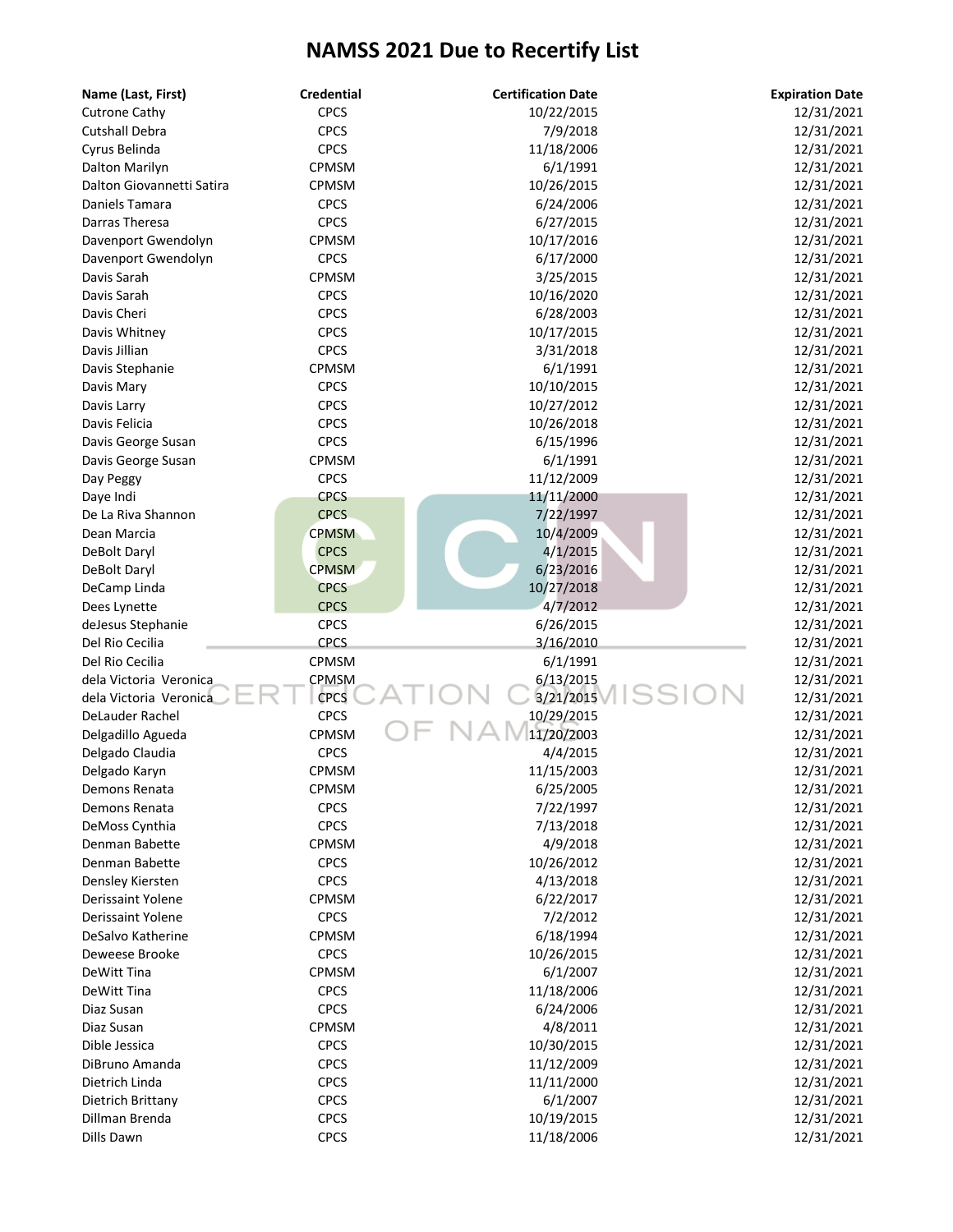| Name (Last, First)    | <b>Credential</b> | <b>Certification Date</b> | <b>Expiration Date</b> |
|-----------------------|-------------------|---------------------------|------------------------|
| DiMartino LeAnne      | <b>CPCS</b>       | 6/25/2015                 | 12/31/2021             |
| Dingle Shanika        | <b>CPCS</b>       | 10/20/2018                | 12/31/2021             |
| Dinolfo Nathalie      | <b>CPCS</b>       | 10/26/2018                | 12/31/2021             |
| Dion Anne Marie       | <b>CPMSM</b>      | 6/1/1991                  | 12/31/2021             |
| DiPancrazio Charleen  | <b>CPMSM</b>      | 3/27/2015                 | 12/31/2021             |
| DiPancrazio Charleen  | <b>CPCS</b>       | 4/13/2018                 | 12/31/2021             |
| DiQuinzio Sharleen    | <b>CPCS</b>       | 4/3/2015                  | 12/31/2021             |
| <b>Disbrow Janice</b> | <b>CPCS</b>       | 4/2/2012                  | 12/31/2021             |
| Dixon Kimberly        | <b>CPCS</b>       | 10/26/2018                | 12/31/2021             |
| Dobler Melissa        | <b>CPCS</b>       | 11/9/2009                 | 12/31/2021             |
| Dominguez Cynthia     | CPMSM             | 6/24/2006                 | 12/31/2021             |
| Dominguez Mercedes    | <b>CPCS</b>       | 10/24/2015                | 12/31/2021             |
| Dominick Angela       | <b>CPCS</b>       | 11/18/2006                | 12/31/2021             |
| Donecker Danica       | <b>CPMSM</b>      | 7/8/2020                  | 12/31/2021             |
| Donecker Danica       | <b>CPCS</b>       | 10/10/2018                | 12/31/2021             |
| Doner, CPCS Deborah   | <b>CPCS</b>       | 3/31/2015                 | 12/31/2021             |
| Donnellan Patricia    | <b>CPMSM</b>      | 7/2/2012                  | 12/31/2021             |
| Donovan Barbi         | CPMSM             | 11/1/2004                 | 12/31/2021             |
| Donovan Barbi         | <b>CPCS</b>       | 6/17/2000                 | 12/31/2021             |
| Doten Mary            | <b>CPCS</b>       | 11/18/2006                | 12/31/2021             |
| Douglass Patricia     | CPMSM             | 4/2/2012                  | 12/31/2021             |
| Douglass Les          | <b>CPCS</b>       | 12/1/1997                 | 12/31/2021             |
| Dowd Deborah          | <b>CPMSM</b>      | 11/18/2006                | 12/31/2021             |
| Dowd Deborah          | <b>CPCS</b>       | 6/24/2006                 | 12/31/2021             |
| Dowell Jacqueline     | <b>CPCS</b>       | 4/7/2012                  | 12/31/2021             |
| Dowell Jacqueline     | <b>CPMSM</b>      | 10/23/2020                | 12/31/2021             |
| Doyle-Buden Colleen   | <b>CPCS</b>       | 11/15/2003                | 12/31/2021             |
| Dragon Lori           | <b>CPMSM</b>      | 6/1/1991                  | 12/31/2021             |
| Drain Brittani        | <b>CPCS</b>       | 10/27/2018                | 12/31/2021             |
| Drewno Karen          | <b>CPCS</b>       | 11/18/2006                | 12/31/2021             |
| Driskell Wendy        | <b>CPCS</b>       | 10/30/2015                | 12/31/2021             |
| Drueckhammer Victoria | <b>CPCS</b>       | 11/6/2009                 | 12/31/2021             |
| Duarte Sylvia         | <b>CPMSM</b>      | 6/4/1988                  | 12/31/2021             |
| Dufour Jerri          | <b>CPCS</b>       | 6/27/2014                 | 12/31/2021             |
| Dufour Jerri          | <b>CPMSM</b>      | 11/15/2003                | 12/31/2021             |
| Dugan Melissa         | <b>CPMSM</b>      | 7/14/2018                 | 12/31/2021             |
| Duke Teresa           | CPMSM             | 7/22/1997                 | 12/31/2021             |
| Duncan Leslie         | <b>CPCS</b>       | 4/4/2015                  | 12/31/2021             |
| Duncan Leslie         | CPMSM             | 6/20/2015                 | 12/31/2021             |
| Dunleavy Joan         | <b>CPCS</b>       | 6/17/2000                 | 12/31/2021             |
| Dunn Nancy            | <b>CPMSM</b>      | 6/18/1994                 | 12/31/2021             |
| Dupaix Wendy          | <b>CPCS</b>       | 10/30/2015                | 12/31/2021             |
| Duque Connie Marie    | CPMSM             | 10/21/2013                | 12/31/2021             |
| Duque Connie Marie    | <b>CPCS</b>       | 11/11/2000                | 12/31/2021             |
| Durham Dawn           | CPMSM             | 11/18/2017                | 12/31/2021             |
| Durham Dawn           | <b>CPCS</b>       | 11/2/2009                 | 12/31/2021             |
| Dziatkowski Kristi    | <b>CPCS</b>       | 3/28/2012                 | 12/31/2021             |
| Eastburn Denise       | CPMSM             | 6/1/1991                  | 12/31/2021             |
| Eastburn Denise       | <b>CPCS</b>       | 6/15/1996                 | 12/31/2021             |
| Eastridge Judy        | CPMSM             | 11/19/2009                | 12/31/2021             |
| <b>Ebeling Teresa</b> | <b>CPCS</b>       | 10/19/2015                | 12/31/2021             |
| <b>Echols Rebecca</b> | CPMSM             | 10/19/2015                | 12/31/2021             |
| <b>Ecke Dorothy</b>   | <b>CPCS</b>       | 11/19/2009                | 12/31/2021             |
| Edington Kathleen     | <b>CPMSM</b>      | 6/28/2003                 | 12/31/2021             |
| Edington Kathleen     | <b>CPCS</b>       | 6/26/2009                 | 12/31/2021             |
| <b>Edwards Terri</b>  | <b>CPCS</b>       | 6/25/2015                 | 12/31/2021             |
| Eiseler Ellen         | <b>CPCS</b>       | 10/23/2012                | 12/31/2021             |
|                       |                   |                           |                        |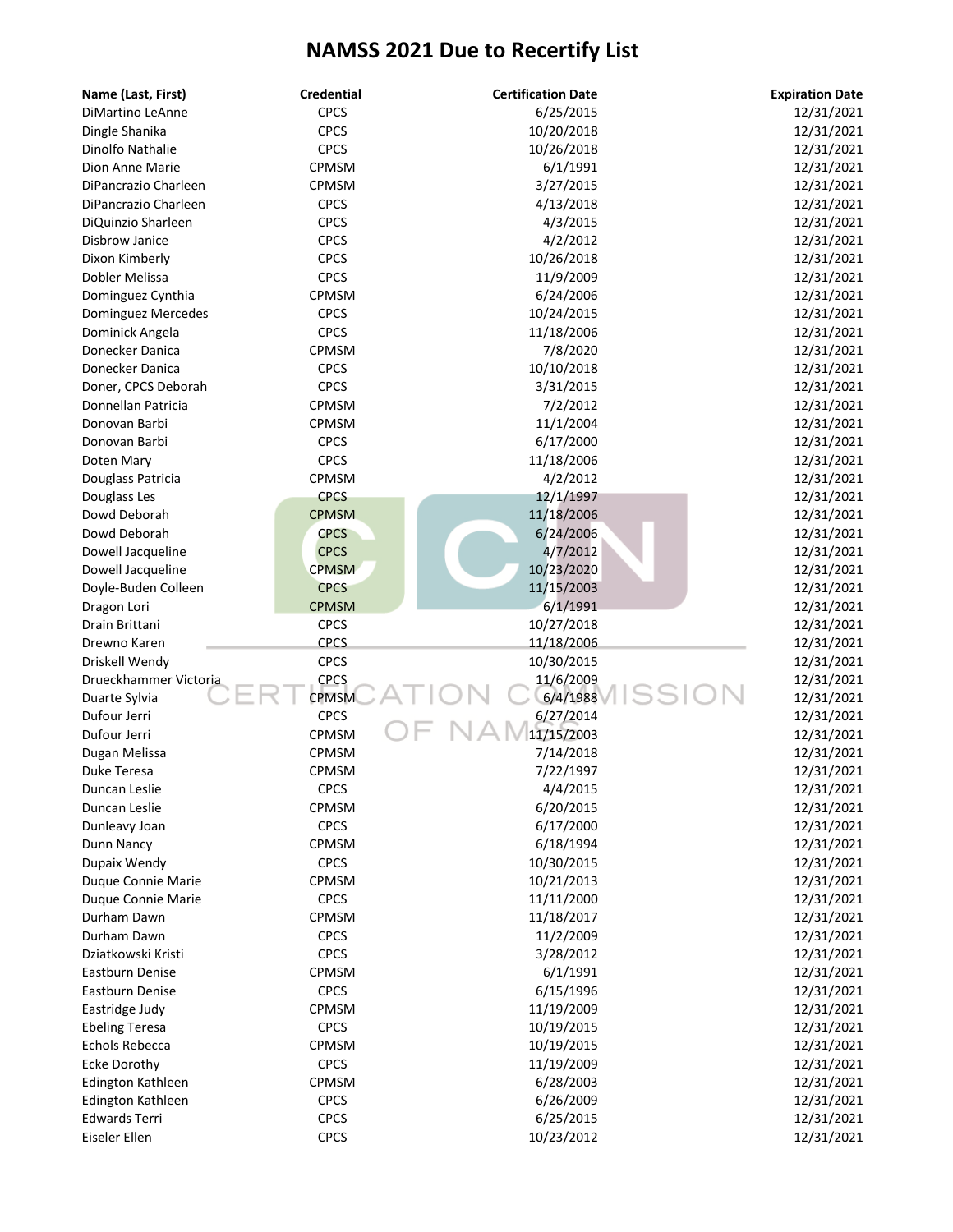| Name (Last, First)       | <b>Credential</b> | <b>Certification Date</b> | <b>Expiration Date</b> |
|--------------------------|-------------------|---------------------------|------------------------|
| El Idrissi Nazha         | <b>CPCS</b>       | 10/28/2015                | 12/31/2021             |
| Elder Joseph             | <b>CPCS</b>       | 3/16/2010                 | 12/31/2021             |
| Eldridge Leslie          | CPMSM             | 7/22/1997                 | 12/31/2021             |
| <b>Elliott Janis</b>     | <b>CPCS</b>       | 11/15/2003                | 12/31/2021             |
| <b>Elsehety Omar</b>     | <b>CPCS</b>       | 10/24/2018                | 12/31/2021             |
| Enad Kenneth             | <b>CPCS</b>       | 6/24/2006                 | 12/31/2021             |
| Enad Kenneth             | CPMSM             | 11/1/2007                 | 12/31/2021             |
| Ephrom Linda             | CPMSM             | 12/7/1998                 | 12/31/2021             |
| Ephrom Linda             | <b>CPCS</b>       | 12/1/1997                 | 12/31/2021             |
| Epifani Antonietta       | <b>CPCS</b>       | 11/16/2009                | 12/31/2021             |
| <b>Eppinger Patty</b>    | CPMSM             | 6/4/1988                  | 12/31/2021             |
| Ergle Terri              | <b>CPCS</b>       | 11/18/2006                | 12/31/2021             |
| Ergle Terri              | CPMSM             | 10/27/2014                | 12/31/2021             |
| Ervin Ropizah            | CPMSM             | 11/18/2006                | 12/31/2021             |
| Ervin Ropizah            | <b>CPCS</b>       | 11/18/2006                | 12/31/2021             |
| Erwin Elizabeth          | CPMSM             | 11/19/2008                | 12/31/2021             |
| Erwin Elizabeth          | <b>CPCS</b>       | 6/24/2006                 | 12/31/2021             |
| Escoto Elisa             | <b>CPCS</b>       | 4/13/2018                 | 12/31/2021             |
| Essex Lisa               | CPMSM             | 11/18/2009                | 12/31/2021             |
| Essex Lisa               | <b>CPCS</b>       | 11/15/2003                | 12/31/2021             |
| <b>Etheridge Kristie</b> | <b>CPCS</b>       | 10/23/2012                | 12/31/2021             |
| <b>Etheridge Kristie</b> | <b>CPMSM</b>      | 10/24/2014                | 12/31/2021             |
| <b>Eubanks Shirley</b>   | <b>CPCS</b>       | 10/20/2018                | 12/31/2021             |
| <b>Evans Courtney</b>    | <b>CPCS</b>       | 10/19/2012                | 12/31/2021             |
| <b>Evans Courtney</b>    | <b>CPMSM</b>      | 6/18/2015                 | 12/31/2021             |
| Evans Maryanne           | <b>CPCS</b>       | 10/26/2018                | 12/31/2021             |
| <b>Everhart Kathy</b>    | <b>CPCS</b>       | 6/26/2006                 | 12/31/2021             |
| <b>Everhart Kathy</b>    | <b>CPMSM</b>      | 10/10/2015                | 12/31/2021             |
| Everts Lynn              | <b>CPCS</b>       | 6/17/2000                 | 12/31/2021             |
| <b>Ewing Erica</b>       | <b>CPCS</b>       | 3/30/2012                 | 12/31/2021             |
| <b>Ewing Erica</b>       | CPMSM             | 10/29/2014                | 12/31/2021             |
| Faithorn Karen           | CPCS              | 7/6/2012                  | 12/31/2021             |
| <b>Falcon Daniel</b>     | CPCS              | 6/28/2003                 | 12/31/2021             |
| Farrar Dena              | <b>CPCS</b>       | 10/25/2018                | 12/31/2021             |
| Fasteen Jane             | <b>CPCS</b>       | 6/15/1996                 | 12/31/2021             |
| Fasteen Jane             | CPMSM             | 6/18/1994                 | 12/31/2021             |
| Faulkner Dorothy         | CPMSM             | 6/1/1991                  | 12/31/2021             |
| Faulkner Dorothy         | <b>CPCS</b>       | 7/22/1997                 | 12/31/2021             |
| Felder Jessica           | <b>CPCS</b>       | 10/15/2018                | 12/31/2021             |
| Felipe Liz               | <b>CPCS</b>       | 12/1/2003                 | 12/31/2021             |
| Fell Myra                | CPMSM             | 11/18/2006                | 12/31/2021             |
| Ferguson Veta            | <b>CPCS</b>       | 10/25/2015                | 12/31/2021             |
| <b>Ferrell Laurie</b>    | CPMSM             | 11/21/2009                | 12/31/2021             |
| <b>Fetters Susan</b>     | CPMSM             | 6/1/1991                  | 12/31/2021             |
| <b>Fetters Susan</b>     | <b>CPCS</b>       | 6/15/1996                 | 12/31/2021             |
| <b>Fields Heather</b>    | <b>CPCS</b>       | 7/13/2018                 | 12/31/2021             |
| Filipiak Vicki           | CPMSM             | 4/4/2012                  | 12/31/2021             |
| Fincher Amanda           | <b>CPCS</b>       | 4/13/2018                 | 12/31/2021             |
| <b>Finenco Brittney</b>  | <b>CPCS</b>       | 6/27/2015                 | 12/31/2021             |
| Fish Maribeth            | CPMSM             | 6/1/1991                  | 12/31/2021             |
| Fish Maribeth            | <b>CPCS</b>       | 7/21/1998                 | 12/31/2021             |
| <b>Fish Diane</b>        | CPMSM             | 11/1/2004                 | 12/31/2021             |
| <b>Fish Diane</b>        | <b>CPCS</b>       | 11/15/2003                | 12/31/2021             |
| Fisher Karen             | <b>CPCS</b>       | 10/30/2015                | 12/31/2021             |
| Fisher LuAnne            | <b>CPCS</b>       | 10/26/2012                | 12/31/2021             |
| <b>Fleming Rachel</b>    | <b>CPCS</b>       | 3/27/2012                 | 12/31/2021             |
| <b>Fleming Rachel</b>    | CPMSM             | 4/1/2017                  | 12/31/2021             |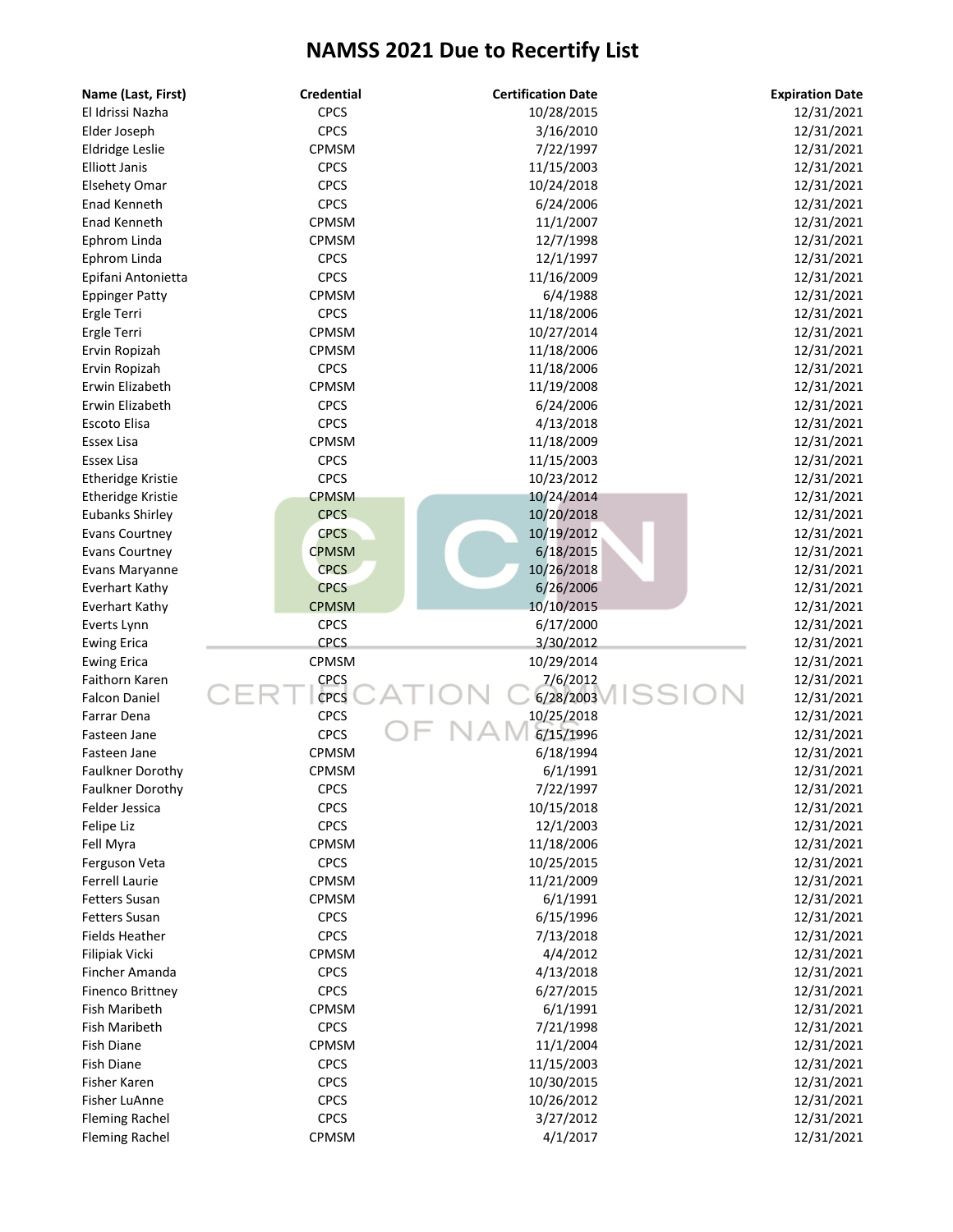| Name (Last, First)        | <b>Credential</b> | <b>Certification Date</b> | <b>Expiration Date</b> |
|---------------------------|-------------------|---------------------------|------------------------|
| Florida Rhonda            | <b>CPCS</b>       | 11/15/2003                | 12/31/2021             |
| Florida Rhonda            | CPMSM             | 6/28/2003                 | 12/31/2021             |
| Fogle Kevin               | CPMSM             | 3/28/2019                 | 12/31/2021             |
| Fogle Kevin               | <b>CPCS</b>       | 10/25/2015                | 12/31/2021             |
| Fojtik Britney            | <b>CPCS</b>       | 10/27/2012                | 12/31/2021             |
| Foland Lynda              | <b>CPCS</b>       | 6/28/2003                 | 12/31/2021             |
| Foland Lynda              | CPMSM             | 11/15/2003                | 12/31/2021             |
| Force Susan               | CPMSM             | 6/1/1991                  | 12/31/2021             |
| Ford Donna                | CPMSM             | 6/17/2015                 | 12/31/2021             |
| Ford Donna                | <b>CPCS</b>       | 10/25/2016                | 12/31/2021             |
| <b>Forsberg Marilee</b>   | <b>CPCS</b>       | 11/15/2003                | 12/31/2021             |
| Fos Michele               | CPMSM             | 10/23/2018                | 12/31/2021             |
| Fos Michele               | <b>CPCS</b>       | 6/19/2012                 | 12/31/2021             |
| Foster Laura              | CPMSM             | 6/10/2015                 | 12/31/2021             |
| Foulkrod Brianna          | <b>CPCS</b>       | 10/17/2015                | 12/31/2021             |
| Foulkrod Brianna          | CPMSM             | 10/8/2016                 | 12/31/2021             |
| <b>Fox Marie</b>          | <b>CPCS</b>       | 10/31/2015                | 12/31/2021             |
| <b>France Monica</b>      | CPMSM             | 6/24/2006                 | 12/31/2021             |
| <b>Francisco Sharon</b>   | <b>CPCS</b>       | 10/23/2015                | 12/31/2021             |
| <b>Frank Teresa</b>       | <b>CPCS</b>       | 10/19/2018                | 12/31/2021             |
| Frank Stefanie            | CPMSM             | 10/26/2016                | 12/31/2021             |
| Frank Stefanie            | <b>CPCS</b>       | 12/7/2012                 | 12/31/2021             |
| Franklin Kimberly         | <b>CPCS</b>       | 10/25/2018                | 12/31/2021             |
| Franklin Bobbie           | <b>CPMSM</b>      | 3/30/2014                 | 12/31/2021             |
| Franklin Bobbie           | <b>CPCS</b>       | 10/21/2012                | 12/31/2021             |
| Franklin Sharon           | <b>CPCS</b>       | 11/15/2003                | 12/31/2021             |
| Fraser Melissa            | <b>CPCS</b>       | 7/12/2018                 | 12/31/2021             |
| Fraser Melissa            | <b>CPMSM</b>      | 10/26/2018                | 12/31/2021             |
| French Christy            | <b>CPCS</b>       | 11/11/2000                | 12/31/2021             |
| French Nan                | <b>CPCS</b>       | 6/17/2000                 | 12/31/2021             |
| French Janet              | CPMSM             | 6/28/2003                 | 12/31/2021             |
| French Janet              | CPCS              | 11/15/2003                | 12/31/2021             |
| French Caryn              | <b>CPCS</b>       | 6/24/2006                 | 12/31/2021             |
| French Caryn              | CPMSM             | 6/24/2006                 | 12/31/2021             |
| Frieberg James            | <b>CPCS</b>       | 10/30/2015                | 12/31/2021             |
| Frishgesell, CPCS Terri   | <b>CPCS</b>       | 10/23/2015                | 12/31/2021             |
| Frost Brooke              | <b>CPCS</b>       | 10/18/2018                | 12/31/2021             |
| Fulgoni Danielle          | CPMSM             | 3/23/2019                 | 12/31/2021             |
| Fulgoni Danielle          | <b>CPCS</b>       | 7/6/2018                  | 12/31/2021             |
| <b>Fulkerson Rosemary</b> | <b>CPCS</b>       | 7/22/1997                 | 12/31/2021             |
| Funderburg Von            | <b>CPCS</b>       | 6/17/2000                 | 12/31/2021             |
| <b>Fussell Kelli</b>      | <b>CPCS</b>       | 7/21/1998                 | 12/31/2021             |
| <b>Fussell Kelli</b>      | CPMSM             | 7/22/1997                 | 12/31/2021             |
| Gaertner Lucille          | CPMSM             | 10/26/2015                | 12/31/2021             |
| Gage Scott                | <b>CPCS</b>       | 11/11/2000                | 12/31/2021             |
| Gaiser Tammy              | <b>CPCS</b>       | 10/22/2018                | 12/31/2021             |
| <b>Gallegos Cristy</b>    | <b>CPCS</b>       | 6/23/2012                 | 12/31/2021             |
| <b>Galloway Kris</b>      | <b>CPCS</b>       | 11/1/2007                 | 12/31/2021             |
| <b>Galloway Kris</b>      | CPMSM             | 11/18/2006                | 12/31/2021             |
| Garcia Robert             | <b>CPCS</b>       | 7/22/1997                 | 12/31/2021             |
| Garcia Myra               | <b>CPCS</b>       | 6/17/2000                 | 12/31/2021             |
| Garcia Myra               | CPMSM             | 7/1/2001                  | 12/31/2021             |
| Garcia Melinda            | <b>CPCS</b>       | 6/17/2000                 | 12/31/2021             |
| Garcia Crestina           | <b>CPMSM</b>      | 10/27/2012                | 12/31/2021             |
| Gardner Tammy             | <b>CPCS</b>       | 11/20/2009                | 12/31/2021             |
| GardSmith Cathy           | CPMSM             | 6/1/1994                  | 12/31/2021             |
| Garrett Mary              | <b>CPCS</b>       | 6/22/2015                 | 12/31/2021             |
|                           |                   |                           |                        |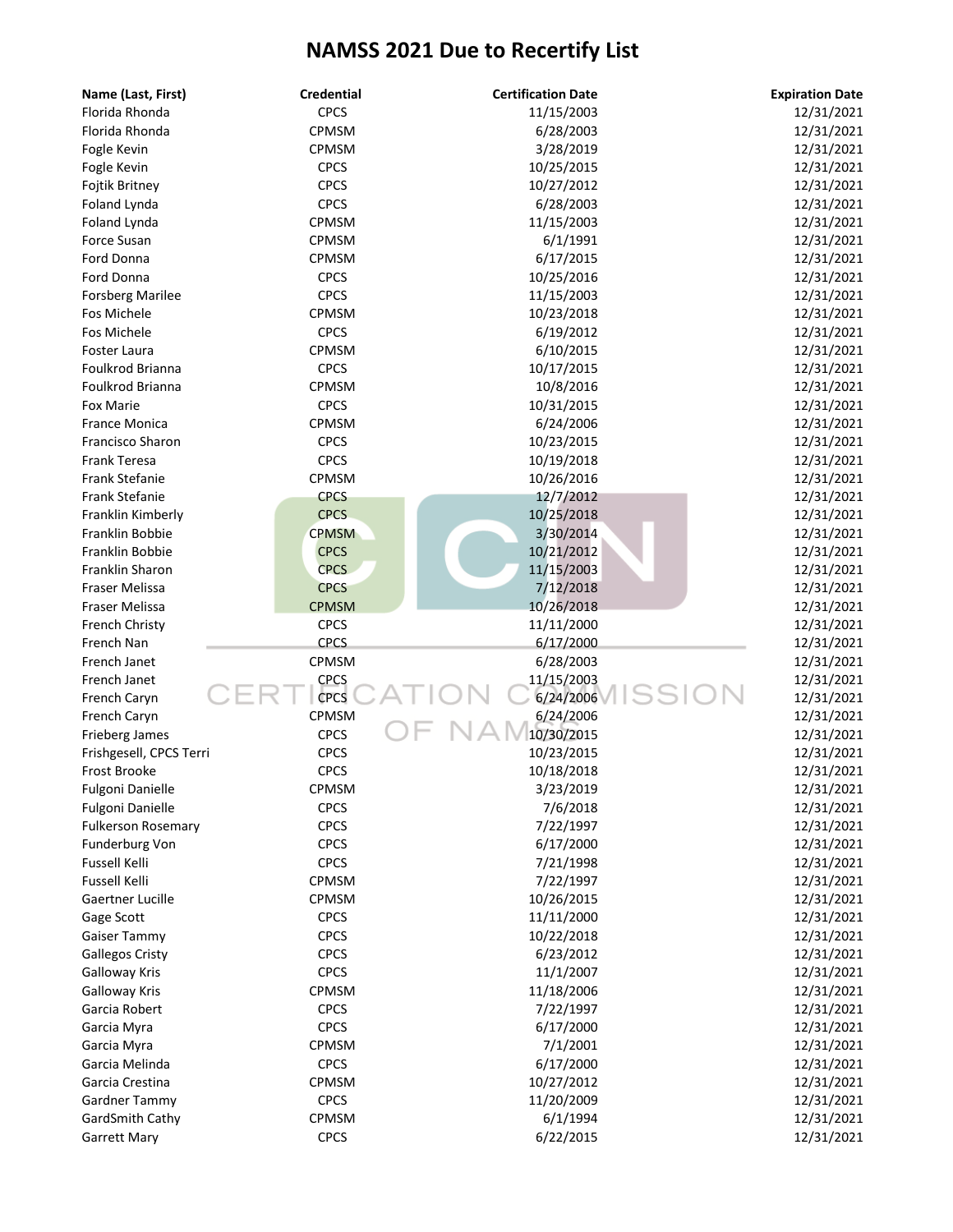| Name (Last, First)      | <b>Credential</b> | <b>Certification Date</b> | <b>Expiration Date</b> |
|-------------------------|-------------------|---------------------------|------------------------|
| <b>Garrison Allison</b> | <b>CPCS</b>       | 7/12/2018                 | 12/31/2021             |
| Gary Clarence           | <b>CPCS</b>       | 3/16/2010                 | 12/31/2021             |
| Garza Christy           | CPMSM             | 10/26/2018                | 12/31/2021             |
| Garza Christy           | <b>CPCS</b>       | 4/12/2018                 | 12/31/2021             |
| Garza-Telles Patricia   | <b>CPCS</b>       | 3/14/2015                 | 12/31/2021             |
| <b>Gathright Nira</b>   | <b>CPCS</b>       | 6/25/2015                 | 12/31/2021             |
| Gay Bert                | CPMSM             | 6/24/2015                 | 12/31/2021             |
| Geirin Maura            | <b>CPCS</b>       | 10/15/2018                | 12/31/2021             |
| Geiser Grace            | CPMSM             | 6/16/2001                 | 12/31/2021             |
| Geiser Grace            | <b>CPCS</b>       | 11/11/2000                | 12/31/2021             |
| Generette, CPCS Tymeeko | <b>CPCS</b>       | 10/23/2015                | 12/31/2021             |
| George Sabrina          | <b>CPCS</b>       | 11/2/2009                 | 12/31/2021             |
| George Carmen           | <b>CPCS</b>       | 4/17/2006                 | 12/31/2021             |
| George Kristie          | <b>CPCS</b>       | 3/16/2010                 | 12/31/2021             |
| George Kristie          | CPMSM             | 6/23/2016                 | 12/31/2021             |
| <b>Gering Teena</b>     | CPMSM             | 4/1/2016                  | 12/31/2021             |
| <b>Gering Teena</b>     | <b>CPCS</b>       | 11/15/2003                | 12/31/2021             |
| Gervais Bobbie          | CPMSM             | 4/6/2012                  | 12/31/2021             |
| Gevorgyan Kate          | <b>CPCS</b>       | 7/14/2018                 | 12/31/2021             |
| Gibson Heather          | CPMSM             | 11/4/2017                 | 12/31/2021             |
| Gibson Heather          | <b>CPCS</b>       | 10/24/2015                | 12/31/2021             |
| <b>Gidney Patricia</b>  | <b>CPCS</b>       | 11/14/2008                | 12/31/2021             |
| Gidney Patricia         | <b>CPMSM</b>      | 6/1/1991                  | 12/31/2021             |
| Gilbertson Leesa        | <b>CPCS</b>       | 4/2/2012                  | 12/31/2021             |
| Gilels Jordan           | <b>CPCS</b>       | 4/10/2009                 | 12/31/2021             |
| Giles Sharon            | <b>CPMSM</b>      | 11/11/2000                | 12/31/2021             |
| Giles Sharon            | <b>CPCS</b>       | 6/16/2001                 | 12/31/2021             |
| <b>Giles Kimberly</b>   | CPCS              | 3/28/2015                 | 12/31/2021             |
| Gill Sheila             | <b>CPCS</b>       | 6/29/2012                 | 12/31/2021             |
|                         | CPMSM             | 10/25/2018                |                        |
| Gillespie Jennifer      | <b>CPCS</b>       |                           | 12/31/2021             |
| Gillespie Jennifer      | CPMSM             | 4/9/2018<br>11/11/2000    | 12/31/2021             |
| <b>Gilliam Tracey</b>   | <b>CPCS</b>       | 10/24/2015                | 12/31/2021             |
| Gilliam Ashley          |                   |                           | 12/31/2021             |
| Gilmour Rebecca         | <b>CPCS</b>       | 11/15/2003                | 12/31/2021             |
| <b>Gilson Christy</b>   | <b>CPCS</b>       | 6/25/2015                 | 12/31/2021             |
| <b>Gish Ginger</b>      | <b>CPCS</b>       | 3/22/2012                 | 12/31/2021             |
| Glasnapp Lou Ann        | <b>CPCS</b>       | 3/28/2012                 | 12/31/2021             |
| Glass Heather           | CPCS              | 4/4/2018                  | 12/31/2021             |
| Glosson Angela          | CPMSM             | 6/28/2012                 | 12/31/2021             |
| Glover Elizabeth        | <b>CPCS</b>       | 12/1/1997                 | 12/31/2021             |
| Glover Elizabeth        | CPMSM             | 7/22/1997                 | 12/31/2021             |
| Goebel Laura            | CPMSM             | 6/20/2009                 | 12/31/2021             |
| Goebel Laura            | <b>CPCS</b>       | 6/24/2006                 | 12/31/2021             |
| Gomez Gloria            | CPMSM             | 6/17/2000                 | 12/31/2021             |
| <b>Gontang Traci</b>    | <b>CPCS</b>       | 10/29/2015                | 12/31/2021             |
| Gonzaba Linda           | <b>CPCS</b>       | 4/2/2010                  | 12/31/2021             |
| Gonzaba Linda           | CPMSM             | 6/4/1998                  | 12/31/2021             |
| <b>Gonzalez Alice</b>   | CPMSM             | 7/14/2018                 | 12/31/2021             |
| Gordon Dawn             | <b>CPCS</b>       | 10/21/2015                | 12/31/2021             |
| Gordon Dawn             | CPMSM             | 3/26/2012                 | 12/31/2021             |
| Gore Leslie             | <b>CPCS</b>       | 10/31/2015                | 12/31/2021             |
| Gore Leslie             | <b>CPMSM</b>      | 11/10/2017                | 12/31/2021             |
| Goslin Susan            | <b>CPCS</b>       | 6/28/2003                 | 12/31/2021             |
| Goslin Susan            | CPMSM             | 11/1/2007                 | 12/31/2021             |
| Goss Teresa             | <b>CPCS</b>       | 6/15/1996                 | 12/31/2021             |
| Goss Teresa             | CPMSM             | 6/4/1988                  | 12/31/2021             |
| Graham Cindy            | <b>CPCS</b>       | 6/28/2003                 | 12/31/2021             |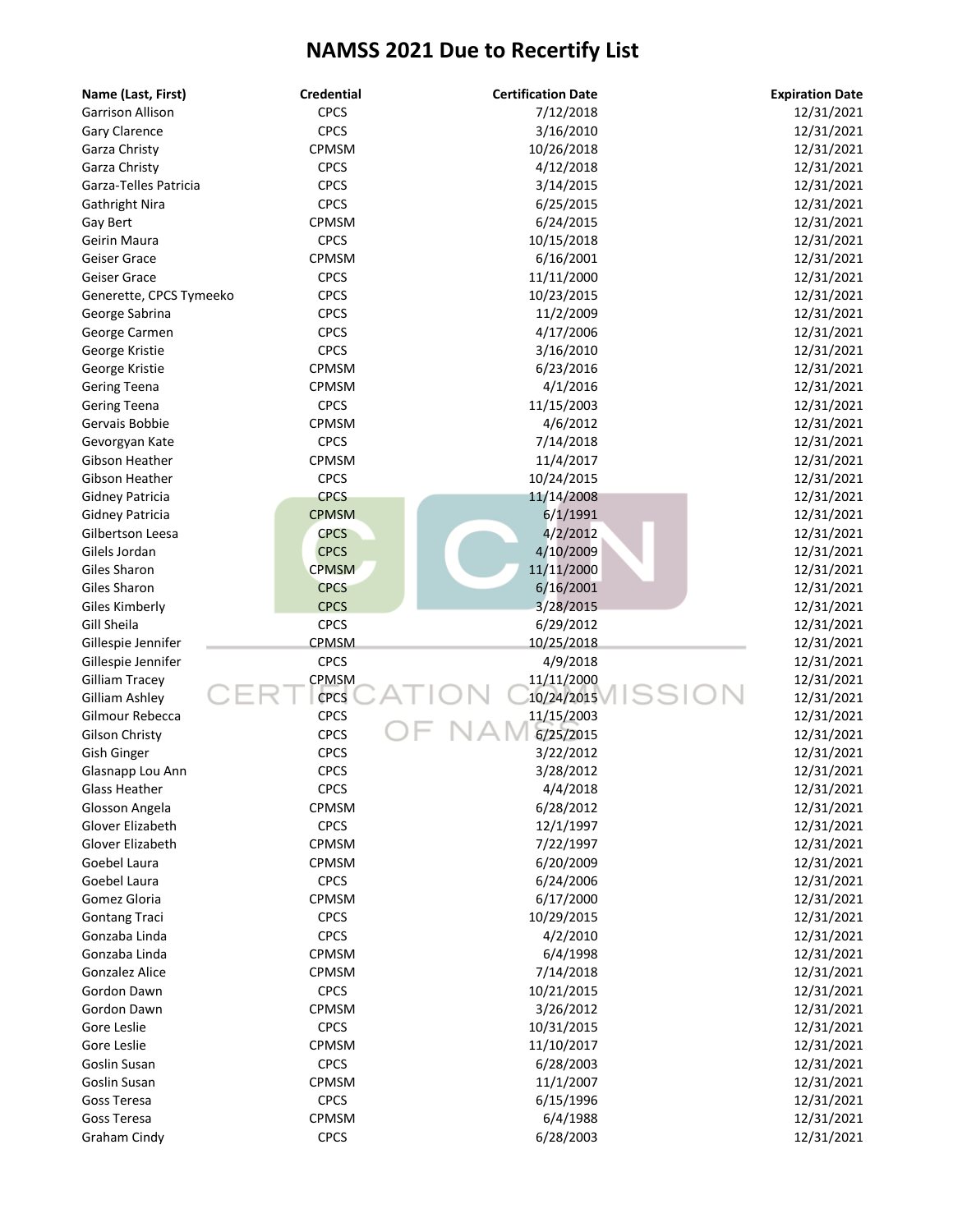| Name (Last, First)         | <b>Credential</b> | <b>Certification Date</b> | <b>Expiration Date</b> |
|----------------------------|-------------------|---------------------------|------------------------|
| <b>Grantham Marvellena</b> | <b>CPCS</b>       | 7/2/2009                  | 12/31/2021             |
| Grave Elizabeth            | <b>CPCS</b>       | 10/27/2018                | 12/31/2021             |
| Graves Mayra               | CPMSM             | 11/9/2002                 | 12/31/2021             |
| Graves Mayra               | <b>CPCS</b>       | 7/22/1997                 | 12/31/2021             |
| Gray Jama                  | <b>CPCS</b>       | 10/26/2018                | 12/31/2021             |
| Gray Relanda               | <b>CPCS</b>       | 6/17/2000                 | 12/31/2021             |
| <b>GREEN SHANIQUE</b>      | <b>CPCS</b>       | 10/26/2018                | 12/31/2021             |
| <b>Green Claire</b>        | <b>CPCS</b>       | 6/11/2015                 | 12/31/2021             |
| Green Anissa               | <b>CPCS</b>       | 11/21/2009                | 12/31/2021             |
| Green Christy              | <b>CPCS</b>       | 11/18/2006                | 12/31/2021             |
| Greene Allison             | CPMSM             | 6/1/1991                  | 12/31/2021             |
| Greenlee Sandra            | <b>CPCS</b>       | 11/20/2009                | 12/31/2021             |
| Greenstadt Ann             | CPMSM             | 6/5/1982                  | 12/31/2021             |
| Grieshaber Betty           | <b>CPCS</b>       | 7/22/1997                 | 12/31/2021             |
| Grillo Graceann            | <b>CPCS</b>       | 4/13/2018                 | 12/31/2021             |
| Gross Valentina            | <b>CPCS</b>       | 10/31/2015                | 12/31/2021             |
| Grossman Bree              | CPMSM             | 10/24/2018                | 12/31/2021             |
| Grossman Bree              | <b>CPCS</b>       | 4/2/2015                  | 12/31/2021             |
| <b>Guarino Camille</b>     | <b>CPCS</b>       | 6/20/2009                 | 12/31/2021             |
| <b>Guimont Debbie</b>      | <b>CPCS</b>       | 6/20/2015                 | 12/31/2021             |
| <b>Guimont Debbie</b>      | CPMSM             | 1/1/2003                  | 12/31/2021             |
| Gutierrez Bonnie           | <b>CPCS</b>       | 12/1/1997                 | 12/31/2021             |
| Gutierrez Bonnie           | <b>CPMSM</b>      | 12/7/1998                 | 12/31/2021             |
| Guy Lisa                   | <b>CPCS</b>       | 10/24/2018                | 12/31/2021             |
| Habeeb Cynthia             | <b>CPCS</b>       | 4/13/2018                 | 12/31/2021             |
| Habib Zohra                | <b>CPCS</b>       | 3/30/2012                 | 12/31/2021             |
| Hagan Sharon               | <b>CPMSM</b>      | 6/4/1988                  | 12/31/2021             |
| Hagopian Ann               | <b>CPCS</b>       | 7/22/1997                 | 12/31/2021             |
| Hagopian Ann               | CPMSM             | 6/30/2012                 | 12/31/2021             |
| Haley John                 | <b>CPCS</b>       | 11/11/2000                | 12/31/2021             |
| <b>Hall Sandy</b>          | <b>CPCS</b>       | 11/11/2000                | 12/31/2021             |
| Hall Dori                  | <b>CPCS</b>       | 4/17/2009                 | 12/31/2021             |
| Hall Joaquin               | <b>CPCS</b>       | 11/21/2009                | 12/31/2021             |
| Hall Tonya                 | <b>CPCS</b>       | 6/28/2003                 | 12/31/2021             |
| <b>Hall Sheila</b>         | CPMSM             | 3/22/2016                 | 12/31/2021             |
| Hall Sheila                | <b>CPCS</b>       | 10/31/2015                | 12/31/2021             |
| Hall Lela                  | CPMSM             | 6/23/2012                 | 12/31/2021             |
| Hall Lela                  | <b>CPCS</b>       | 11/18/2006                | 12/31/2021             |
| Hall Pamela                | CPMSM             | 6/1/1991                  | 12/31/2021             |
| Hall Pamela                | <b>CPCS</b>       | 6/15/1996                 | 12/31/2021             |
| Hamilton Cynthia           | <b>CPMSM</b>      | 6/1/1991                  | 12/31/2021             |
| Hamilton April             | <b>CPCS</b>       | 10/22/2015                | 12/31/2021             |
| Hammer Jill                | CPMSM             | 6/24/2006                 | 12/31/2021             |
| Hanley Anitra              | CPMSM             | 6/1/1991                  | 12/31/2021             |
| Hannon Tammie              | <b>CPCS</b>       | 10/28/2015                | 12/31/2021             |
| Hannon Tammie              | CPMSM             | 3/22/2016                 | 12/31/2021             |
| Harbaugh Amy               | <b>CPCS</b>       | 10/27/2015                | 12/31/2021             |
| Hardenbergh Mary           | CPMSM             | 6/1/1991                  | 12/31/2021             |
| Harper Jayne               | <b>CPCS</b>       | 10/27/2018                | 12/31/2021             |
| Harrell Robin              | <b>CPCS</b>       | 4/4/2012                  | 12/31/2021             |
| <b>Harrington Doreen</b>   | CPMSM             | 3/31/2015                 | 12/31/2021             |
| Harris Geneva              | <b>CPCS</b>       | 6/15/1996                 | 12/31/2021             |
| Harris Geneva              | <b>CPMSM</b>      | 6/1/1985                  | 12/31/2021             |
| Hart Paula                 | <b>CPCS</b>       | 6/28/2018                 | 12/31/2021             |
| Harter Audrey              | <b>CPMSM</b>      | 6/27/2015                 | 12/31/2021             |
| <b>Hartnell Melissa</b>    | <b>CPCS</b>       | 10/18/2018                | 12/31/2021             |
| <b>Hartzler Frances</b>    | CPMSM             | 6/1/1991                  | 12/31/2021             |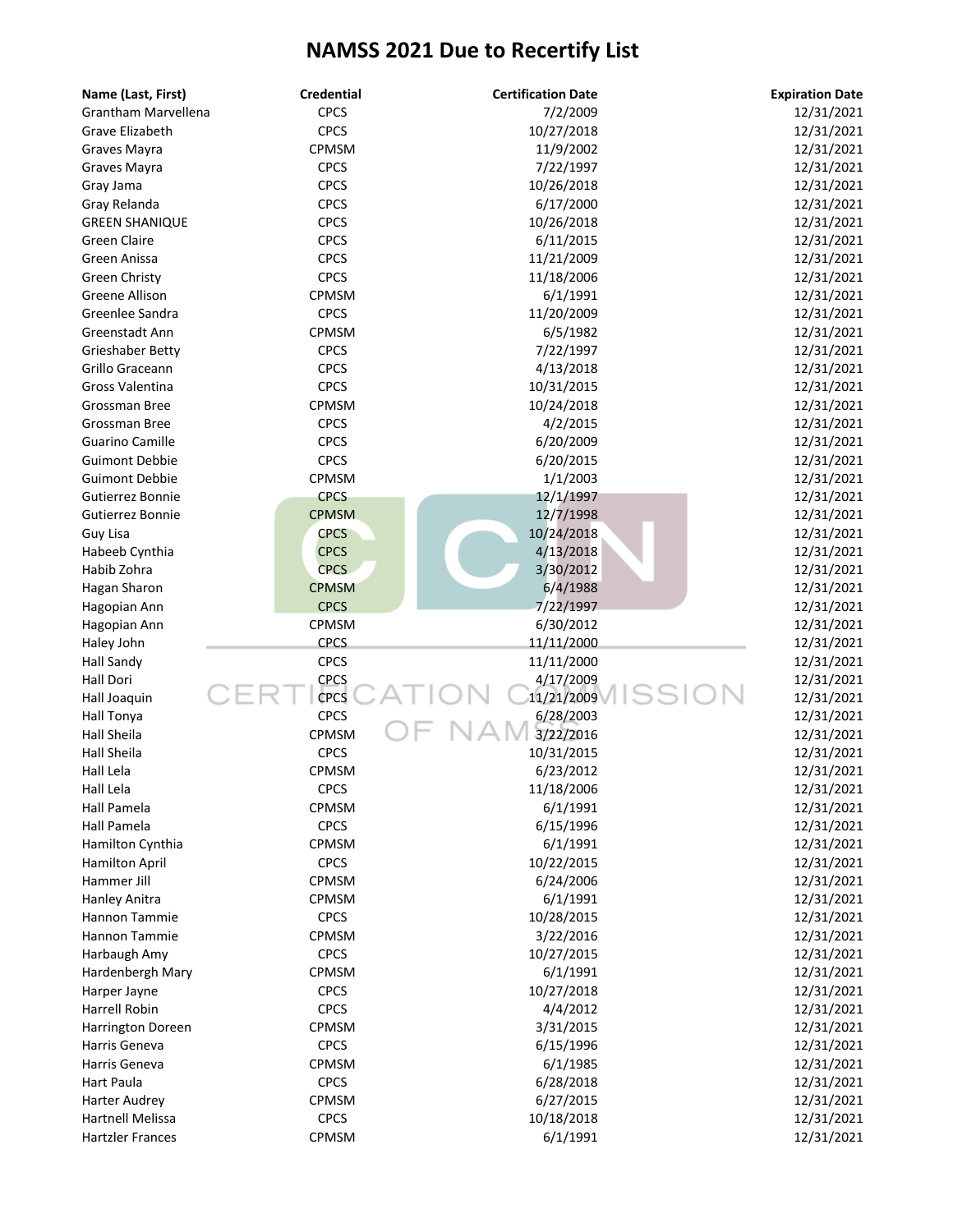| Name (Last, First)       | <b>Credential</b> | <b>Certification Date</b> | <b>Expiration Date</b> |
|--------------------------|-------------------|---------------------------|------------------------|
| HARVE JACKQUELYN         | <b>CPCS</b>       | 10/31/2015                | 12/31/2021             |
| HARVE JACKQUELYN         | <b>CPMSM</b>      | 4/2/2016                  | 12/31/2021             |
| <b>Hastings Sue</b>      | <b>CPCS</b>       | 11/11/2000                | 12/31/2021             |
| <b>Hastings Sue</b>      | CPMSM             | 11/9/2002                 | 12/31/2021             |
| <b>Hatley Julie</b>      | <b>CPCS</b>       | 9/18/2005                 | 12/31/2021             |
| Hatley Julie             | CPMSM             | 6/1/1991                  | 12/31/2021             |
| Hattem-Schiffman Marita  | <b>CPMSM</b>      | 6/17/2000                 | 12/31/2021             |
| <b>Hatton Rebecca</b>    | <b>CPCS</b>       | 10/26/2018                | 12/31/2021             |
| <b>Hatton Rebecca</b>    | CPMSM             | 7/17/2019                 | 12/31/2021             |
| <b>Hause Gisele</b>      | CPMSM             | 10/12/2012                | 12/31/2021             |
| Hayes Rachel             | <b>CPCS</b>       | 10/25/2018                | 12/31/2021             |
| Hayes Kimberly           | <b>CPCS</b>       | 6/26/2015                 | 12/31/2021             |
| Hayes Lissette           | <b>CPCS</b>       | 4/12/2018                 | 12/31/2021             |
| Hays Bonnie              | <b>CPCS</b>       | 10/26/2012                | 12/31/2021             |
| Hays Mindy               | <b>CPMSM</b>      | 6/28/2003                 | 12/31/2021             |
| Hays Mindy               | <b>CPCS</b>       | 11/1/2014                 | 12/31/2021             |
| Head Tamara              | <b>CPCS</b>       | 10/26/2018                | 12/31/2021             |
| <b>Hein Natalie</b>      | CPMSM             | 6/24/2015                 | 12/31/2021             |
| <b>Hein Natalie</b>      | <b>CPCS</b>       | 3/19/2015                 | 12/31/2021             |
| <b>Hemby Susan</b>       | <b>CPCS</b>       | 7/13/2018                 | 12/31/2021             |
| Henderson Patricia       | <b>CPCS</b>       | 6/30/2009                 | 12/31/2021             |
| <b>Hendley Sonia</b>     | <b>CPCS</b>       | 3/17/2015                 | 12/31/2021             |
| <b>Hendricks Nissi</b>   | <b>CPCS</b>       | 10/25/2018                | 12/31/2021             |
| Hensley Cheryl           | <b>CPCS</b>       | 6/30/2009                 | 12/31/2021             |
| Henzler Patricia         | <b>CPCS</b>       | 7/22/1997                 | 12/31/2021             |
| <b>Heppert Christine</b> | <b>CPCS</b>       | 11/11/2000                | 12/31/2021             |
| Hermanson Jeri           | <b>CPCS</b>       | 10/30/2015                | 12/31/2021             |
| Hernandez Pamela         | <b>CPCS</b>       | 10/30/2015                | 12/31/2021             |
| Hernandez Patricia       | <b>CPCS</b>       | 10/26/2012                | 12/31/2021             |
| Hernandez Alicia         | <b>CPCS</b>       | 6/28/2003                 | 12/31/2021             |
| <b>Hernandez Carlos</b>  | CPMSM             | 11/15/2003                | 12/31/2021             |
| Herrera Yolanda          | CPMSM             | 6/1/1991                  | 12/31/2021             |
| Herrera Yolanda          | CPCS              | 12/1/1997                 | 12/31/2021             |
| <b>Herring Angela</b>    | <b>CPCS</b>       | 10/30/2015                | 12/31/2021             |
| Hervey Kaysha            | CPMSM             | 3/27/2013                 | 12/31/2021             |
| Hervey Kaysha            | <b>CPCS</b>       | 4/18/2009                 | 12/31/2021             |
| Herzberg Susan           | <b>CPCS</b>       | 11/20/2009                | 12/31/2021             |
| <b>Hiatt James</b>       | <b>CPCS</b>       | 10/23/2012                | 12/31/2021             |
| <b>Hicks Mary</b>        | <b>CPCS</b>       | 11/15/2003                | 12/31/2021             |
| <b>Hicks Mary</b>        | CPMSM             | 6/1/2007                  | 12/31/2021             |
| Hieta-Aho Mary           | CPMSM             | 3/24/2014                 | 12/31/2021             |
| Hieta-Aho Mary           | <b>CPCS</b>       | 6/17/2000                 | 12/31/2021             |
| <b>Higgins Carman</b>    | <b>CPCS</b>       | 4/14/2018                 | 12/31/2021             |
| <b>Hightower Elaine</b>  | <b>CPCS</b>       | 11/18/2006                | 12/31/2021             |
| Hildabridle Pamela       | <b>CPCS</b>       | 11/15/2003                | 12/31/2021             |
| <b>Hill Juliet</b>       | <b>CPCS</b>       | 7/11/2018                 | 12/31/2021             |
| Hill Kelly               | <b>CPCS</b>       | 4/1/2015                  | 12/31/2021             |
| Hill Linda               | <b>CPCS</b>       | 11/18/2006                | 12/31/2021             |
| Hill Bridget             | <b>CPCS</b>       | 3/3/2012                  | 12/31/2021             |
| Hinds, CPMSM Holly       | CPMSM             | 4/1/2015                  | 12/31/2021             |
| Hines Susan              | CPMSM             | 10/29/2015                | 12/31/2021             |
| <b>Hinton Chris</b>      | <b>CPCS</b>       | 11/18/2006                | 12/31/2021             |
| <b>Hinton Chris</b>      | CPMSM             | 4/8/2010                  | 12/31/2021             |
| Hodavance Maritza        | <b>CPMSM</b>      | 4/17/2010                 | 12/31/2021             |
| Hodavance Maritza        | <b>CPCS</b>       | 11/21/2009                | 12/31/2021             |
| Hoevet Jo                | CPMSM             | 11/18/2006                | 12/31/2021             |
| Hoffman Lori             | <b>CPCS</b>       | 10/30/2015                | 12/31/2021             |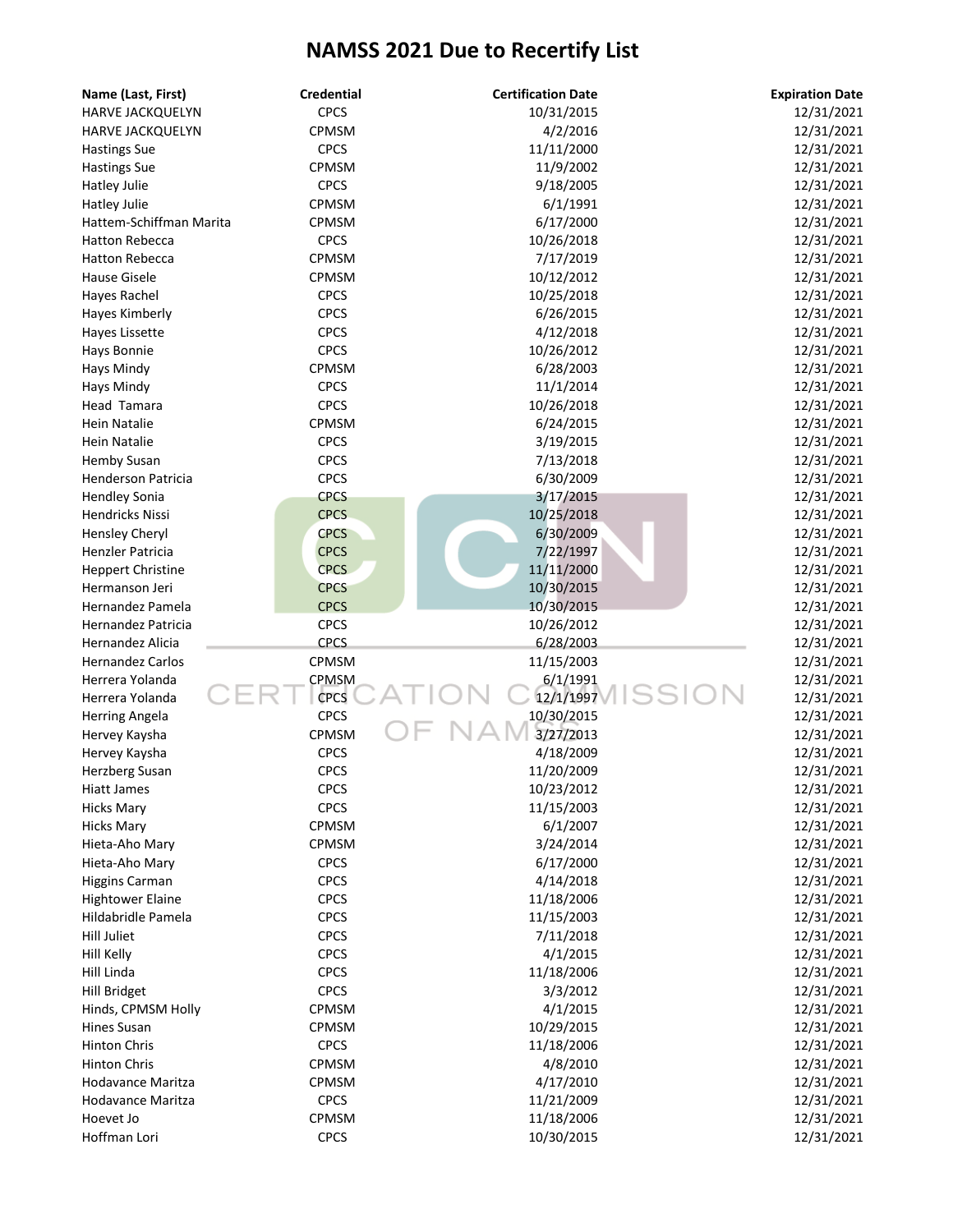| Name (Last, First)      | <b>Credential</b> | <b>Certification Date</b> | <b>Expiration Date</b>   |
|-------------------------|-------------------|---------------------------|--------------------------|
| Hogg June               | CPMSM             | 12/1/1997                 | 12/31/2021               |
| Hogg June               | <b>CPCS</b>       | 7/21/1998                 | 12/31/2021               |
| Hogge Lori              | <b>CPCS</b>       | 7/22/1997                 | 12/31/2021               |
| Hogge Lori              | CPMSM             | 6/25/2012                 | 12/31/2021               |
| <b>Holcomb Misty</b>    | <b>CPCS</b>       | 6/24/2006                 | 12/31/2021               |
| <b>Holcomb Misty</b>    | CPMSM             | 10/20/2016                | 12/31/2021               |
| Holder Sheryl           | <b>CPCS</b>       | 10/27/2012                | 12/31/2021               |
| <b>Holland Michele</b>  | <b>CPCS</b>       | 7/6/2018                  | 12/31/2021               |
| Hollingsworth Danielle  | <b>CPCS</b>       | 3/19/2015                 | 12/31/2021               |
| <b>Hollis Cristal</b>   | <b>CPCS</b>       | 10/24/2012                | 12/31/2021               |
| <b>Hollis Cristal</b>   | CPMSM             | 10/29/2020                | 12/31/2021               |
| <b>Holmes Renee</b>     | <b>CPCS</b>       | 11/18/2006                | 12/31/2021               |
| Hood Janet              | <b>CPCS</b>       | 3/16/2010                 | 12/31/2021               |
| Hood Janet              | CPMSM             | 11/9/2002                 | 12/31/2021               |
| Hood Thelma             | <b>CPCS</b>       | 10/26/2018                | 12/31/2021               |
| Hooks Kywana            | CPMSM             | 6/15/2002                 | 12/31/2021               |
| Hooks Kywana            | <b>CPCS</b>       | 7/22/1997                 | 12/31/2021               |
| Hoone Melanie           | <b>CPCS</b>       | 10/28/2015                | 12/31/2021               |
| Hooper Lisa             | <b>CPCS</b>       | 10/26/2012                | 12/31/2021               |
| <b>Hoover Sherry</b>    | <b>CPCS</b>       | 7/22/1997                 | 12/31/2021               |
| Horak Shori             | <b>CPCS</b>       | 10/23/2018                | 12/31/2021               |
| Horn Nancy              | <b>CPCS</b>       | 10/26/2012                | 12/31/2021               |
| Horton Barbara          | <b>CPMSM</b>      | 12/7/1998                 | 12/31/2021               |
| Horton Barbara          | <b>CPCS</b>       | 7/22/1997                 | 12/31/2021               |
| <b>HOSTICK LORI</b>     | <b>CPMSM</b>      | 6/1/1991                  | 12/31/2021               |
| <b>Hotchkiss Sandra</b> | <b>CPMSM</b>      | 6/28/2003                 | 12/31/2021               |
| Hough Kari              | <b>CPCS</b>       | 12/1/1997                 | 12/31/2021               |
| <b>Howard Sherry</b>    | <b>CPMSM</b>      | 10/26/2012                | 12/31/2021               |
| Howell Juanita          | CPMSM             | 10/26/2012                | 12/31/2021               |
| Hudson Megan            | <b>CPCS</b>       | 10/26/2018                | 12/31/2021               |
| Hudson Anna             | <b>CPCS</b>       | 11/18/2006                | 12/31/2021               |
| Huerter Nathan          | CPMSM             | 3/27/2018                 | 12/31/2021               |
| <b>Huerter Nathan</b>   | <b>CPCS</b>       | 10/14/2015                | 12/31/2021               |
| <b>Huggins Sherry</b>   | <b>CPCS</b>       | 11/10/2001                | 12/31/2021               |
| <b>Huggins Sherry</b>   | CPMSM             | 6/17/2000                 | 12/31/2021               |
| <b>Huggins Bonnie</b>   | <b>CPCS</b>       | 11/15/2003                | 12/31/2021               |
| <b>Huggins Bonnie</b>   | CPMSM             | 6/25/2005                 | 12/31/2021               |
| Hughes Lauren           | <b>CPCS</b>       | 10/30/2015                | 12/31/2021               |
| Hulette Vicki           | <b>CPCS</b>       | 7/22/1997                 | 12/31/2021               |
| Hulette Vicki           | CPMSM             | 11/15/2003                | 12/31/2021               |
| <b>Hull Kristy</b>      | <b>CPCS</b>       | 6/18/2009                 | 12/31/2021               |
| Hummel Tamara           | <b>CPCS</b>       | 6/28/2003                 | 12/31/2021               |
| Hummel Tamara           | CPMSM             | 10/26/2012                | 12/31/2021               |
| Humphrey Lynne          | <b>CPCS</b>       | 4/2/2015                  | 12/31/2021               |
| Humphreys Sharon        | <b>CPCS</b>       | 4/8/2009                  | 12/31/2021               |
| Humphreys Sharon        | CPMSM             | 6/1/1991                  | 12/31/2021               |
| Hunt Amanda             | <b>CPCS</b>       | 6/24/2006                 | 12/31/2021               |
| Hunt Amanda             | CPMSM             | 6/1/2007                  |                          |
|                         |                   |                           | 12/31/2021               |
| Hunte Cynthia           | <b>CPCS</b>       | 10/27/2012                | 12/31/2021               |
| Hunte Cynthia           | CPMSM<br>CPMSM    | 4/5/2013<br>7/22/1997     | 12/31/2021<br>12/31/2021 |
| Hunter Wendy            |                   |                           |                          |
| Hunter Karen            | CPMSM             | 6/1/1991                  | 12/31/2021               |
| Hutson Colleen          | CPMSM             | 11/9/2002                 | 12/31/2021               |
| Hutson Colleen          | <b>CPCS</b>       | 7/22/1997                 | 12/31/2021               |
| Hyatt-Hobson Charmaine  | <b>CPMSM</b>      | 11/1/2004                 | 12/31/2021               |
| Hyatt-Hobson Charmaine  | <b>CPCS</b>       | 11/15/2003                | 12/31/2021               |
| <b>Hyland Michelle</b>  | <b>CPCS</b>       | 3/20/2015                 | 12/31/2021               |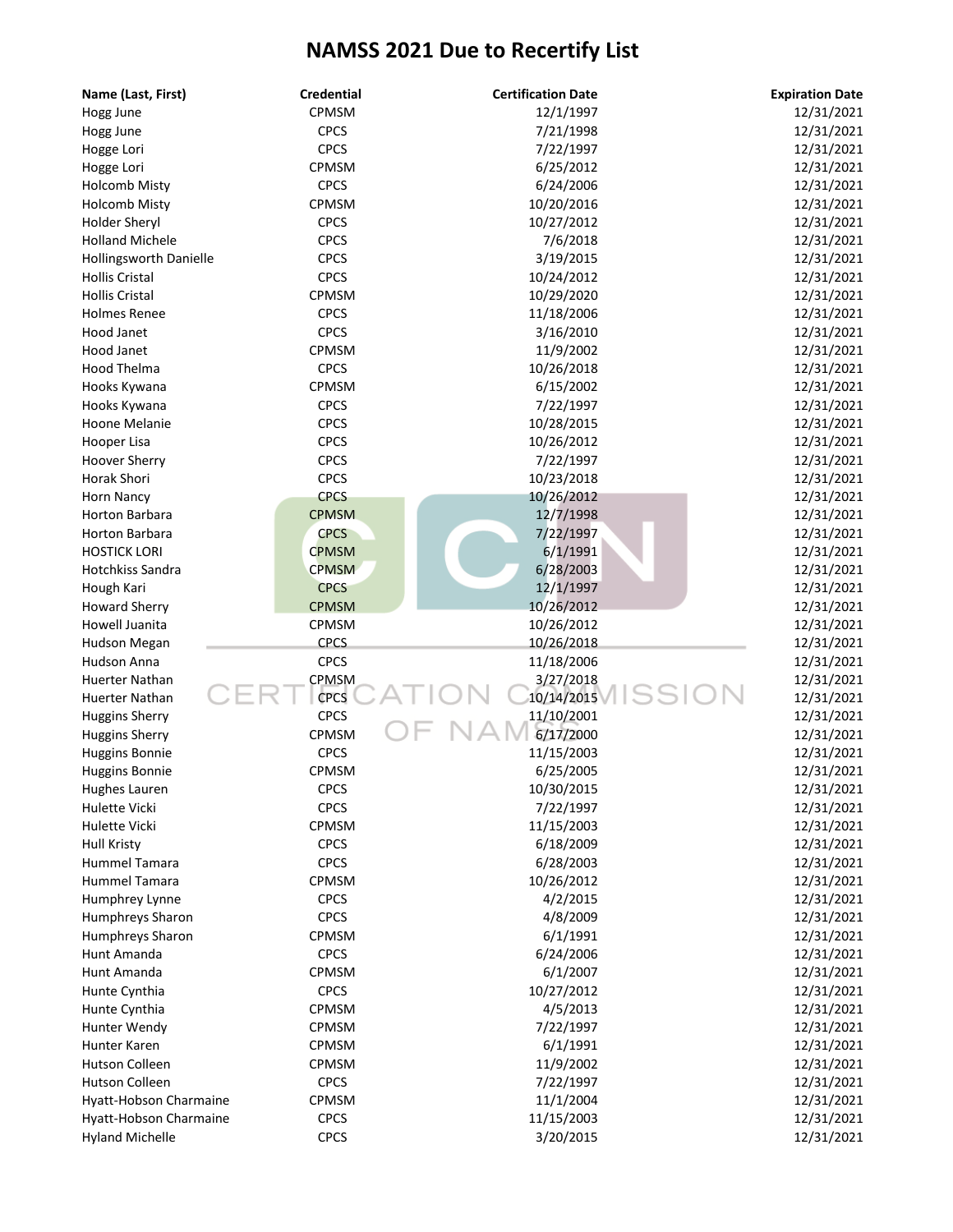| Name (Last, First)     | <b>Credential</b> | <b>Certification Date</b> | <b>Expiration Date</b> |
|------------------------|-------------------|---------------------------|------------------------|
| <b>Hyland Michelle</b> | CPMSM             | 6/24/2015                 | 12/31/2021             |
| Ibarra Nellie          | CPMSM             | 6/13/2015                 | 12/31/2021             |
| Inklebarger Cristine   | <b>CPCS</b>       | 6/17/2000                 | 12/31/2021             |
| <b>Irizarry Bianca</b> | <b>CPCS</b>       | 10/17/2015                | 12/31/2021             |
| <b>Irlmeier Sharon</b> | <b>CPCS</b>       | 10/11/2012                | 12/31/2021             |
| Irlmeier Sharon        | CPMSM             | 11/11/2019                | 12/31/2021             |
| Isler Rita             | <b>CPCS</b>       | 3/30/2018                 | 12/31/2021             |
| Ivy Sharetha           | <b>CPCS</b>       | 4/13/2018                 | 12/31/2021             |
| Jackson Amanda         | <b>CPCS</b>       | 4/3/2015                  | 12/31/2021             |
| Jackson Dustin         | <b>CPMSM</b>      | 4/5/2013                  | 12/31/2021             |
| Jackson Dustin         | <b>CPCS</b>       | 4/6/2012                  | 12/31/2021             |
| Jackson Jenny          | <b>CPCS</b>       | 6/24/2009                 | 12/31/2021             |
| Jackson Sheryl         | <b>CPCS</b>       | 7/22/1997                 | 12/31/2021             |
| Jackson Sheryl         | CPMSM             | 6/25/2005                 | 12/31/2021             |
| Jacobs Rose            | CPMSM             | 6/4/1988                  | 12/31/2021             |
| Jakobsen Suzanne       | <b>CPCS</b>       | 10/27/2018                | 12/31/2021             |
| James Janie            | <b>CPCS</b>       | 10/25/2018                | 12/31/2021             |
| James Judy             | <b>CPCS</b>       | 6/24/2006                 | 12/31/2021             |
| Jenkins Cindy          | <b>CPCS</b>       | 10/27/2015                | 12/31/2021             |
| Jensen Susan           | <b>CPCS</b>       | 6/27/2015                 | 12/31/2021             |
| Jensen Kathy           | CPMSM             | 6/1/1991                  | 12/31/2021             |
| Jeppson Laura          | <b>CPCS</b>       | 11/18/2006                | 12/31/2021             |
| Jeppson Laura          | <b>CPMSM</b>      | 4/16/2010                 | 12/31/2021             |
| Jett Rachel            | <b>CPCS</b>       | 4/3/2012                  | 12/31/2021             |
| Jimenez Guadalupe      | <b>CPMSM</b>      | 7/22/1997                 | 12/31/2021             |
| Johns Sara             | <b>CPMSM</b>      | 6/1/1991                  | 12/31/2021             |
| Johnson Annette        | <b>CPCS</b>       | 4/4/2015                  | 12/31/2021             |
| Johnson M. Kim         | <b>CPCS</b>       | 11/18/2006                | 12/31/2021             |
| Johnson Dawn           | <b>CPCS</b>       | 6/29/2012                 | 12/31/2021             |
| Johnson Michelle       | <b>CPCS</b>       | 10/30/2015                | 12/31/2021             |
| Johnson Jerenicia      | <b>CPCS</b>       | 10/27/2018                | 12/31/2021             |
| Johnson Kelli          | <b>CPCS</b>       | 10/24/2018                | 12/31/2021             |
| Johnson Angelica       | <b>CPMSM</b>      | SS<br>10/26/2018          | 12/31/2021             |
| Johnson Angelica       | <b>CPCS</b>       | 6/26/2015                 | 12/31/2021             |
| Jones Amy              | CPMSM             | 10/25/2012                | 12/31/2021             |
| Jones Lauren           | <b>CPCS</b>       | 10/20/2012                | 12/31/2021             |
| Jones Garris           | <b>CPCS</b>       | 10/28/2015                | 12/31/2021             |
| Jones Briggette        | CPCS              | 7/22/1997                 | 12/31/2021             |
| Jones Dana             | <b>CPCS</b>       | 6/1/1997                  | 12/31/2021             |
| Jones Dana             | CPMSM             | 6/1/1999                  | 12/31/2021             |
| Jordan Janelle         | <b>CPCS</b>       | 11/15/2003                | 12/31/2021             |
| Jordan Janelle         | CPMSM             | 4/16/2010                 | 12/31/2021             |
| Jordan Misty           | <b>CPCS</b>       | 7/11/2018                 | 12/31/2021             |
| Jordan Cynthia         | <b>CPMSM</b>      | 6/18/1994                 | 12/31/2021             |
| Jordan Carla           | <b>CPCS</b>       | 3/30/2018                 | 12/31/2021             |
| Judson Lee             | CPMSM             | 6/4/1988                  | 12/31/2021             |
| Jupiter Aviana         | <b>CPCS</b>       | 4/7/2012                  | 12/31/2021             |
| Justice Kelly          | CPMSM             | 6/1/1991                  | 12/31/2021             |
| Kaeser Barbara         | <b>CPCS</b>       | 4/13/2018                 | 12/31/2021             |
| Kaholo Marlene         | <b>CPCS</b>       | 12/6/2012                 | 12/31/2021             |
| Kakleas Jenny          | CPMSM             | 4/13/2018                 | 12/31/2021             |
| Kambic Sandra          | <b>CPCS</b>       | 6/24/2006                 | 12/31/2021             |
| Kander Lynn            | <b>CPCS</b>       | 11/11/2000                | 12/31/2021             |
| Kander Lynn            | CPMSM             | 11/18/2006                | 12/31/2021             |
| Karipis Penny          | <b>CPCS</b>       | 6/26/2015                 | 12/31/2021             |
| Karrh Kristin          | CPMSM             | 4/13/2018                 | 12/31/2021             |
| Kassam Rozina          | <b>CPCS</b>       | 6/30/2009                 | 12/31/2021             |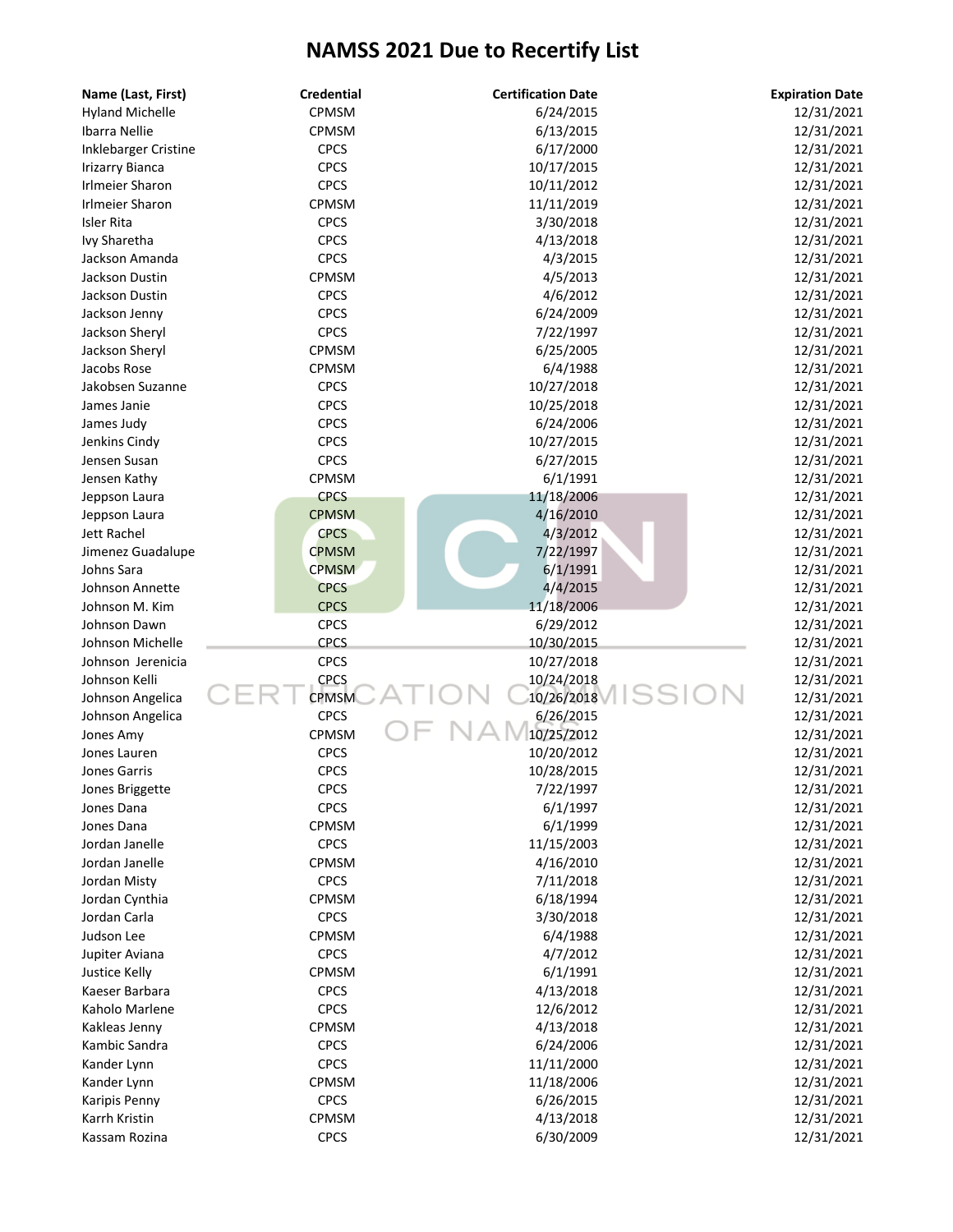| Name (Last, First)     | <b>Credential</b> | <b>Certification Date</b> | <b>Expiration Date</b> |
|------------------------|-------------------|---------------------------|------------------------|
| Kaufman Teri           | <b>CPCS</b>       | 11/11/2000                | 12/31/2021             |
| Kaye Anitra            | <b>CPCS</b>       | 11/15/2003                | 12/31/2021             |
| Kaye Alesia            | <b>CPCS</b>       | 6/25/2018                 | 12/31/2021             |
| <b>Keating Heather</b> | <b>CPCS</b>       | 7/22/1997                 | 12/31/2021             |
| <b>Keating Heather</b> | CPMSM             | 4/16/2009                 | 12/31/2021             |
| Keel Connie            | CPMSM             | 7/1/1993                  | 12/31/2021             |
| Keene April            | <b>CPCS</b>       | 6/24/2006                 | 12/31/2021             |
| Keeney Deborah         | <b>CPCS</b>       | 6/15/2015                 | 12/31/2021             |
| Keiper Julie           | CPMSM             | 10/26/2018                | 12/31/2021             |
| Keller Rita            | <b>CPCS</b>       | 4/18/2009                 | 12/31/2021             |
| Keller Rita            | CPMSM             | 7/3/2012                  | 12/31/2021             |
| Kelly Katrina          | <b>CPCS</b>       | 10/28/2015                | 12/31/2021             |
| Kelly Janice           | <b>CPCS</b>       | 3/6/2006                  | 12/31/2021             |
| Kelly Janice           | CPMSM             | 10/30/2010                | 12/31/2021             |
| <b>Kelty Susan</b>     | <b>CPCS</b>       | 10/22/2012                | 12/31/2021             |
| Kenan Karen            | <b>CPCS</b>       | 6/29/2012                 | 12/31/2021             |
| Kennedy Kim            | CPMSM             | 4/18/2009                 | 12/31/2021             |
| Kennedy Yulia          | <b>CPCS</b>       | 6/28/2003                 | 12/31/2021             |
| Kennedy Janna          | <b>CPCS</b>       | 7/21/1998                 | 12/31/2021             |
| Kennedy Janna          | CPMSM             | 7/22/1997                 | 12/31/2021             |
| Kenner Krista          | <b>CPCS</b>       | 11/18/2006                | 12/31/2021             |
| Keough Katie           | <b>CPCS</b>       | 4/1/2015                  | 12/31/2021             |
| Kepford Jennifer       | <b>CPCS</b>       | 6/16/2015                 | 12/31/2021             |
| Kerklin Bree           | <b>CPCS</b>       | 6/24/2006                 | 12/31/2021             |
| Kerklin Bree           | <b>CPMSM</b>      | 7/7/2012                  | 12/31/2021             |
|                        | <b>CPMSM</b>      | 6/1/1991                  | 12/31/2021             |
| Kessinger M. Jane      |                   | 12/7/1998                 |                        |
| Kessinger M. Jane      | <b>CPCS</b>       |                           | 12/31/2021             |
| Keuftedjian Debra      | <b>CPCS</b>       | 6/30/2012                 | 12/31/2021             |
| Khalid Imran           | <b>CPCS</b>       | 10/15/2018                | 12/31/2021             |
| Kim Un                 | <b>CPCS</b>       | 7/11/2018                 | 12/31/2021             |
| Kimbrough Sharon       | CPMSM             | 4/14/2010                 | 12/31/2021             |
| Kimbrough Sharon       | <b>CPCS</b>       | 6/29/2009                 | 12/31/2021             |
| King Carolyn           | CPCS              | 6/17/2000                 | 12/31/2021             |
| King Janet             | <b>CPCS</b>       | 6/29/2009                 | 12/31/2021             |
| King Sally             | CPMSM             | 11/12/2019                | 12/31/2021             |
| Kipka Chris            | CPMSM             | 6/1/2007                  | 12/31/2021             |
| Kipka Chris            | <b>CPCS</b>       | 11/18/2006                | 12/31/2021             |
| Kirby Lauren           | <b>CPCS</b>       | 7/13/2018                 | 12/31/2021             |
| KISH MARY JAYNE        | <b>CPCS</b>       | 10/18/2018                | 12/31/2021             |
| KISH MARY JAYNE        | CPMSM             | 11/5/2019                 | 12/31/2021             |
| Klebba Georgiaetta     | CPMSM             | 6/1/1991                  | 12/31/2021             |
| Knight Shannon         | <b>CPCS</b>       | 6/28/2003                 | 12/31/2021             |
| Knight Shannon         | CPMSM             | 11/1/2004                 | 12/31/2021             |
| Knutson Patricia       | CPMSM             | 6/1/1991                  | 12/31/2021             |
| Kobus Karen            | CPMSM             | 10/24/2012                | 12/31/2021             |
| Kochendorfer Pam       | CPMSM             | 3/27/2012                 | 12/31/2021             |
| Kochey Carol           | <b>CPCS</b>       | 11/18/2006                | 12/31/2021             |
| Kofman Marion M.       | <b>CPCS</b>       | 4/14/2018                 | 12/31/2021             |
| Koniszewski Darcie     | <b>CPCS</b>       | 10/19/2018                | 12/31/2021             |
| Konrade Tracey         | <b>CPCS</b>       | 6/29/2018                 | 12/31/2021             |
| Kopchak Jocelyn        | <b>CPCS</b>       | 6/26/2015                 | 12/31/2021             |
| Kort Kandy             | CPMSM             | 10/9/2018                 | 12/31/2021             |
| Kotke Juli             | CPMSM             | 10/12/2018                | 12/31/2021             |
| Koulakjian Deanna      | <b>CPMSM</b>      | 6/17/2000                 | 12/31/2021             |
| Kozina Marla           | <b>CPCS</b>       | 10/26/2012                | 12/31/2021             |
| Kraemer Trudy          | CPMSM             | 6/1/2004                  | 12/31/2021             |
| Kraemer Trudy          | <b>CPCS</b>       | 6/17/2000                 | 12/31/2021             |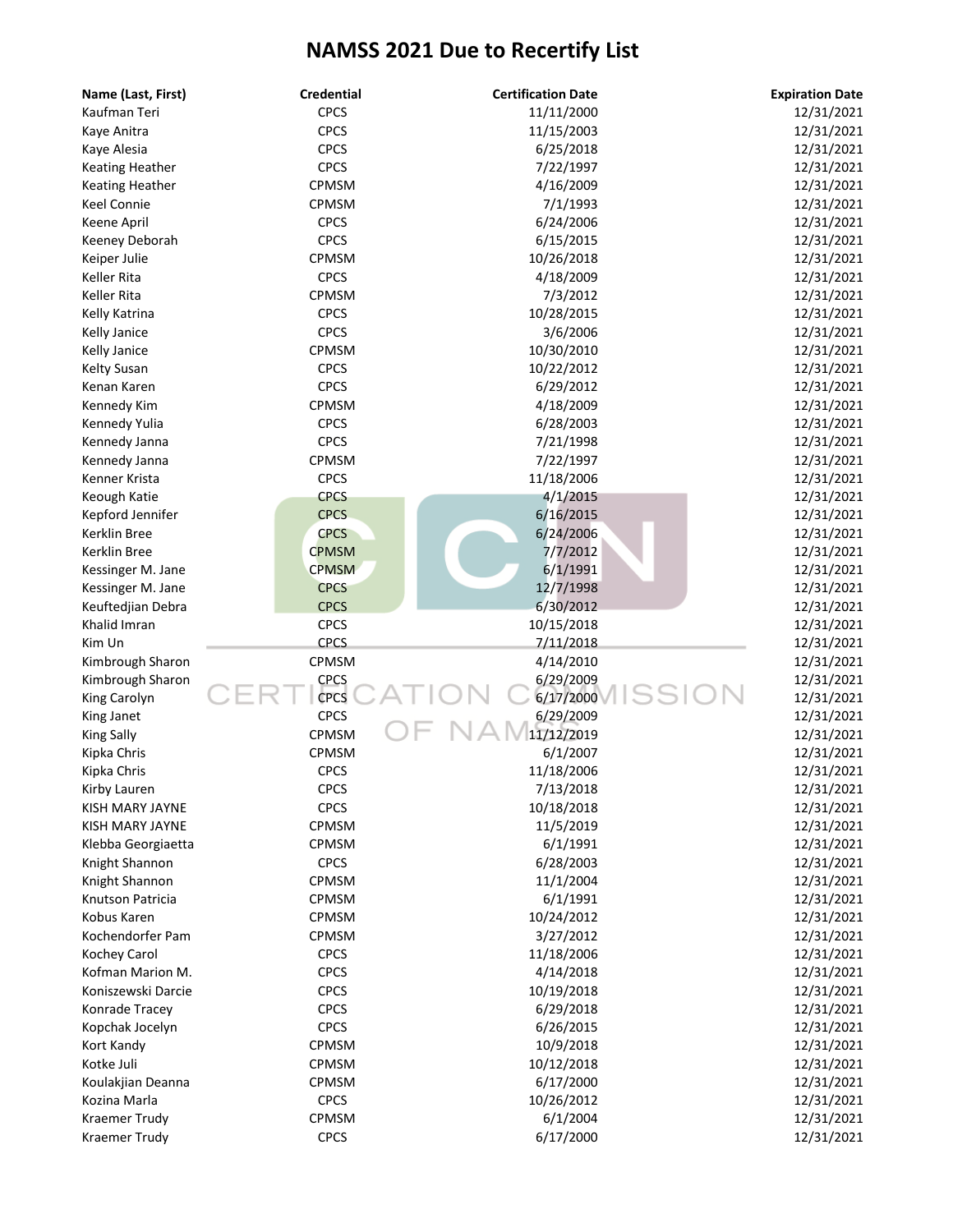| Name (Last, First)     | <b>Credential</b> | <b>Certification Date</b> | <b>Expiration Date</b> |
|------------------------|-------------------|---------------------------|------------------------|
| <b>Kreger Nancy</b>    | <b>CPCS</b>       | 6/24/2006                 | 12/31/2021             |
| <b>Kreger Nancy</b>    | CPMSM             | 6/27/2008                 | 12/31/2021             |
| <b>KRESGE MAUDY</b>    | <b>CPCS</b>       | 11/4/2009                 | 12/31/2021             |
| Kroska Jenny           | <b>CPCS</b>       | 11/18/2006                | 12/31/2021             |
| Kroupa Laura           | <b>CPCS</b>       | 11/18/2006                | 12/31/2021             |
| Krystof Denice         | <b>CPCS</b>       | 10/27/2012                | 12/31/2021             |
| Kubena Connie          | <b>CPCS</b>       | 10/16/2018                | 12/31/2021             |
| Kubitz Janet           | <b>CPCS</b>       | 11/20/2009                | 12/31/2021             |
| Kulikowski Rita        | <b>CPCS</b>       | 6/22/2009                 | 12/31/2021             |
| Kundl Patricia         | <b>CPCS</b>       | 6/29/2018                 | 12/31/2021             |
| LaBree Mary            | <b>CPCS</b>       | 6/26/2012                 | 12/31/2021             |
| Laders-Barrett Barbara | <b>CPMSM</b>      | 6/4/1988                  | 12/31/2021             |
| LaFemina Sherrie       | CPMSM             | 3/19/2014                 | 12/31/2021             |
| LaFemina Sherrie       | <b>CPCS</b>       | 3/19/2012                 | 12/31/2021             |
| LaFitte Cynthia        | <b>CPCS</b>       | 4/11/2018                 | 12/31/2021             |
| Lam Lisa               | <b>CPCS</b>       | 11/19/2009                | 12/31/2021             |
| Lamb Angel             | <b>CPCS</b>       | 11/18/2006                | 12/31/2021             |
| Lamb Veronica          | <b>CPCS</b>       | 6/19/2015                 | 12/31/2021             |
| Lambdin Angela         | <b>CPCS</b>       | 4/11/2018                 | 12/31/2021             |
| Lambdin Angela         | CPMSM             | 10/26/2018                | 12/31/2021             |
| Lambert Ron            | <b>CPCS</b>       | 11/11/2000                | 12/31/2021             |
| Land Kimberly          | <b>CPCS</b>       | 6/24/2009                 | 12/31/2021             |
| Land Kimberly          | <b>CPMSM</b>      | 3/28/2012                 | 12/31/2021             |
| Landahl Diane          | <b>CPCS</b>       | 4/2/2015                  | 12/31/2021             |
| Lao Yi                 | <b>CPCS</b>       | 6/22/2015                 | 12/31/2021             |
| Larko Kim              | <b>CPCS</b>       | 7/22/1997                 | 12/31/2021             |
| Larson Karen           | <b>CPMSM</b>      | 11/15/2003                | 12/31/2021             |
| Lasky Laurie           | <b>CPMSM</b>      | 11/15/2003                | 12/31/2021             |
| Lattanzio Nicole       | <b>CPCS</b>       | 11/18/2006                | 12/31/2021             |
| Lattanzio Nicole       | <b>CPMSM</b>      | 10/30/2015                | 12/31/2021             |
| Lattin Emily           | <b>CPCS</b>       | 10/25/2018                | 12/31/2021             |
| Laury Lisa             | <b>CPCS</b>       | 11/18/2006                | 12/31/2021             |
| LaValle Teresa         | <b>CPMSM</b>      | 6/17/2000                 | 12/31/2021             |
| Lavely Kathleen        | CPMSM             | 6/1/1991                  | 12/31/2021             |
| Lavely Kathleen        | <b>CPCS</b>       | 11/18/2017                | 12/31/2021             |
| Law Karynn             | <b>CPCS</b>       | 3/16/2009                 | 12/31/2021             |
| Law Karynn             | CPMSM             | 10/24/2018                | 12/31/2021             |
| Lawrence Dorene        | <b>CPCS</b>       | 10/15/2015                | 12/31/2021             |
| Lawrence Dorene        | CPMSM             | 6/10/2015                 | 12/31/2021             |
| Lawson-Enrequez Karla  | <b>CPCS</b>       | 10/22/2009                | 12/31/2021             |
| Le Comte Louise        | <b>CPCS</b>       | 9/26/2006                 | 12/31/2021             |
| Lee Jaryi              | <b>CPCS</b>       | 6/24/2006                 | 12/31/2021             |
| Lee Stephen            | <b>CPCS</b>       | 6/27/2012                 | 12/31/2021             |
| Lee Stephen            | CPMSM             | 6/19/2015                 | 12/31/2021             |
| LeGrand Susan          | <b>CPCS</b>       | 7/22/1997                 | 12/31/2021             |
| LeMonds Diane          | CPMSM             | 11/18/2006                | 12/31/2021             |
| Lenett Cindy           | <b>CPCS</b>       | 11/18/2006                | 12/31/2021             |
| Le-Ngo Linda           | <b>CPCS</b>       | 10/26/2018                | 12/31/2021             |
| Leonnig Jody           | <b>CPCS</b>       | 10/25/2012                | 12/31/2021             |
| Leque Sharon           | <b>CPCS</b>       | 10/31/2015                | 12/31/2021             |
| Lerner Melisa          | CPMSM             | 10/27/2018                | 12/31/2021             |
| Lester Alexandra       | <b>CPCS</b>       | 10/25/2018                | 12/31/2021             |
| Levanti Terri          | CPMSM             | 10/18/2018                | 12/31/2021             |
| Levasseur Katy         | <b>CPCS</b>       | 4/11/2018                 | 12/31/2021             |
| Levy Melissa           | <b>CPCS</b>       | 10/27/2012                | 12/31/2021             |
| Lewallen Mariana       | <b>CPCS</b>       | 4/7/2012                  | 12/31/2021             |
|                        |                   | 6/17/2000                 |                        |
| Lewis Donna            | CPMSM             |                           | 12/31/2021             |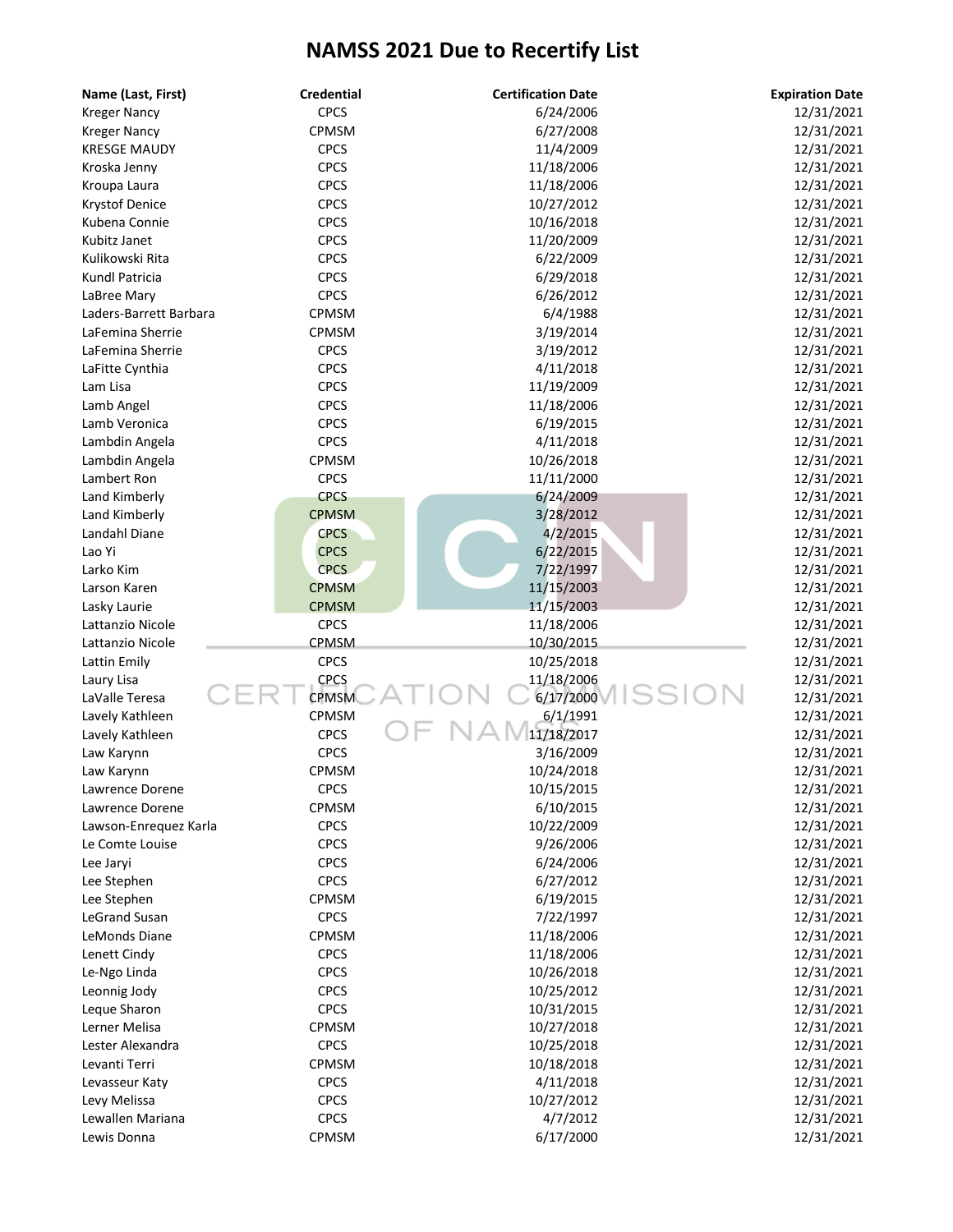| Name (Last, First)            | <b>Credential</b> | <b>Certification Date</b> | <b>Expiration Date</b> |
|-------------------------------|-------------------|---------------------------|------------------------|
| Lewis Shannon                 | <b>CPCS</b>       | 4/11/2018                 | 12/31/2021             |
| Lian Nancy                    | <b>CPCS</b>       | 11/15/2003                | 12/31/2021             |
| Lian Nancy                    | CPMSM             | 6/1/2004                  | 12/31/2021             |
| Lieder Terri                  | <b>CPCS</b>       | 11/6/2009                 | 12/31/2021             |
| Lieder Terri                  | CPMSM             | 6/25/2010                 | 12/31/2021             |
| Lindsey Wanda                 | <b>CPCS</b>       | 12/1/2003                 | 12/31/2021             |
| Linn Janet                    | <b>CPCS</b>       | 10/24/2012                | 12/31/2021             |
| Litofsky Lee                  | <b>CPCS</b>       | 11/20/2009                | 12/31/2021             |
| Littlejohn Adaya-Renee        | <b>CPCS</b>       | 6/8/2015                  | 12/31/2021             |
| Lloyd Rose                    | <b>CPCS</b>       | 4/12/2018                 | 12/31/2021             |
| Loeffler Olivia               | CPMSM             | 11/1/2007                 | 12/31/2021             |
| Loeffler Olivia               | <b>CPCS</b>       | 11/18/2006                | 12/31/2021             |
| Loehr Melanie                 | <b>CPCS</b>       | 3/28/2012                 | 12/31/2021             |
| Logan April                   | <b>CPCS</b>       | 7/12/2018                 | 12/31/2021             |
| Lohn Yoly                     | CPMSM             | 11/11/2000                | 12/31/2021             |
| Lohn Yoly                     | <b>CPCS</b>       | 6/1/2001                  | 12/31/2021             |
| Lombard Kathleen              | <b>CPCS</b>       | 7/22/1997                 | 12/31/2021             |
| Lombard Kathleen              | CPMSM             | 6/4/1988                  | 12/31/2021             |
| Lomnicky Sandi                | <b>CPCS</b>       | 6/17/2000                 | 12/31/2021             |
| Long Sherry                   | <b>CPCS</b>       | 6/25/2018                 | 12/31/2021             |
| Lopez Graciela                | CPMSM             | 6/1/1991                  | 12/31/2021             |
| Lopez Jessica                 | <b>CPCS</b>       | 4/13/2018                 | 12/31/2021             |
| Lopez Yvonne                  | <b>CPMSM</b>      | 10/31/2015                | 12/31/2021             |
| Lopez Maria                   | <b>CPCS</b>       | 4/14/2018                 | 12/31/2021             |
| Lopez Tracey                  | <b>CPMSM</b>      | 6/26/2020                 | 12/31/2021             |
| Lopez Tracey                  | <b>CPCS</b>       | 10/20/2018                | 12/31/2021             |
| Lopez Cindy                   | <b>CPCS</b>       | 6/27/2012                 | 12/31/2021             |
| Lott Mindy                    | <b>CPCS</b>       | 10/12/2012                | 12/31/2021             |
| Lough Megan                   | <b>CPCS</b>       | 7/7/2012                  | 12/31/2021             |
| Love Dottie                   | <b>CPCS</b>       | 7/11/2018                 | 12/31/2021             |
| Love Katie                    | CPMSM             | 3/26/2015                 | 12/31/2021             |
|                               | CPMSM             | 4/17/2008                 | 12/31/2021             |
| Lowe Jacqueline               | <b>CPCS</b>       | 6/28/2003                 |                        |
| Lowe Jacqueline<br>Lowe Janet | CPMSM             |                           | 12/31/2021             |
|                               | <b>CPCS</b>       | 4/4/2015<br>11/18/2006    | 12/31/2021             |
| Lowe Janet                    |                   |                           | 12/31/2021             |
| Lowman Patricia               | CPMSM             | 6/1/1991                  | 12/31/2021             |
| Lowman Patricia               | <b>CPCS</b>       | 6/15/1996                 | 12/31/2021             |
| Lowry Lieberman Susan         | CPMSM             | 4/2/2016                  | 12/31/2021             |
| Lowry Lieberman Susan         | <b>CPCS</b>       | 7/22/1997                 | 12/31/2021             |
| Lucas Katherine               | <b>CPCS</b>       | 6/24/2006                 | 12/31/2021             |
| Lucas Katherine               | CPMSM             | 11/18/2006                | 12/31/2021             |
| Lucero Donna                  | <b>CPCS</b>       | 10/26/2012                | 12/31/2021             |
| Luchsinger Charlene           | <b>CPCS</b>       | 6/15/1996                 | 12/31/2021             |
| Luchsinger Charlene           | CPMSM             | 6/1/1991                  | 12/31/2021             |
| Luck Deborah                  | <b>CPCS</b>       | 11/15/2003                | 12/31/2021             |
| Luffman Michele               | <b>CPCS</b>       | 6/28/2003                 | 12/31/2021             |
| Lutgen Chrissy                | <b>CPCS</b>       | 10/27/2018                | 12/31/2021             |
| Lutgen Regina                 | CPMSM             | 10/28/2015                | 12/31/2021             |
| Luthi Brianne                 | <b>CPCS</b>       | 6/16/2012                 | 12/31/2021             |
| Luzier Dawn                   | <b>CPCS</b>       | 4/13/2018                 | 12/31/2021             |
| Lyndon Jean                   | <b>CPCS</b>       | 11/11/2000                | 12/31/2021             |
| Lyndon Jean                   | CPMSM             | 10/31/2014                | 12/31/2021             |
| Lyons Amy                     | CPMSM             | 11/9/2002                 | 12/31/2021             |
| Lyons Amy                     | <b>CPCS</b>       | 12/1/1997                 | 12/31/2021             |
| Lyons Rosemary                | <b>CPCS</b>       | 11/11/2000                | 12/31/2021             |
| Maccarriello Katherine        | <b>CPCS</b>       | 11/21/2009                | 12/31/2021             |
| Mack Bonnie                   | <b>CPCS</b>       | 11/15/2003                | 12/31/2021             |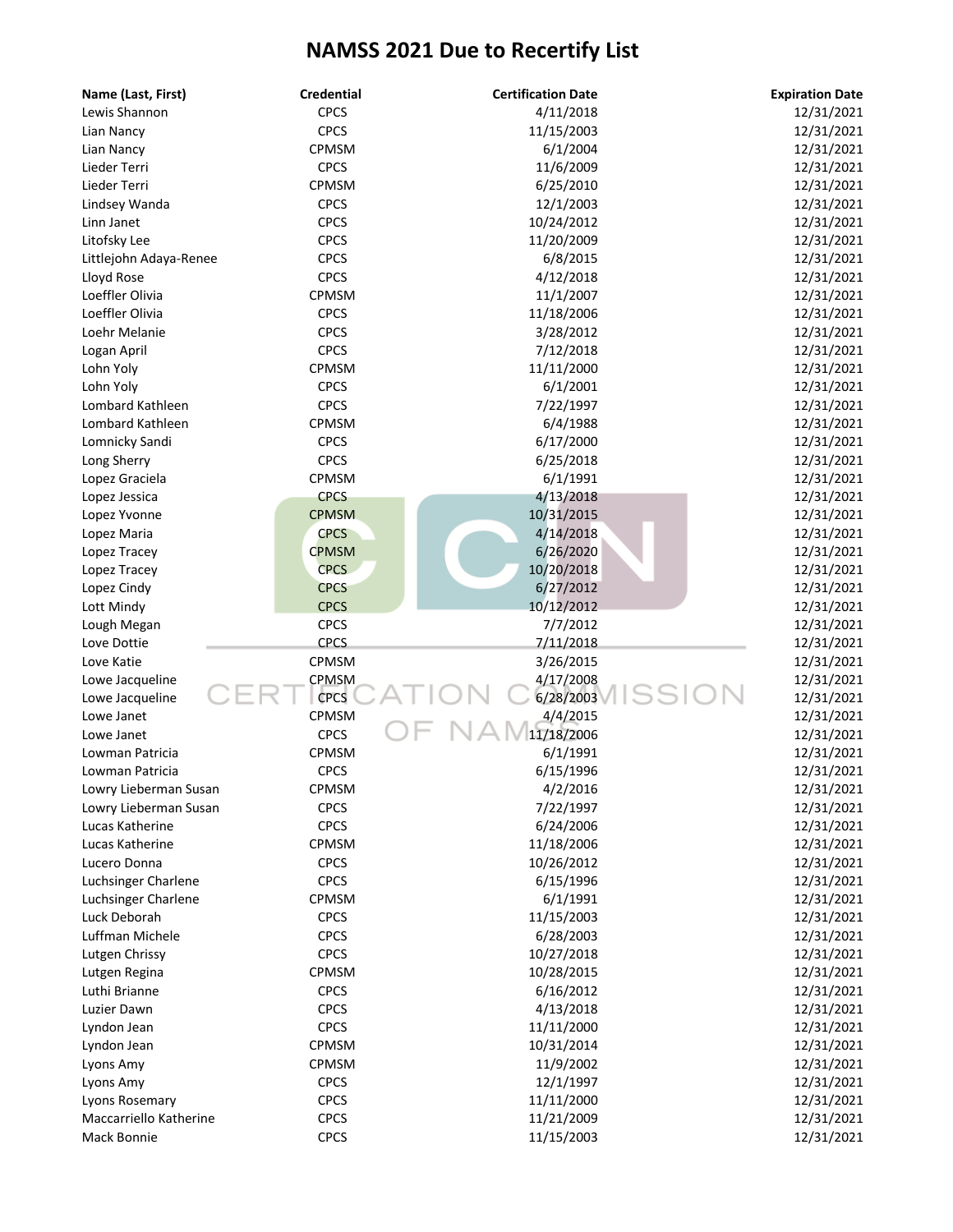| Name (Last, First)       | <b>Credential</b> | <b>Certification Date</b> | <b>Expiration Date</b> |
|--------------------------|-------------------|---------------------------|------------------------|
| Mackie Cathryn           | <b>CPCS</b>       | 7/9/2018                  | 12/31/2021             |
| <b>Macnab Catherine</b>  | <b>CPCS</b>       | 10/29/2015                | 12/31/2021             |
| <b>Macnab Catherine</b>  | CPMSM             | 7/18/2019                 | 12/31/2021             |
| Madrid Gloria            | <b>CPCS</b>       | 10/30/2015                | 12/31/2021             |
| Magness Cynthia          | <b>CPCS</b>       | 6/16/2015                 | 12/31/2021             |
| Magnus Amy               | CPMSM             | 6/26/2020                 | 12/31/2021             |
| Magnus Amy               | <b>CPCS</b>       | 10/22/2018                | 12/31/2021             |
| Maher Kathy              | CPMSM             | 10/24/2015                | 12/31/2021             |
| Mai Michelle             | <b>CPCS</b>       | 11/18/2006                | 12/31/2021             |
| Mai Michelle             | CPMSM             | 7/10/2010                 | 12/31/2021             |
| Maierhoffer, CPCS Chelan | <b>CPCS</b>       | 6/27/2015                 | 12/31/2021             |
| <b>Malanuk Chris</b>     | <b>CPCS</b>       | 3/19/2015                 | 12/31/2021             |
| Malapit Jerel            | <b>CPCS</b>       | 10/22/2018                | 12/31/2021             |
| Malar Kim                | <b>CPCS</b>       | 7/12/2018                 | 12/31/2021             |
| Maldonado Staci          | <b>CPCS</b>       | 10/26/2012                | 12/31/2021             |
| Maldonado Perla          | <b>CPCS</b>       | 10/31/2015                | 12/31/2021             |
| Malko Marybeth           | CPMSM             | 6/1/1991                  | 12/31/2021             |
| Mallo Kimberly           | <b>CPCS</b>       | 6/28/2003                 | 12/31/2021             |
| Mallo Kimberly           | CPMSM             | 6/24/2006                 | 12/31/2021             |
| <b>Mallon Monica</b>     | <b>CPCS</b>       | 10/30/2015                | 12/31/2021             |
| Malone Amanda            | CPMSM             | 11/1/2007                 | 12/31/2021             |
| Malone Amanda            | <b>CPCS</b>       | 6/24/2006                 | 12/31/2021             |
| <b>Mandel David</b>      | <b>CPCS</b>       | 3/16/2010                 | 12/31/2021             |
| Mangum Carol             | <b>CPCS</b>       | 7/22/1997                 | 12/31/2021             |
| Mangum Carol             | <b>CPMSM</b>      | 11/9/2002                 | 12/31/2021             |
| Marciano Tracy           | <b>CPCS</b>       | 4/5/2012                  | 12/31/2021             |
| Marciano Tracy           | <b>CPMSM</b>      | 10/25/2012                | 12/31/2021             |
| Marcy Jodi               | <b>CPMSM</b>      | 11/7/2017                 | 12/31/2021             |
| Marcy Jodi               | <b>CPCS</b>       | 11/12/2009                | 12/31/2021             |
| <b>Marion Malia</b>      | <b>CPMSM</b>      | 7/6/2018                  | 12/31/2021             |
| <b>Marion Malia</b>      | <b>CPCS</b>       | 12/1/2003                 | 12/31/2021             |
| Marsco Amy               | CPCS              | 11/21/2009                | 12/31/2021             |
| Marsh Irene              | CPCS              | 11/20/2009                | 12/31/2021             |
| Martin Lana              | <b>CPCS</b>       | 4/3/2012                  | 12/31/2021             |
| Martin Lisa              | <b>CPCS</b>       | 10/27/2018                | 12/31/2021             |
| Martin Crystal           | CPCS              | 11/15/2003                | 12/31/2021             |
| Martinez Christopher     | <b>CPCS</b>       | 10/19/2012                | 12/31/2021             |
| Martinez Jennifer        | <b>CPCS</b>       | 7/14/2018                 | 12/31/2021             |
| Martinez Jennifer        | CPMSM             | 7/18/2019                 | 12/31/2021             |
| Martinez Rosa            | <b>CPCS</b>       | 10/13/2015                | 12/31/2021             |
| Martinez Rosa            | <b>CPMSM</b>      | 3/29/2016                 | 12/31/2021             |
| Martinez Heidi           | <b>CPCS</b>       | 4/3/2012                  | 12/31/2021             |
| Martz Carsley Amy Ruth   | <b>CPCS</b>       | 7/7/2012                  | 12/31/2021             |
| Mash Vicki               | CPMSM             | 10/29/2015                | 12/31/2021             |
| Mash Vicki               | <b>CPCS</b>       | 6/27/2015                 | 12/31/2021             |
| Masood Mubashir          | <b>CPCS</b>       | 10/15/2018                | 12/31/2021             |
| Massey Lorie             | CPMSM             | 11/11/2000                | 12/31/2021             |
| Matia Cynthia            | <b>CPCS</b>       | 7/22/1997                 | 12/31/2021             |
| Matia Cynthia            | CPMSM             | 6/4/1988                  | 12/31/2021             |
| Matthews Dayna           | <b>CPCS</b>       | 10/25/2018                | 12/31/2021             |
| Matthews Donna           | <b>CPCS</b>       | 4/13/2018                 | 12/31/2021             |
| Matzka Kathleen          | <b>CPCS</b>       | 7/22/1997                 | 12/31/2021             |
| Matzka Kathleen          | CPMSM             | 6/1/1991                  | 12/31/2021             |
| Maurer Malee             | CPMSM             | 6/1/1991                  | 12/31/2021             |
| Maurer Malee             | <b>CPCS</b>       | 7/22/1997                 | 12/31/2021             |
| <b>Maurice Nicole</b>    | <b>CPCS</b>       | 6/27/2015                 | 12/31/2021             |
|                          | <b>CPCS</b>       |                           |                        |
| Maxwell-Duverger Angi    |                   | 3/25/2015                 | 12/31/2021             |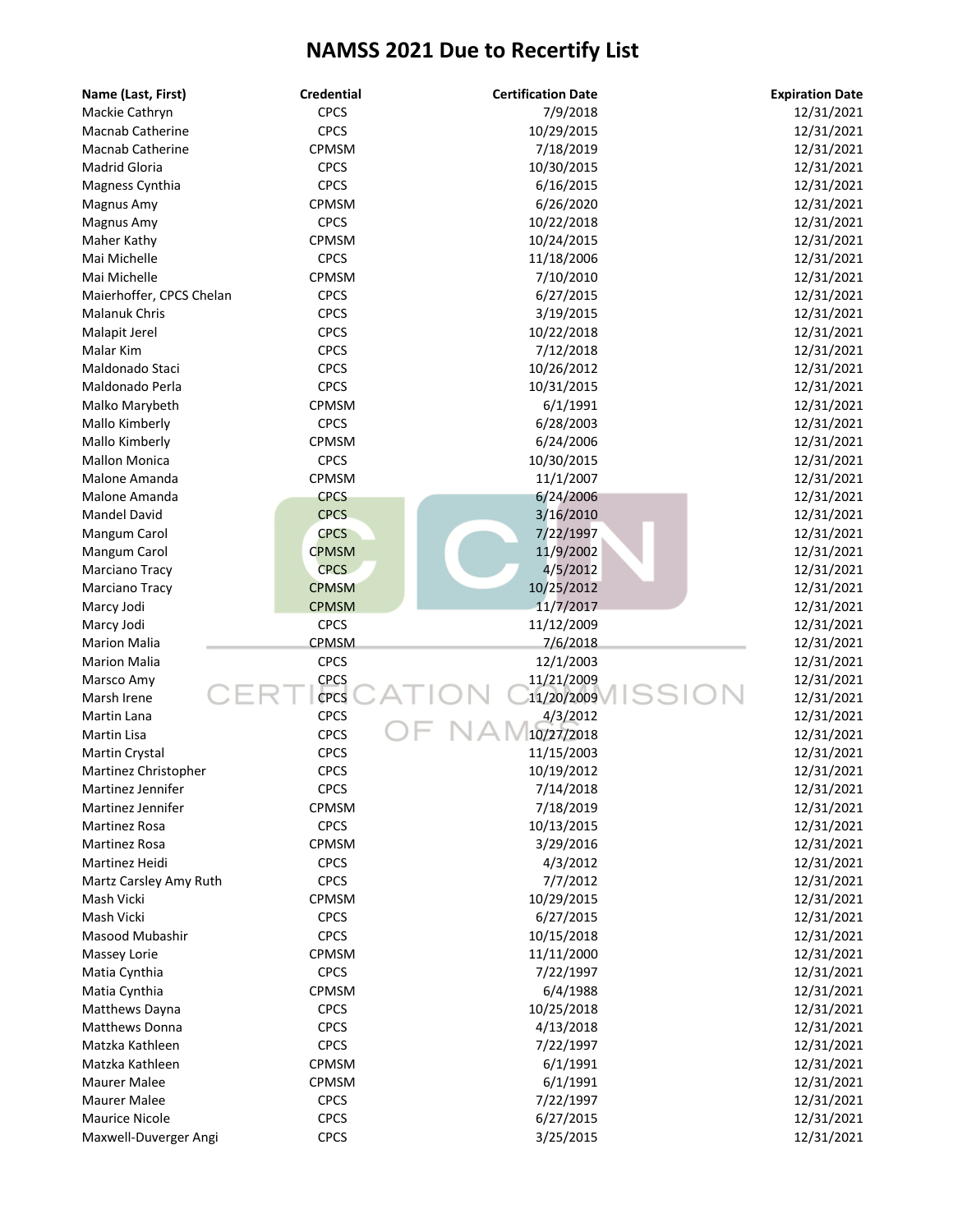| Name (Last, First)         | <b>Credential</b> | <b>Certification Date</b> | <b>Expiration Date</b> |
|----------------------------|-------------------|---------------------------|------------------------|
| Maxwell-Duverger Angi      | CPMSM             | 3/19/2015                 | 12/31/2021             |
| Mays Karen                 | <b>CPCS</b>       | 11/18/2006                | 12/31/2021             |
| Mazouka Iryna              | <b>CPCS</b>       | 7/6/2012                  | 12/31/2021             |
| Mazurek Whitney            | <b>CPCS</b>       | 3/27/2015                 | 12/31/2021             |
| Mazyck-Mitchell Shakira    | <b>CPCS</b>       | 11/18/2006                | 12/31/2021             |
| Mazyck-Mitchell Shakira    | CPMSM             | 4/2/2015                  | 12/31/2021             |
| McBee Susan                | CPMSM             | 6/1/1991                  | 12/31/2021             |
| McBride Susan              | CPMSM             | 6/17/2000                 | 12/31/2021             |
| McBride Susan              | <b>CPCS</b>       | 4/5/2010                  | 12/31/2021             |
| McCain Irene               | <b>CPCS</b>       | 4/7/2012                  | 12/31/2021             |
| <b>McCallum Felice</b>     | CPMSM             | 6/28/2003                 | 12/31/2021             |
| <b>McCandless Samantha</b> | <b>CPCS</b>       | 10/26/2018                | 12/31/2021             |
| McCann Kathleen            | CPMSM             | 10/25/2012                | 12/31/2021             |
| <b>McCants Mona Lisa</b>   | <b>CPCS</b>       | 3/21/2015                 | 12/31/2021             |
| McCloud Cheryl             | <b>CPCS</b>       | 7/22/1997                 | 12/31/2021             |
| McCollough Brooke          | <b>CPCS</b>       | 4/1/2015                  | 12/31/2021             |
| <b>McCormick Michaele</b>  | <b>CPCS</b>       | 7/22/1997                 | 12/31/2021             |
| <b>McCrory Paula</b>       | <b>CPCS</b>       | 11/11/2009                | 12/31/2021             |
| <b>McCrory Paula</b>       | CPMSM             | 7/9/2010                  | 12/31/2021             |
| <b>McCulloch Sharon</b>    | <b>CPCS</b>       | 4/15/2009                 | 12/31/2021             |
| <b>McDaniel Thereassa</b>  | <b>CPCS</b>       | 10/27/2018                | 12/31/2021             |
| McDonald Cheryl            | <b>CPCS</b>       | 10/17/2015                | 12/31/2021             |
| McDougall Richard          | <b>CPMSM</b>      | 3/29/2016                 | 12/31/2021             |
| McDougall Richard          | <b>CPCS</b>       | 10/21/2015                | 12/31/2021             |
| McDowell Virginia          | <b>CPCS</b>       | 3/1/2015                  | 12/31/2021             |
| McGrath Tamera             | <b>CPCS</b>       | 10/23/2015                | 12/31/2021             |
| McKee April                | <b>CPMSM</b>      | 10/24/2020                | 12/31/2021             |
| McKee April                | <b>CPCS</b>       | 6/27/2015                 | 12/31/2021             |
| McKenzie Dionne            | <b>CPCS</b>       | 6/24/2006                 | 12/31/2021             |
| McKim Kathleen             | <b>CPCS</b>       | 4/17/2009                 | 12/31/2021             |
| McLachlan Denise           | <b>CPCS</b>       | 3/31/2015                 | 12/31/2021             |
| <b>McLaurin Crystal</b>    | <b>CPCS</b>       | 3/31/2015                 | 12/31/2021             |
| McLaurin Crystal           | <b>CPMSM</b>      | SS<br>6/24/2015           | 12/31/2021             |
| McMurray Linda             | <b>CPCS</b>       | 3/16/2010                 | 12/31/2021             |
| <b>McPhail Susan</b>       | <b>CPCS</b>       | 10/23/2015                | 12/31/2021             |
| McQuaide Shari             | <b>CPCS</b>       | 10/30/2009                | 12/31/2021             |
| McSwain Dana               | CPMSM             | 10/24/2020                | 12/31/2021             |
| McSwain Dana               | <b>CPCS</b>       | 11/14/2009                | 12/31/2021             |
| McTevia Shelbie            | CPMSM             | 6/27/2009                 | 12/31/2021             |
| McVey Barbara              | <b>CPMSM</b>      | 11/15/2003                | 12/31/2021             |
| McVey Barbara              | <b>CPCS</b>       | 6/17/2000                 | 12/31/2021             |
| Mead Sandy                 | <b>CPCS</b>       | 6/12/2015                 | 12/31/2021             |
| Medina Victoria            | <b>CPMSM</b>      | 11/18/2006                | 12/31/2021             |
| Medina Victoria            | <b>CPCS</b>       | 11/15/2003                | 12/31/2021             |
| Medina-Perez Judith        | <b>CPCS</b>       | 11/18/2006                | 12/31/2021             |
| Meeusen Michael            | <b>CPCS</b>       | 10/24/2018                | 12/31/2021             |
| <b>Mehany Denise</b>       | <b>CPCS</b>       | 10/26/2012                | 12/31/2021             |
| Mejia Gisela               | <b>CPCS</b>       | 11/18/2006                | 12/31/2021             |
| Mejia Gisela               | CPMSM             | 4/10/2009                 | 12/31/2021             |
| Meldi Diane                | <b>CPCS</b>       | 11/11/2000                | 12/31/2021             |
| Meldi Diane                | CPMSM             | 11/10/2001                | 12/31/2021             |
| Mendez Alicia              | <b>CPCS</b>       | 11/15/2004                | 12/31/2021             |
| Mendez Alicia              | <b>CPMSM</b>      | 7/5/2012                  | 12/31/2021             |
| Mendoza Jennifer           | <b>CPCS</b>       | 10/30/2015                | 12/31/2021             |
| Mendoza Vivian             | <b>CPCS</b>       | 10/27/2012                | 12/31/2021             |
| Menefee Renee              | CPMSM             | 4/3/2015                  | 12/31/2021             |
| Menefee Renee              | <b>CPCS</b>       | 10/25/2012                | 12/31/2021             |
|                            |                   |                           |                        |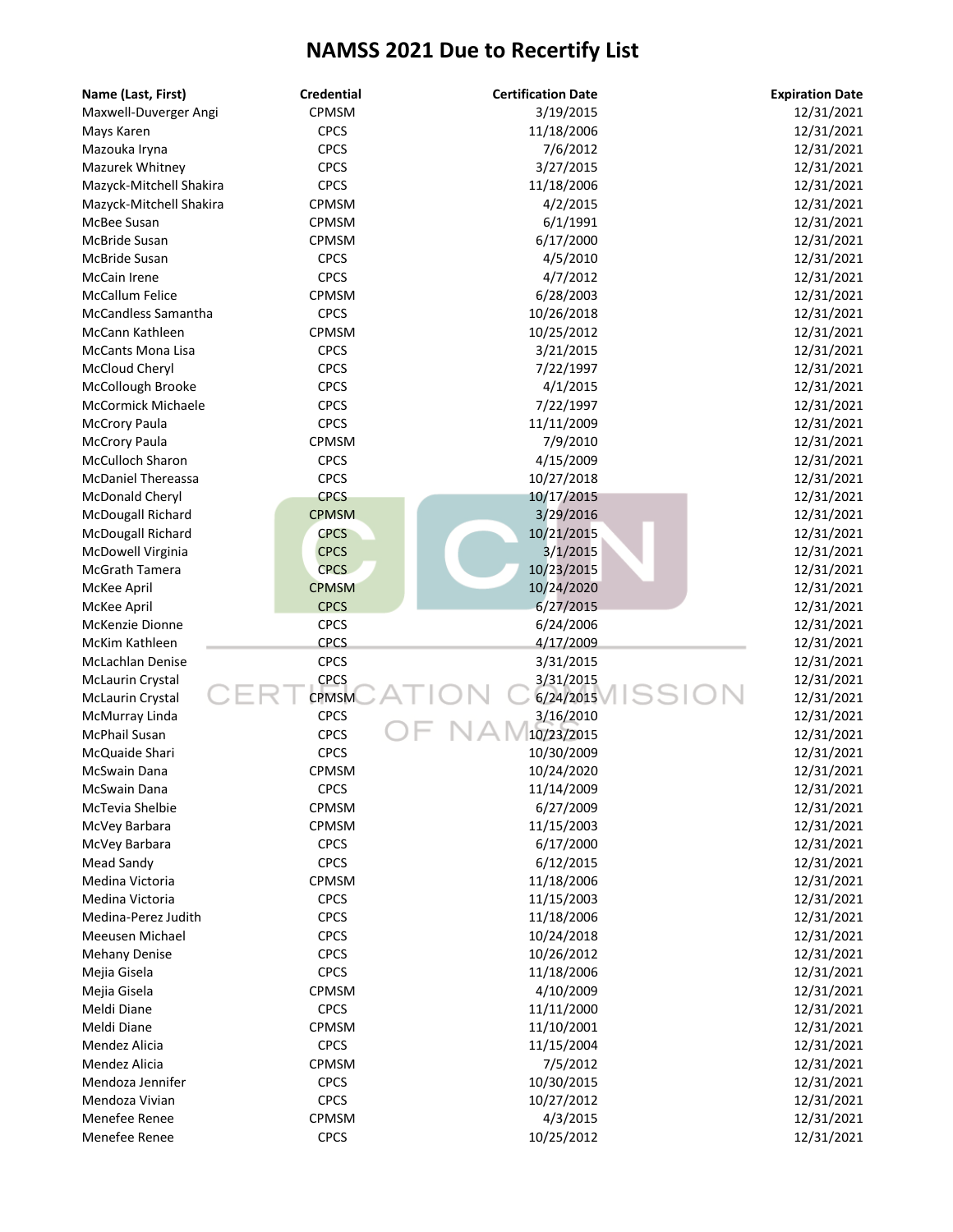| Name (Last, First)       | <b>Credential</b> | <b>Certification Date</b> | <b>Expiration Date</b> |
|--------------------------|-------------------|---------------------------|------------------------|
| Menkhaus Teresa          | <b>CPCS</b>       | 6/24/2006                 | 12/31/2021             |
| <b>Menocal Elizabeth</b> | CPMSM             | 4/10/2018                 | 12/31/2021             |
| Mersereau Teresa         | CPMSM             | 10/22/2018                | 12/31/2021             |
| Mest Rita                | <b>CPCS</b>       | 11/30/1999                | 12/31/2021             |
| Mest Rita                | CPMSM             | 6/1/1991                  | 12/31/2021             |
| Meyer Amy                | <b>CPCS</b>       | 10/26/2012                | 12/31/2021             |
| Michalek Tracy           | CPMSM             | 6/26/2015                 | 12/31/2021             |
| Michalek Tracy           | <b>CPCS</b>       | 6/19/2009                 | 12/31/2021             |
| Michalski Sarah          | CPMSM             | 10/28/2016                | 12/31/2021             |
| Michalski Sarah          | <b>CPCS</b>       | 4/3/2015                  | 12/31/2021             |
| Michel Maria             | <b>CPCS</b>       | 3/30/2018                 | 12/31/2021             |
| Milazzotto Kim           | CPMSM             | 10/31/2015                | 12/31/2021             |
| Miles-Knight Tawna       | <b>CPCS</b>       | 7/22/1997                 | 12/31/2021             |
| <b>Miller Nancy</b>      | CPMSM             | 4/2/2015                  | 12/31/2021             |
| Miller Teresa            | CPMSM             | 11/20/2009                | 12/31/2021             |
| Miller Teresa            | <b>CPCS</b>       | 4/12/2018                 | 12/31/2021             |
| <b>Miller Beth</b>       | <b>CPCS</b>       | 7/2/2009                  | 12/31/2021             |
| Miller Beth              | CPMSM             | 6/25/2010                 | 12/31/2021             |
| Miller Meredith          | <b>CPMSM</b>      | 7/2/2014                  | 12/31/2021             |
| Miller Meredith          | <b>CPCS</b>       | 4/2/2012                  | 12/31/2021             |
| <b>Miller Patricia</b>   | <b>CPCS</b>       | 7/22/1997                 | 12/31/2021             |
| Miller Milissa           | <b>CPCS</b>       | 10/15/2012                | 12/31/2021             |
| Miller Susan             | <b>CPCS</b>       | 4/16/2009                 | 12/31/2021             |
| Milliron Katherine       | <b>CPCS</b>       | 11/15/2003                | 12/31/2021             |
| Mills Connie             | <b>CPMSM</b>      | 11/26/2012                | 12/31/2021             |
| Mills Tenisa             | <b>CPCS</b>       | 6/30/2018                 | 12/31/2021             |
| Minden Loretta           | <b>CPCS</b>       | 11/19/2009                | 12/31/2021             |
| Mister Asia              | <b>CPCS</b>       | 10/28/2015                | 12/31/2021             |
| Mitchell Robin           | <b>CPCS</b>       | 6/1/2007                  | 12/31/2021             |
| Mitchell Robin           | CPMSM             | 11/18/2006                | 12/31/2021             |
| Mobley Christine         | CPMSM             | 6/5/1982                  | 12/31/2021             |
| Mobley Christine         | CPCS              | 6/15/1996                 | 12/31/2021             |
| Mock Renee               | <b>CPMSM</b>      | 11/10/2001                | 12/31/2021             |
| <b>Mock Renee</b>        | <b>CPCS</b>       | 11/11/2000                | 12/31/2021             |
| Modarelli Ann Marie      | <b>CPCS</b>       | 3/16/2010                 | 12/31/2021             |
| Modarelli Ann Marie      | CPMSM             | 11/4/2009                 | 12/31/2021             |
| Moebius Jennifer         | <b>CPCS</b>       | 6/29/2018                 | 12/31/2021             |
| Molino Andrea            | CPMSM             | 6/1/1991                  | 12/31/2021             |
| Molino Andrea            | <b>CPCS</b>       | 12/7/1998                 | 12/31/2021             |
| Molla Danielle           | CPMSM             | 10/29/2015                | 12/31/2021             |
| Monroe Mary              | <b>CPCS</b>       | 4/30/2018                 | 12/31/2021             |
| Montgomery Tammi         | <b>CPCS</b>       | 10/31/2015                | 12/31/2021             |
| Moody Marcy              | <b>CPCS</b>       | 10/21/2015                | 12/31/2021             |
| Moomey Mandi             | <b>CPCS</b>       | 10/30/2015                | 12/31/2021             |
| Mooney Joan              | <b>CPCS</b>       | 10/20/2012                | 12/31/2021             |
| Mooney Peggy             | CPMSM             | 4/1/2017                  | 12/31/2021             |
| Mooney Peggy             | <b>CPCS</b>       | 10/27/2012                | 12/31/2021             |
| Mooney Kim               | CPMSM             | 6/28/2003                 | 12/31/2021             |
| Mooney Kim               | <b>CPCS</b>       | 7/22/1997                 | 12/31/2021             |
| Moore Jane               | CPMSM             | 6/4/1988                  | 12/31/2021             |
| Moore Jane               | <b>CPCS</b>       | 10/16/2014                | 12/31/2021             |
| Moore Mona               | <b>CPCS</b>       | 10/11/2012                | 12/31/2021             |
| Moore Mona               | CPMSM             | 10/20/2015                | 12/31/2021             |
| Moore Joyce              | <b>CPMSM</b>      | 10/29/2014                | 12/31/2021             |
| Moore Joyce              | <b>CPCS</b>       | 4/14/2009                 | 12/31/2021             |
| Morabito Nancy           | CPMSM             | 6/1/1991                  | 12/31/2021             |
| Morales Sandra           | <b>CPCS</b>       | 10/25/2012                | 12/31/2021             |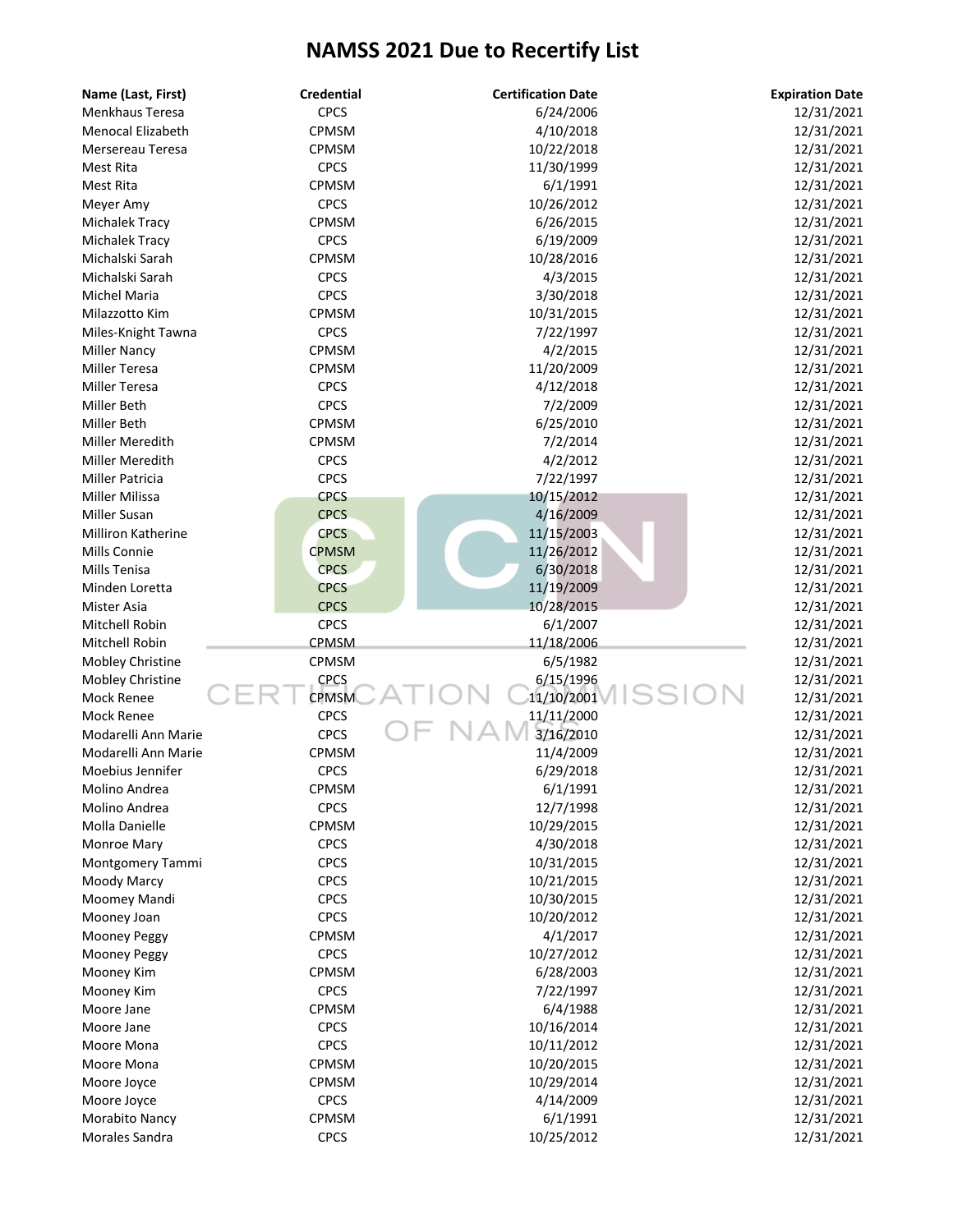| Name (Last, First)                         | <b>Credential</b> | <b>Certification Date</b> | <b>Expiration Date</b>   |
|--------------------------------------------|-------------------|---------------------------|--------------------------|
| <b>Morales Elsa</b>                        | <b>CPCS</b>       | 6/24/2006                 | 12/31/2021               |
| <b>Morales Elsa</b>                        | CPMSM             | 11/21/2008                | 12/31/2021               |
| Morales Mayra                              | <b>CPCS</b>       | 10/27/2018                | 12/31/2021               |
| Morell Joan                                | <b>CPMSM</b>      | 10/12/2012                | 12/31/2021               |
| Moreno Cari                                | <b>CPCS</b>       | 11/15/2003                | 12/31/2021               |
| Moreno Cari                                | <b>CPMSM</b>      | 6/28/2003                 | 12/31/2021               |
| Morgan Crystal                             | <b>CPCS</b>       | 6/16/2015                 | 12/31/2021               |
| Morgan Donna                               | <b>CPCS</b>       | 4/5/2012                  | 12/31/2021               |
| Morgan Coreen                              | CPMSM             | 3/31/2009                 | 12/31/2021               |
| Morigeau Teresa                            | <b>CPCS</b>       | 10/13/2015                | 12/31/2021               |
| <b>Morris Mary</b>                         | <b>CPCS</b>       | 6/29/2012                 | 12/31/2021               |
| <b>Morris Mary</b>                         | CPMSM             | 10/26/2012                | 12/31/2021               |
| Morris Laney                               | <b>CPCS</b>       | 11/14/2009                | 12/31/2021               |
| <b>Morrison Yvonne</b>                     | CPMSM             | 6/21/2015                 | 12/31/2021               |
| <b>Morrison Yvonne</b>                     | <b>CPCS</b>       | 4/18/2009                 | 12/31/2021               |
| Morse Jody                                 | <b>CPCS</b>       | 7/9/2018                  | 12/31/2021               |
| <b>Morton Simone</b>                       | <b>CPCS</b>       | 10/31/2015                | 12/31/2021               |
| Mory Jacqueline                            | <b>CPCS</b>       | 9/6/2012                  | 12/31/2021               |
| Mory Jacqueline                            | <b>CPMSM</b>      | 12/1/1997                 | 12/31/2021               |
| Moya Robert                                | <b>CPCS</b>       | 6/24/2006                 | 12/31/2021               |
| Muellenberg Erin                           | CPMSM             | 7/12/2018                 | 12/31/2021               |
| Muniz Deena                                | <b>CPMSM</b>      | 7/19/2019                 | 12/31/2021               |
| Muniz Deena                                | <b>CPCS</b>       | 10/24/2018                | 12/31/2021               |
| Munoz Juan                                 | <b>CPMSM</b>      | 10/25/2012                | 12/31/2021               |
| Munoz Juan                                 | <b>CPCS</b>       | 7/12/2018                 | 12/31/2021               |
| Munoz Sandee                               | <b>CPCS</b>       | 11/15/2009                | 12/31/2021               |
| Murchison Karen                            | <b>CPCS</b>       | 10/23/2018                | 12/31/2021               |
| Murphy Pamela                              | <b>CPCS</b>       | 11/11/2000                | 12/31/2021               |
| Murray Anna Marie                          | <b>CPCS</b>       | 10/25/2018                | 12/31/2021               |
| Muschamp Clara                             | <b>CPCS</b>       | 6/29/2002                 | 12/31/2021               |
| <b>Music Kristina</b>                      | <b>CPCS</b>       | 6/24/2009                 | 12/31/2021               |
| Muzzi Heather                              | CPMSM             | 11/16/2009                | 12/31/2021               |
| Myers Lisa                                 | <b>CPCS</b>       | 7/12/2018                 | 12/31/2021               |
| Naiman MJ                                  | <b>CPCS</b>       | 11/11/2000                | 12/31/2021               |
| Napoleon Yolene                            | CPCS              | 3/17/2012                 | 12/31/2021               |
|                                            | <b>CPCS</b>       | 10/31/2015                | 12/31/2021               |
| Naranjo LeaAnn                             | <b>CPCS</b>       | 10/20/2015                | 12/31/2021               |
| Nash Misty<br>Natale-Setting Mary Jude     | <b>CPCS</b>       | 11/11/2000                | 12/31/2021               |
|                                            | CPMSM             | 6/17/2000                 | 12/31/2021               |
| Natale-Setting Mary Jude<br>Navarra Leslie | <b>CPCS</b>       | 10/9/2018                 | 12/31/2021               |
|                                            | CPMSM             | 11/5/2019                 |                          |
| Navarra Leslie<br>Navarro Uvaldo           | <b>CPCS</b>       |                           | 12/31/2021               |
| Neal Jennifer                              | <b>CPCS</b>       | 10/25/2018<br>6/19/2015   | 12/31/2021               |
|                                            | <b>CPMSM</b>      |                           | 12/31/2021<br>12/31/2021 |
| Neely Brenda                               |                   | 6/1/1991<br>11/18/2006    | 12/31/2021               |
| Nelson Julia                               | <b>CPCS</b>       |                           | 12/31/2021               |
| Nelson Heather                             | <b>CPCS</b>       | 7/1/2020                  |                          |
| Nettles Rebecca                            | <b>CPCS</b>       | 6/17/2000                 | 12/31/2021               |
| Newton Angela                              | <b>CPCS</b>       | 7/2/2012                  | 12/31/2021               |
| Nguyen Brenda                              | <b>CPCS</b>       | 4/9/2018                  | 12/31/2021               |
| Nicholson Shonice                          | <b>CPCS</b>       | 3/31/2009                 | 12/31/2021               |
| Nicholson Balinda                          | <b>CPCS</b>       | 6/18/2015                 | 12/31/2021               |
| Nighswonger Kimberely                      | <b>CPMSM</b>      | 11/15/2003                | 12/31/2021               |
| Nisbett Stephanie                          | <b>CPCS</b>       | 10/31/2015                | 12/31/2021               |
| Nistor Andrei                              | <b>CPCS</b>       | 10/26/2018                | 12/31/2021               |
| Noel Gina                                  | <b>CPCS</b>       | 10/29/2015                | 12/31/2021               |
| Noland Cindy                               | <b>CPCS</b>       | 10/25/2018                | 12/31/2021               |
| Norman Beda                                | CPMSM             | 11/18/2006                | 12/31/2021               |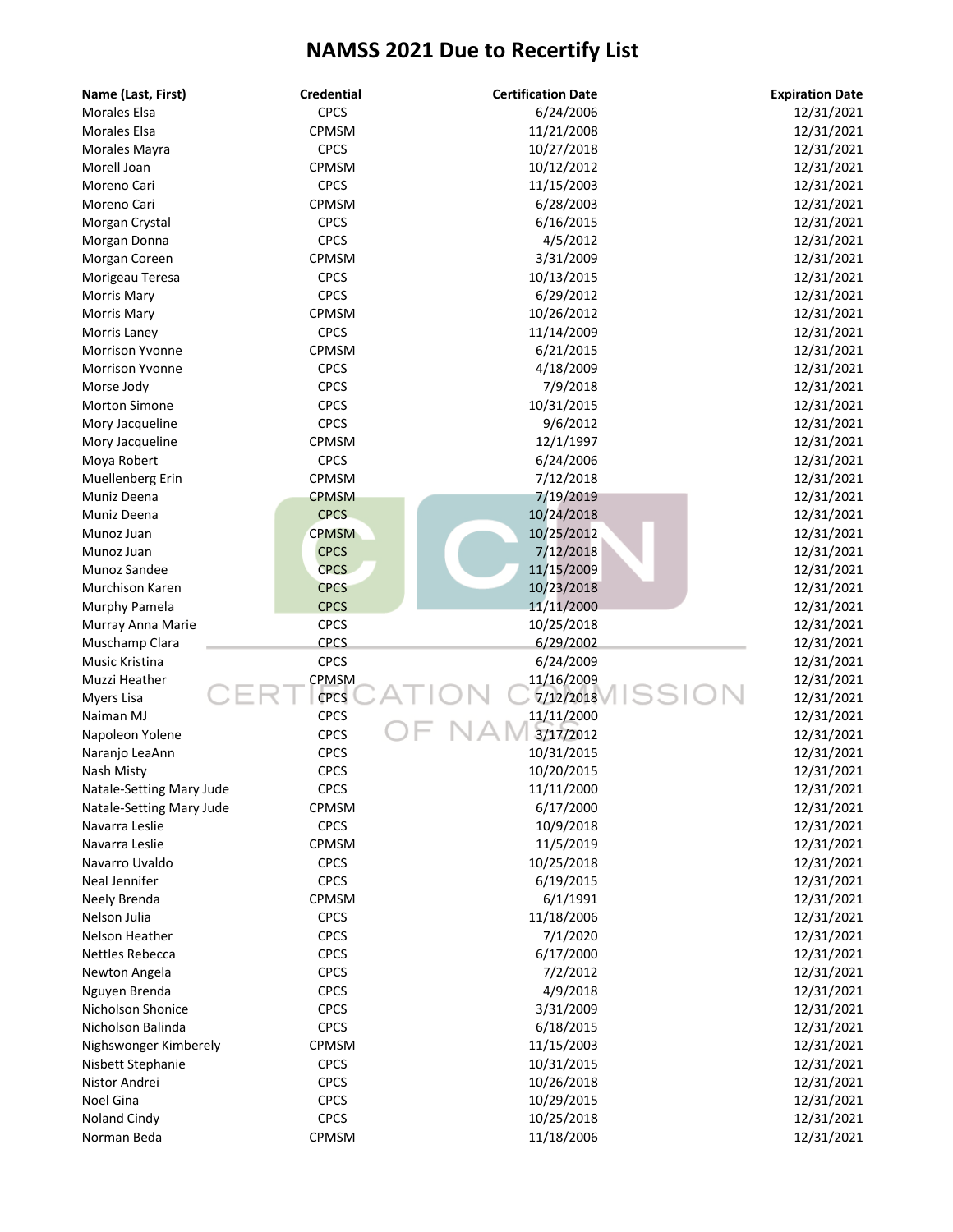| Name (Last, First)          | <b>Credential</b>          | <b>Certification Date</b> | <b>Expiration Date</b> |
|-----------------------------|----------------------------|---------------------------|------------------------|
| Norman Beda                 | <b>CPCS</b>                | 11/18/2006                | 12/31/2021             |
| Norris Molly                | <b>CPCS</b>                | 6/26/2015                 | 12/31/2021             |
| Norris Kyle                 | <b>CPCS</b>                | 10/26/2018                | 12/31/2021             |
| <b>Novak Eric</b>           | <b>CPCS</b>                | 3/30/2018                 | 12/31/2021             |
| Novak Renee                 | <b>CPCS</b>                | 7/9/2018                  | 12/31/2021             |
| Novak Alison                | <b>CPCS</b>                | 6/25/2015                 | 12/31/2021             |
| Nowowiejski Christine       | <b>CPCS</b>                | 10/28/2015                | 12/31/2021             |
| Nunisto Carmen              | <b>CPCS</b>                | 4/3/2015                  | 12/31/2021             |
| <b>Nutt Carnell</b>         | <b>CPCS</b>                | 4/11/2018                 | 12/31/2021             |
| Nyman Andrea                | <b>CPCS</b>                | 7/2/2009                  | 12/31/2021             |
| Oberhauser Brenda           | <b>CPCS</b>                | 10/28/2015                | 12/31/2021             |
| OCain Aimee                 | <b>CPCS</b>                | 6/27/2018                 | 12/31/2021             |
| O'Connell-Leifer Kyle       | CPMSM                      | 4/10/2018                 | 12/31/2021             |
| Ogura Bill                  | <b>CPCS</b>                | 3/30/2012                 | 12/31/2021             |
| Okutsu Mai                  | <b>CPCS</b>                | 10/26/2018                | 12/31/2021             |
| Okutsu Melissa              | <b>CPCS</b>                | 6/20/2009                 | 12/31/2021             |
| Oliver Teresa               | <b>CPCS</b>                | 10/25/2018                | 12/31/2021             |
| Oliver John                 | <b>CPCS</b>                | 10/26/2018                | 12/31/2021             |
| Olivolo Scott               | CPMSM                      | 10/29/2015                | 12/31/2021             |
| Olson Dawn                  | <b>CPCS</b>                | 4/10/2009                 | 12/31/2021             |
| O'Neal Tameka               | CPMSM                      | 6/23/2015                 | 12/31/2021             |
| Opdahl Stacey               | <b>CPMSM</b>               | 3/30/2009                 | 12/31/2021             |
| Opdahl Stacey               | <b>CPCS</b>                | 3/16/2010                 | 12/31/2021             |
| Oregel Maria Cristina       | <b>CPCS</b>                | 10/27/2015                | 12/31/2021             |
| Oropeza Annalisa            | <b>CPCS</b>                | 10/25/2018                | 12/31/2021             |
| Ortiz Silvia                | <b>CPMSM</b>               | 12/1/1997                 | 12/31/2021             |
| Osbourne Nicole             | <b>CPMSM</b>               | 6/24/2017                 | 12/31/2021             |
| Osbourne Nicole             | <b>CPCS</b>                | 10/25/2012                | 12/31/2021             |
| <b>OSTER-CHAMBERS KAREN</b> | CPMSM                      | 11/15/2003                | 12/31/2021             |
| Otterstein Karen            | CPMSM                      | 6/1/1991                  | 12/31/2021             |
| <b>Ouellette Christina</b>  | <b>CPCS</b>                | 6/23/2018                 | 12/31/2021             |
| <b>Ouzounian Anush</b>      | <b>CPCS</b>                | 10/24/2018                | 12/31/2021             |
| Owen April                  | <b>CPMSM</b>               | 7/22/1997                 | 12/31/2021             |
| Owen April                  | <b>CPCS</b>                | 12/7/1998                 | 12/31/2021             |
| Owen Gina                   | <b>CPCS</b>                | 10/30/2015                | 12/31/2021             |
| Owens Conya                 | <b>CPCS</b>                | 6/24/2015                 | 12/31/2021             |
| Owens Patricia              | CPMSM                      | 4/10/2010                 | 12/31/2021             |
| Owens Patricia              | <b>CPCS</b>                | 11/18/2006                | 12/31/2021             |
| Pacheco Elena               | <b>CPCS</b>                | 10/29/2015                | 12/31/2021             |
| Pagan Alfred                | <b>CPCS</b>                | 11/18/2006                | 12/31/2021             |
| Pagan Alfred                | CPMSM                      | 7/10/2010                 | 12/31/2021             |
| Paida Sarah                 | <b>CPCS</b>                | 11/21/2009                | 12/31/2021             |
| Pajak Christina             | <b>CPCS</b>                | 11/15/2003                | 12/31/2021             |
| Palamara Linda              | <b>CPCS</b>                | 10/19/2012                | 12/31/2021             |
| Palmer Maggie               | CPMSM                      | 11/10/2001                | 12/31/2021             |
| Palmer Maggie               | <b>CPCS</b>                | 11/11/2000                | 12/31/2021             |
| Palochko Ann Marie          | <b>CPCS</b>                | 7/12/2018                 | 12/31/2021             |
| Panasuk Janice              | <b>CPCS</b>                | 6/17/2000                 | 12/31/2021             |
| Panasuk Janice              | CPMSM                      | 6/25/2015                 | 12/31/2021             |
| Parker Ilona                | <b>CPCS</b>                | 6/17/2000                 | 12/31/2021             |
| Parker Charlene             | <b>CPCS</b>                | 4/3/2015                  | 12/31/2021             |
| Parker Valerie              | <b>CPCS</b>                | 6/28/2003                 | 12/31/2021             |
| Parker Jill                 | CPMSM                      | 11/19/2005                | 12/31/2021             |
| Parker Jill                 | <b>CPCS</b>                | 11/16/2003                | 12/31/2021             |
|                             |                            |                           |                        |
| Parks Wendy                 | <b>CPCS</b><br><b>CPCS</b> | 10/28/2015                | 12/31/2021             |
| Parks Jessica               |                            | 10/30/2015                | 12/31/2021             |
| Parrish Donna               | CPMSM                      | 6/1/1991                  | 12/31/2021             |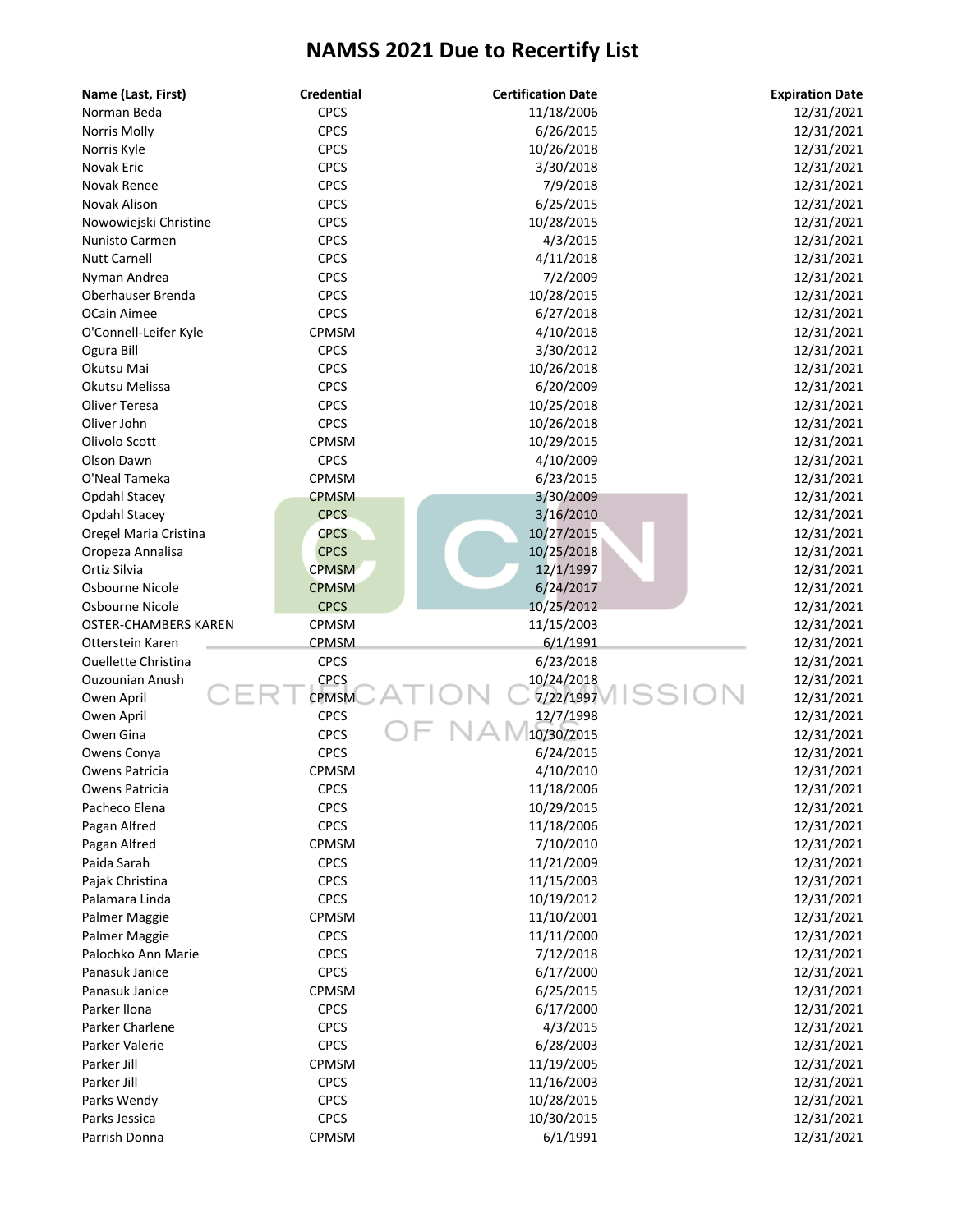| Name (Last, First)        | <b>Credential</b> | <b>Certification Date</b> | <b>Expiration Date</b> |
|---------------------------|-------------------|---------------------------|------------------------|
| Parrish Donna             | <b>CPCS</b>       | 6/15/1996                 | 12/31/2021             |
| Paschal Debbie            | <b>CPCS</b>       | 10/23/2015                | 12/31/2021             |
| Pasco Michelle            | <b>CPCS</b>       | 10/17/2020                | 12/31/2021             |
| Pasco Michelle            | CPMSM             | 10/13/2012                | 12/31/2021             |
| Passer Melissa            | <b>CPCS</b>       | 7/5/2012                  | 12/31/2021             |
| Patel Sweta               | <b>CPCS</b>       | 10/27/2018                | 12/31/2021             |
| Patitucci Cristy          | <b>CPCS</b>       | 11/16/2009                | 12/31/2021             |
| Patterson Shenevia        | <b>CPCS</b>       | 7/5/2012                  | 12/31/2021             |
| Patterson Sheri           | <b>CPCS</b>       | 11/15/2003                | 12/31/2021             |
| Patterson Pamela          | <b>CPCS</b>       | 10/12/2012                | 12/31/2021             |
| Patton Mary               | <b>CPCS</b>       | 6/25/2009                 | 12/31/2021             |
| Paulson Andrea            | <b>CPCS</b>       | 10/31/2015                | 12/31/2021             |
| Paunovic Sonia            | CPMSM             | 7/7/2012                  | 12/31/2021             |
| Paunovic Sonia            | <b>CPCS</b>       | 4/7/2012                  | 12/31/2021             |
| Payton Mary               | <b>CPCS</b>       | 11/20/2009                | 12/31/2021             |
| Pearcy Shannon            | CPMSM             | 11/11/2000                | 12/31/2021             |
| Pearcy Shannon            | <b>CPCS</b>       | 6/28/2003                 | 12/31/2021             |
| Pelham Tammy              | CPMSM             | 6/4/1988                  | 12/31/2021             |
| Pelley Mary               | <b>CPCS</b>       | 11/20/2009                | 12/31/2021             |
| Pena Carmen               | CPMSM             | 11/1/2007                 | 12/31/2021             |
| Pena Carmen               | <b>CPCS</b>       | 6/24/2006                 | 12/31/2021             |
| Penna Joan                | <b>CPCS</b>       | 3/16/2010                 | 12/31/2021             |
| Pennington Teresa         | <b>CPMSM</b>      | 8/31/2012                 | 12/31/2021             |
| Pennington Teresa         | <b>CPCS</b>       | 6/17/2000                 | 12/31/2021             |
| Peralta Julia             | <b>CPCS</b>       | 10/26/2018                | 12/31/2021             |
| Perez Graciela            | <b>CPMSM</b>      | 10/27/2012                | 12/31/2021             |
| Perez Luz                 | <b>CPCS</b>       | 10/26/2012                | 12/31/2021             |
| Perez Adaline             | <b>CPCS</b>       | 5/4/2012                  | 12/31/2021             |
| Pergola Jennifer          | <b>CPCS</b>       | 10/29/2015                | 12/31/2021             |
| Perkins Melanie           | <b>CPCS</b>       | 6/24/2006                 | 12/31/2021             |
| Perley, CPCS, CPMSM Sarah | <b>CPCS</b>       | 11/9/2009                 | 12/31/2021             |
| Perley, CPCS, CPMSM Sarah | CPMSM             | 6/27/2015                 | 12/31/2021             |
| Perlman Cindy             | <b>CPCS</b>       | 11/11/2000                | 12/31/2021             |
| Perry Jessica             | <b>CPCS</b>       | 6/30/2012                 | 12/31/2021             |
| Perry Jessica             | CPMSM             | 7/13/2018                 | 12/31/2021             |
| Perry Tambra              | CPMSM             | 11/11/2000                | 12/31/2021             |
| Perry Tambra              | <b>CPCS</b>       | 7/5/2012                  | 12/31/2021             |
| Pertsas Marcela           | <b>CPCS</b>       | 7/14/2018                 | 12/31/2021             |
| <b>Peter Nanette</b>      | CPMSM             | 6/25/2005                 | 12/31/2021             |
| <b>Peter Nanette</b>      | <b>CPCS</b>       | 11/15/2003                | 12/31/2021             |
| Peters Patricia           | CPMSM             | 3/30/2015                 | 12/31/2021             |
| Petersen Lois             | <b>CPCS</b>       | 7/21/1998                 | 12/31/2021             |
| Petersen Lois             | CPMSM             | 6/18/1994                 | 12/31/2021             |
| Peterson Gayle            | <b>CPCS</b>       | 10/26/2012                | 12/31/2021             |
| Peterson Deborah          | CPMSM             | 7/22/1997                 | 12/31/2021             |
| Peterson Lauren           | <b>CPCS</b>       | 3/28/2012                 | 12/31/2021             |
| Peterson Bunny            | <b>CPCS</b>       | 10/17/2015                | 12/31/2021             |
| Petroski Joyce            | <b>CPCS</b>       | 10/26/2012                | 12/31/2021             |
| Petry Shirley             | <b>CPCS</b>       | 11/18/2006                | 12/31/2021             |
| Phalen Marcia             | CPMSM             | 6/1/1985                  | 12/31/2021             |
| <b>Phelps Leslie</b>      | CPMSM             | 6/1/1991                  | 12/31/2021             |
| <b>Phelps Leslie</b>      | <b>CPCS</b>       | 6/15/1996                 | 12/31/2021             |
| Phelps Kelvin             | <b>CPCS</b>       | 11/18/2006                | 12/31/2021             |
| <b>Phelps Charis</b>      | <b>CPCS</b>       | 11/11/2000                | 12/31/2021             |
| Phillips Lynn             | CPMSM             | 6/1/1991                  | 12/31/2021             |
| Phillips Lynn             | <b>CPCS</b>       | 12/7/1998                 | 12/31/2021             |
| <b>Phillips Muriel</b>    | CPMSM             | 11/15/2003                | 12/31/2021             |
|                           |                   |                           |                        |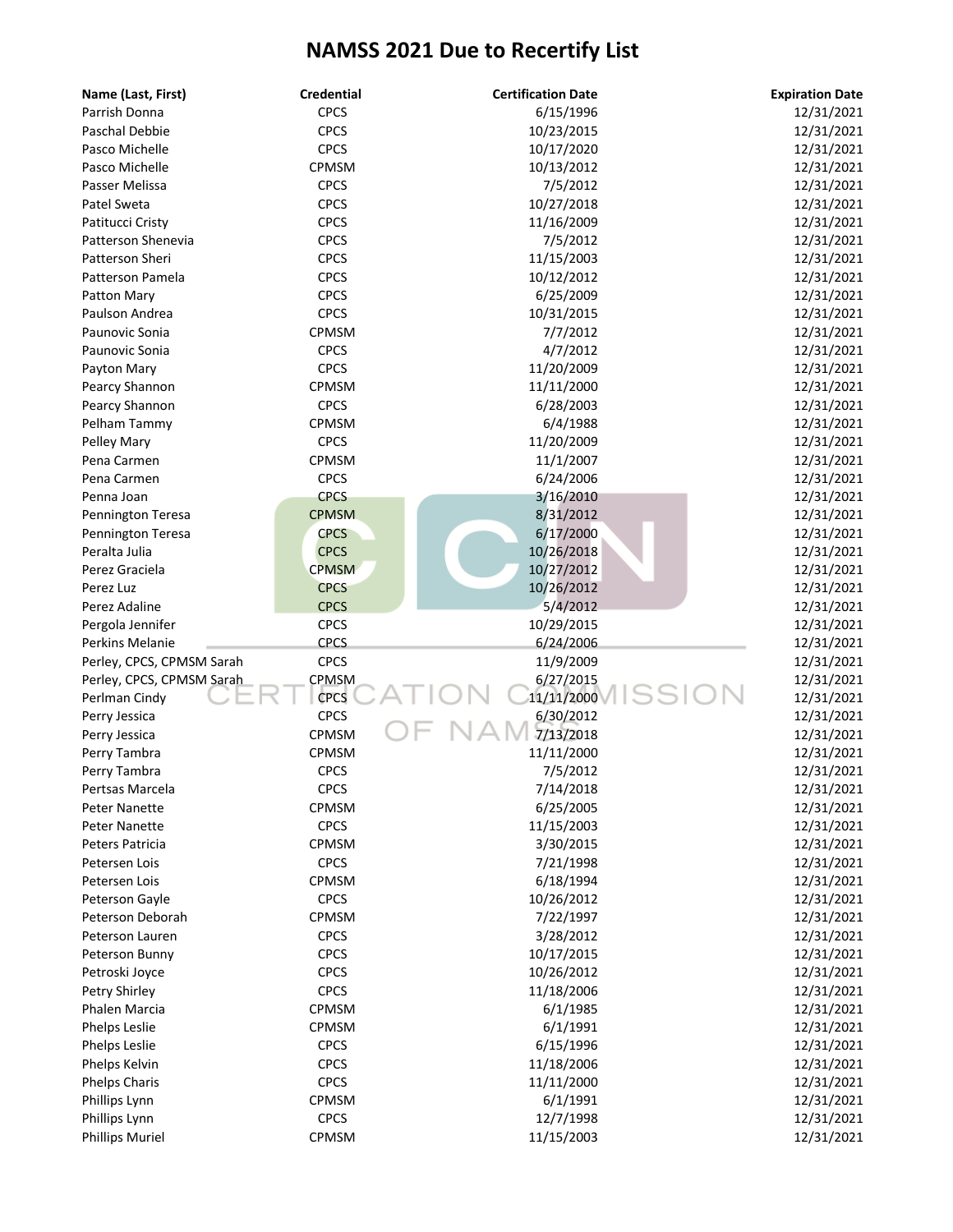| <b>CPCS</b><br>4/1/2015<br><b>Pickard Christine</b><br>12/31/2021<br><b>CPCS</b><br>10/31/2015<br>12/31/2021<br>Pierce Stephanie<br><b>CPCS</b><br>11/15/2003<br>12/31/2021<br>Pierce Robyn<br>CPMSM<br>11/1/2004<br>12/31/2021<br>Pierce Robyn<br><b>CPCS</b><br>Pierce Renee<br>10/21/2012<br>12/31/2021<br>CPMSM<br>6/4/1988<br>12/31/2021<br>Pietluck Kathleen<br><b>CPCS</b><br><b>Pike Frances</b><br>11/11/2000<br>12/31/2021<br>CPMSM<br>6/28/2003<br>12/31/2021<br><b>Pike Frances</b><br>CPMSM<br>11/10/2001<br>Pine Shelly<br>12/31/2021<br><b>CPCS</b><br>Pine Shelly<br>11/11/2000<br>12/31/2021<br>CPMSM<br>3/17/2015<br>Pinkert Jami<br>12/31/2021<br><b>CPCS</b><br>Pinkert Jami<br>10/21/2016<br>12/31/2021<br><b>CPCS</b><br>11/18/2006<br>12/31/2021<br>Piper Dorothy<br>Piper Dorothy<br>CPMSM<br>3/30/2012<br>12/31/2021<br>CPMSM<br>6/1/1991<br>12/31/2021<br>Piper Jana<br><b>Pitel Catherine</b><br>CPMSM<br>6/1/1991<br>12/31/2021<br><b>CPCS</b><br>10/24/2018<br>12/31/2021<br>Pittman Meghan<br><b>CPCS</b><br>Pittman Michelle<br>11/11/2000<br>12/31/2021<br><b>CPCS</b><br>10/23/2015<br>12/31/2021<br>Pivelja Michelle<br><b>CPCS</b><br>Pohl Michelle<br>6/17/2000<br>12/31/2021<br>Pohl Michelle<br>CPMSM<br>11/1/2004<br>12/31/2021<br><b>CPMSM</b><br>Poole Kelly<br>7/9/2011<br>12/31/2021<br><b>CPCS</b><br>11/15/2003<br>12/31/2021<br>Poole Kelly<br><b>CPMSM</b><br>10/14/2015<br>12/31/2021<br>Porter Lauren<br><b>CPMSM</b><br>6/1/1991<br>12/31/2021<br>Post Barbara<br><b>CPCS</b><br>11/30/2004<br>Potter Deborah<br>12/31/2021<br>Potter Deborah<br><b>CPMSM</b><br>7/22/1997<br>12/31/2021<br><b>CPCS</b><br>Powell Karen<br>12/5/2012<br>12/31/2021<br>Powell Karen<br>CPMSM<br>6/6/1981<br>12/31/2021<br><b>CPCS</b><br>4/9/2018<br>Powell Kristen<br>12/31/2021<br><b>CPCS</b><br>11/18/2006<br>Powers Jennifer<br>12/31/2021<br><b>CPCS</b><br>6/17/2000<br>12/31/2021<br>Prather Kathryn<br>11/15/2003<br><b>CPMSM</b><br>Pratt Verna<br>12/31/2021<br><b>CPMSM</b><br>11/9/2002<br>Preuss Linda<br>12/31/2021<br>6/17/2000<br><b>CPCS</b><br>Preuss Linda<br>12/31/2021<br><b>CPCS</b><br>4/18/2009<br>Pribble Crystal<br>12/31/2021<br>CPMSM<br>11/21/2009<br>12/31/2021<br>Pribble Crystal<br>Price Natasha<br><b>CPCS</b><br>6/24/2006<br>12/31/2021<br>Price Orin<br><b>CPCS</b><br>6/1/2003<br>12/31/2021<br><b>CPCS</b><br>11/15/2003<br>12/31/2021<br>Price Judy<br><b>Proffitt Pamela</b><br>CPMSM<br>10/23/2015<br>12/31/2021<br>Pruit Rae<br><b>CPCS</b><br>10/23/2015<br>12/31/2021<br><b>CPCS</b><br>11/18/2006<br>12/31/2021<br>Puigmarti Rose<br>CPMSM<br>11/11/2000<br>12/31/2021<br>Purdie Susan<br>Purdie Susan<br><b>CPCS</b><br>6/16/2001<br>12/31/2021<br><b>CPCS</b><br>10/9/2012<br>12/31/2021<br>Quintana Christine<br>Quirion Kristi<br><b>CPCS</b><br>3/27/2015<br>12/31/2021<br><b>CPCS</b><br>3/26/2015<br>12/31/2021<br>Ra Karen<br>Radcliffe Cindy<br>CPMSM<br>6/18/1994<br>12/31/2021<br><b>CPCS</b><br>7/18/2019<br>12/31/2021<br>Radcliffe Cindy<br>CPMSM<br>10/25/2018<br>12/31/2021<br>Radovich Natasha<br><b>CPCS</b><br>10/31/2015<br>12/31/2021<br>Raina Angelica<br><b>CPCS</b><br>3/22/2015<br>12/31/2021<br>Raines Angie<br><b>CPCS</b><br>7/22/1997<br>12/31/2021<br>Rakestraw Rita<br>CPMSM<br>10/29/2010<br>12/31/2021<br>Rakestraw Rita<br>CPMSM<br>7/10/2018<br>12/31/2021<br>Ramirez Jessica<br><b>CPCS</b><br>7/11/2018<br>12/31/2021<br>Ramsey Jenette | Name (Last, First) | <b>Credential</b> | <b>Certification Date</b> | <b>Expiration Date</b> |
|--------------------------------------------------------------------------------------------------------------------------------------------------------------------------------------------------------------------------------------------------------------------------------------------------------------------------------------------------------------------------------------------------------------------------------------------------------------------------------------------------------------------------------------------------------------------------------------------------------------------------------------------------------------------------------------------------------------------------------------------------------------------------------------------------------------------------------------------------------------------------------------------------------------------------------------------------------------------------------------------------------------------------------------------------------------------------------------------------------------------------------------------------------------------------------------------------------------------------------------------------------------------------------------------------------------------------------------------------------------------------------------------------------------------------------------------------------------------------------------------------------------------------------------------------------------------------------------------------------------------------------------------------------------------------------------------------------------------------------------------------------------------------------------------------------------------------------------------------------------------------------------------------------------------------------------------------------------------------------------------------------------------------------------------------------------------------------------------------------------------------------------------------------------------------------------------------------------------------------------------------------------------------------------------------------------------------------------------------------------------------------------------------------------------------------------------------------------------------------------------------------------------------------------------------------------------------------------------------------------------------------------------------------------------------------------------------------------------------------------------------------------------------------------------------------------------------------------------------------------------------------------------------------------------------------------------------------------------------------------------------------------------------------------------------------------------------------------------------------------------------------------------------------------------------------------------------------------------------------------------------------------------------------------------------------------------------------------------------------------------------------------------------------------------------------------------------------------|--------------------|-------------------|---------------------------|------------------------|
|                                                                                                                                                                                                                                                                                                                                                                                                                                                                                                                                                                                                                                                                                                                                                                                                                                                                                                                                                                                                                                                                                                                                                                                                                                                                                                                                                                                                                                                                                                                                                                                                                                                                                                                                                                                                                                                                                                                                                                                                                                                                                                                                                                                                                                                                                                                                                                                                                                                                                                                                                                                                                                                                                                                                                                                                                                                                                                                                                                                                                                                                                                                                                                                                                                                                                                                                                                                                                                                              |                    |                   |                           |                        |
|                                                                                                                                                                                                                                                                                                                                                                                                                                                                                                                                                                                                                                                                                                                                                                                                                                                                                                                                                                                                                                                                                                                                                                                                                                                                                                                                                                                                                                                                                                                                                                                                                                                                                                                                                                                                                                                                                                                                                                                                                                                                                                                                                                                                                                                                                                                                                                                                                                                                                                                                                                                                                                                                                                                                                                                                                                                                                                                                                                                                                                                                                                                                                                                                                                                                                                                                                                                                                                                              |                    |                   |                           |                        |
|                                                                                                                                                                                                                                                                                                                                                                                                                                                                                                                                                                                                                                                                                                                                                                                                                                                                                                                                                                                                                                                                                                                                                                                                                                                                                                                                                                                                                                                                                                                                                                                                                                                                                                                                                                                                                                                                                                                                                                                                                                                                                                                                                                                                                                                                                                                                                                                                                                                                                                                                                                                                                                                                                                                                                                                                                                                                                                                                                                                                                                                                                                                                                                                                                                                                                                                                                                                                                                                              |                    |                   |                           |                        |
|                                                                                                                                                                                                                                                                                                                                                                                                                                                                                                                                                                                                                                                                                                                                                                                                                                                                                                                                                                                                                                                                                                                                                                                                                                                                                                                                                                                                                                                                                                                                                                                                                                                                                                                                                                                                                                                                                                                                                                                                                                                                                                                                                                                                                                                                                                                                                                                                                                                                                                                                                                                                                                                                                                                                                                                                                                                                                                                                                                                                                                                                                                                                                                                                                                                                                                                                                                                                                                                              |                    |                   |                           |                        |
|                                                                                                                                                                                                                                                                                                                                                                                                                                                                                                                                                                                                                                                                                                                                                                                                                                                                                                                                                                                                                                                                                                                                                                                                                                                                                                                                                                                                                                                                                                                                                                                                                                                                                                                                                                                                                                                                                                                                                                                                                                                                                                                                                                                                                                                                                                                                                                                                                                                                                                                                                                                                                                                                                                                                                                                                                                                                                                                                                                                                                                                                                                                                                                                                                                                                                                                                                                                                                                                              |                    |                   |                           |                        |
|                                                                                                                                                                                                                                                                                                                                                                                                                                                                                                                                                                                                                                                                                                                                                                                                                                                                                                                                                                                                                                                                                                                                                                                                                                                                                                                                                                                                                                                                                                                                                                                                                                                                                                                                                                                                                                                                                                                                                                                                                                                                                                                                                                                                                                                                                                                                                                                                                                                                                                                                                                                                                                                                                                                                                                                                                                                                                                                                                                                                                                                                                                                                                                                                                                                                                                                                                                                                                                                              |                    |                   |                           |                        |
|                                                                                                                                                                                                                                                                                                                                                                                                                                                                                                                                                                                                                                                                                                                                                                                                                                                                                                                                                                                                                                                                                                                                                                                                                                                                                                                                                                                                                                                                                                                                                                                                                                                                                                                                                                                                                                                                                                                                                                                                                                                                                                                                                                                                                                                                                                                                                                                                                                                                                                                                                                                                                                                                                                                                                                                                                                                                                                                                                                                                                                                                                                                                                                                                                                                                                                                                                                                                                                                              |                    |                   |                           |                        |
|                                                                                                                                                                                                                                                                                                                                                                                                                                                                                                                                                                                                                                                                                                                                                                                                                                                                                                                                                                                                                                                                                                                                                                                                                                                                                                                                                                                                                                                                                                                                                                                                                                                                                                                                                                                                                                                                                                                                                                                                                                                                                                                                                                                                                                                                                                                                                                                                                                                                                                                                                                                                                                                                                                                                                                                                                                                                                                                                                                                                                                                                                                                                                                                                                                                                                                                                                                                                                                                              |                    |                   |                           |                        |
|                                                                                                                                                                                                                                                                                                                                                                                                                                                                                                                                                                                                                                                                                                                                                                                                                                                                                                                                                                                                                                                                                                                                                                                                                                                                                                                                                                                                                                                                                                                                                                                                                                                                                                                                                                                                                                                                                                                                                                                                                                                                                                                                                                                                                                                                                                                                                                                                                                                                                                                                                                                                                                                                                                                                                                                                                                                                                                                                                                                                                                                                                                                                                                                                                                                                                                                                                                                                                                                              |                    |                   |                           |                        |
|                                                                                                                                                                                                                                                                                                                                                                                                                                                                                                                                                                                                                                                                                                                                                                                                                                                                                                                                                                                                                                                                                                                                                                                                                                                                                                                                                                                                                                                                                                                                                                                                                                                                                                                                                                                                                                                                                                                                                                                                                                                                                                                                                                                                                                                                                                                                                                                                                                                                                                                                                                                                                                                                                                                                                                                                                                                                                                                                                                                                                                                                                                                                                                                                                                                                                                                                                                                                                                                              |                    |                   |                           |                        |
|                                                                                                                                                                                                                                                                                                                                                                                                                                                                                                                                                                                                                                                                                                                                                                                                                                                                                                                                                                                                                                                                                                                                                                                                                                                                                                                                                                                                                                                                                                                                                                                                                                                                                                                                                                                                                                                                                                                                                                                                                                                                                                                                                                                                                                                                                                                                                                                                                                                                                                                                                                                                                                                                                                                                                                                                                                                                                                                                                                                                                                                                                                                                                                                                                                                                                                                                                                                                                                                              |                    |                   |                           |                        |
|                                                                                                                                                                                                                                                                                                                                                                                                                                                                                                                                                                                                                                                                                                                                                                                                                                                                                                                                                                                                                                                                                                                                                                                                                                                                                                                                                                                                                                                                                                                                                                                                                                                                                                                                                                                                                                                                                                                                                                                                                                                                                                                                                                                                                                                                                                                                                                                                                                                                                                                                                                                                                                                                                                                                                                                                                                                                                                                                                                                                                                                                                                                                                                                                                                                                                                                                                                                                                                                              |                    |                   |                           |                        |
|                                                                                                                                                                                                                                                                                                                                                                                                                                                                                                                                                                                                                                                                                                                                                                                                                                                                                                                                                                                                                                                                                                                                                                                                                                                                                                                                                                                                                                                                                                                                                                                                                                                                                                                                                                                                                                                                                                                                                                                                                                                                                                                                                                                                                                                                                                                                                                                                                                                                                                                                                                                                                                                                                                                                                                                                                                                                                                                                                                                                                                                                                                                                                                                                                                                                                                                                                                                                                                                              |                    |                   |                           |                        |
|                                                                                                                                                                                                                                                                                                                                                                                                                                                                                                                                                                                                                                                                                                                                                                                                                                                                                                                                                                                                                                                                                                                                                                                                                                                                                                                                                                                                                                                                                                                                                                                                                                                                                                                                                                                                                                                                                                                                                                                                                                                                                                                                                                                                                                                                                                                                                                                                                                                                                                                                                                                                                                                                                                                                                                                                                                                                                                                                                                                                                                                                                                                                                                                                                                                                                                                                                                                                                                                              |                    |                   |                           |                        |
|                                                                                                                                                                                                                                                                                                                                                                                                                                                                                                                                                                                                                                                                                                                                                                                                                                                                                                                                                                                                                                                                                                                                                                                                                                                                                                                                                                                                                                                                                                                                                                                                                                                                                                                                                                                                                                                                                                                                                                                                                                                                                                                                                                                                                                                                                                                                                                                                                                                                                                                                                                                                                                                                                                                                                                                                                                                                                                                                                                                                                                                                                                                                                                                                                                                                                                                                                                                                                                                              |                    |                   |                           |                        |
|                                                                                                                                                                                                                                                                                                                                                                                                                                                                                                                                                                                                                                                                                                                                                                                                                                                                                                                                                                                                                                                                                                                                                                                                                                                                                                                                                                                                                                                                                                                                                                                                                                                                                                                                                                                                                                                                                                                                                                                                                                                                                                                                                                                                                                                                                                                                                                                                                                                                                                                                                                                                                                                                                                                                                                                                                                                                                                                                                                                                                                                                                                                                                                                                                                                                                                                                                                                                                                                              |                    |                   |                           |                        |
|                                                                                                                                                                                                                                                                                                                                                                                                                                                                                                                                                                                                                                                                                                                                                                                                                                                                                                                                                                                                                                                                                                                                                                                                                                                                                                                                                                                                                                                                                                                                                                                                                                                                                                                                                                                                                                                                                                                                                                                                                                                                                                                                                                                                                                                                                                                                                                                                                                                                                                                                                                                                                                                                                                                                                                                                                                                                                                                                                                                                                                                                                                                                                                                                                                                                                                                                                                                                                                                              |                    |                   |                           |                        |
|                                                                                                                                                                                                                                                                                                                                                                                                                                                                                                                                                                                                                                                                                                                                                                                                                                                                                                                                                                                                                                                                                                                                                                                                                                                                                                                                                                                                                                                                                                                                                                                                                                                                                                                                                                                                                                                                                                                                                                                                                                                                                                                                                                                                                                                                                                                                                                                                                                                                                                                                                                                                                                                                                                                                                                                                                                                                                                                                                                                                                                                                                                                                                                                                                                                                                                                                                                                                                                                              |                    |                   |                           |                        |
|                                                                                                                                                                                                                                                                                                                                                                                                                                                                                                                                                                                                                                                                                                                                                                                                                                                                                                                                                                                                                                                                                                                                                                                                                                                                                                                                                                                                                                                                                                                                                                                                                                                                                                                                                                                                                                                                                                                                                                                                                                                                                                                                                                                                                                                                                                                                                                                                                                                                                                                                                                                                                                                                                                                                                                                                                                                                                                                                                                                                                                                                                                                                                                                                                                                                                                                                                                                                                                                              |                    |                   |                           |                        |
|                                                                                                                                                                                                                                                                                                                                                                                                                                                                                                                                                                                                                                                                                                                                                                                                                                                                                                                                                                                                                                                                                                                                                                                                                                                                                                                                                                                                                                                                                                                                                                                                                                                                                                                                                                                                                                                                                                                                                                                                                                                                                                                                                                                                                                                                                                                                                                                                                                                                                                                                                                                                                                                                                                                                                                                                                                                                                                                                                                                                                                                                                                                                                                                                                                                                                                                                                                                                                                                              |                    |                   |                           |                        |
|                                                                                                                                                                                                                                                                                                                                                                                                                                                                                                                                                                                                                                                                                                                                                                                                                                                                                                                                                                                                                                                                                                                                                                                                                                                                                                                                                                                                                                                                                                                                                                                                                                                                                                                                                                                                                                                                                                                                                                                                                                                                                                                                                                                                                                                                                                                                                                                                                                                                                                                                                                                                                                                                                                                                                                                                                                                                                                                                                                                                                                                                                                                                                                                                                                                                                                                                                                                                                                                              |                    |                   |                           |                        |
|                                                                                                                                                                                                                                                                                                                                                                                                                                                                                                                                                                                                                                                                                                                                                                                                                                                                                                                                                                                                                                                                                                                                                                                                                                                                                                                                                                                                                                                                                                                                                                                                                                                                                                                                                                                                                                                                                                                                                                                                                                                                                                                                                                                                                                                                                                                                                                                                                                                                                                                                                                                                                                                                                                                                                                                                                                                                                                                                                                                                                                                                                                                                                                                                                                                                                                                                                                                                                                                              |                    |                   |                           |                        |
|                                                                                                                                                                                                                                                                                                                                                                                                                                                                                                                                                                                                                                                                                                                                                                                                                                                                                                                                                                                                                                                                                                                                                                                                                                                                                                                                                                                                                                                                                                                                                                                                                                                                                                                                                                                                                                                                                                                                                                                                                                                                                                                                                                                                                                                                                                                                                                                                                                                                                                                                                                                                                                                                                                                                                                                                                                                                                                                                                                                                                                                                                                                                                                                                                                                                                                                                                                                                                                                              |                    |                   |                           |                        |
|                                                                                                                                                                                                                                                                                                                                                                                                                                                                                                                                                                                                                                                                                                                                                                                                                                                                                                                                                                                                                                                                                                                                                                                                                                                                                                                                                                                                                                                                                                                                                                                                                                                                                                                                                                                                                                                                                                                                                                                                                                                                                                                                                                                                                                                                                                                                                                                                                                                                                                                                                                                                                                                                                                                                                                                                                                                                                                                                                                                                                                                                                                                                                                                                                                                                                                                                                                                                                                                              |                    |                   |                           |                        |
|                                                                                                                                                                                                                                                                                                                                                                                                                                                                                                                                                                                                                                                                                                                                                                                                                                                                                                                                                                                                                                                                                                                                                                                                                                                                                                                                                                                                                                                                                                                                                                                                                                                                                                                                                                                                                                                                                                                                                                                                                                                                                                                                                                                                                                                                                                                                                                                                                                                                                                                                                                                                                                                                                                                                                                                                                                                                                                                                                                                                                                                                                                                                                                                                                                                                                                                                                                                                                                                              |                    |                   |                           |                        |
|                                                                                                                                                                                                                                                                                                                                                                                                                                                                                                                                                                                                                                                                                                                                                                                                                                                                                                                                                                                                                                                                                                                                                                                                                                                                                                                                                                                                                                                                                                                                                                                                                                                                                                                                                                                                                                                                                                                                                                                                                                                                                                                                                                                                                                                                                                                                                                                                                                                                                                                                                                                                                                                                                                                                                                                                                                                                                                                                                                                                                                                                                                                                                                                                                                                                                                                                                                                                                                                              |                    |                   |                           |                        |
|                                                                                                                                                                                                                                                                                                                                                                                                                                                                                                                                                                                                                                                                                                                                                                                                                                                                                                                                                                                                                                                                                                                                                                                                                                                                                                                                                                                                                                                                                                                                                                                                                                                                                                                                                                                                                                                                                                                                                                                                                                                                                                                                                                                                                                                                                                                                                                                                                                                                                                                                                                                                                                                                                                                                                                                                                                                                                                                                                                                                                                                                                                                                                                                                                                                                                                                                                                                                                                                              |                    |                   |                           |                        |
|                                                                                                                                                                                                                                                                                                                                                                                                                                                                                                                                                                                                                                                                                                                                                                                                                                                                                                                                                                                                                                                                                                                                                                                                                                                                                                                                                                                                                                                                                                                                                                                                                                                                                                                                                                                                                                                                                                                                                                                                                                                                                                                                                                                                                                                                                                                                                                                                                                                                                                                                                                                                                                                                                                                                                                                                                                                                                                                                                                                                                                                                                                                                                                                                                                                                                                                                                                                                                                                              |                    |                   |                           |                        |
|                                                                                                                                                                                                                                                                                                                                                                                                                                                                                                                                                                                                                                                                                                                                                                                                                                                                                                                                                                                                                                                                                                                                                                                                                                                                                                                                                                                                                                                                                                                                                                                                                                                                                                                                                                                                                                                                                                                                                                                                                                                                                                                                                                                                                                                                                                                                                                                                                                                                                                                                                                                                                                                                                                                                                                                                                                                                                                                                                                                                                                                                                                                                                                                                                                                                                                                                                                                                                                                              |                    |                   |                           |                        |
|                                                                                                                                                                                                                                                                                                                                                                                                                                                                                                                                                                                                                                                                                                                                                                                                                                                                                                                                                                                                                                                                                                                                                                                                                                                                                                                                                                                                                                                                                                                                                                                                                                                                                                                                                                                                                                                                                                                                                                                                                                                                                                                                                                                                                                                                                                                                                                                                                                                                                                                                                                                                                                                                                                                                                                                                                                                                                                                                                                                                                                                                                                                                                                                                                                                                                                                                                                                                                                                              |                    |                   |                           |                        |
|                                                                                                                                                                                                                                                                                                                                                                                                                                                                                                                                                                                                                                                                                                                                                                                                                                                                                                                                                                                                                                                                                                                                                                                                                                                                                                                                                                                                                                                                                                                                                                                                                                                                                                                                                                                                                                                                                                                                                                                                                                                                                                                                                                                                                                                                                                                                                                                                                                                                                                                                                                                                                                                                                                                                                                                                                                                                                                                                                                                                                                                                                                                                                                                                                                                                                                                                                                                                                                                              |                    |                   |                           |                        |
|                                                                                                                                                                                                                                                                                                                                                                                                                                                                                                                                                                                                                                                                                                                                                                                                                                                                                                                                                                                                                                                                                                                                                                                                                                                                                                                                                                                                                                                                                                                                                                                                                                                                                                                                                                                                                                                                                                                                                                                                                                                                                                                                                                                                                                                                                                                                                                                                                                                                                                                                                                                                                                                                                                                                                                                                                                                                                                                                                                                                                                                                                                                                                                                                                                                                                                                                                                                                                                                              |                    |                   |                           |                        |
|                                                                                                                                                                                                                                                                                                                                                                                                                                                                                                                                                                                                                                                                                                                                                                                                                                                                                                                                                                                                                                                                                                                                                                                                                                                                                                                                                                                                                                                                                                                                                                                                                                                                                                                                                                                                                                                                                                                                                                                                                                                                                                                                                                                                                                                                                                                                                                                                                                                                                                                                                                                                                                                                                                                                                                                                                                                                                                                                                                                                                                                                                                                                                                                                                                                                                                                                                                                                                                                              |                    |                   |                           |                        |
|                                                                                                                                                                                                                                                                                                                                                                                                                                                                                                                                                                                                                                                                                                                                                                                                                                                                                                                                                                                                                                                                                                                                                                                                                                                                                                                                                                                                                                                                                                                                                                                                                                                                                                                                                                                                                                                                                                                                                                                                                                                                                                                                                                                                                                                                                                                                                                                                                                                                                                                                                                                                                                                                                                                                                                                                                                                                                                                                                                                                                                                                                                                                                                                                                                                                                                                                                                                                                                                              |                    |                   |                           |                        |
|                                                                                                                                                                                                                                                                                                                                                                                                                                                                                                                                                                                                                                                                                                                                                                                                                                                                                                                                                                                                                                                                                                                                                                                                                                                                                                                                                                                                                                                                                                                                                                                                                                                                                                                                                                                                                                                                                                                                                                                                                                                                                                                                                                                                                                                                                                                                                                                                                                                                                                                                                                                                                                                                                                                                                                                                                                                                                                                                                                                                                                                                                                                                                                                                                                                                                                                                                                                                                                                              |                    |                   |                           |                        |
|                                                                                                                                                                                                                                                                                                                                                                                                                                                                                                                                                                                                                                                                                                                                                                                                                                                                                                                                                                                                                                                                                                                                                                                                                                                                                                                                                                                                                                                                                                                                                                                                                                                                                                                                                                                                                                                                                                                                                                                                                                                                                                                                                                                                                                                                                                                                                                                                                                                                                                                                                                                                                                                                                                                                                                                                                                                                                                                                                                                                                                                                                                                                                                                                                                                                                                                                                                                                                                                              |                    |                   |                           |                        |
|                                                                                                                                                                                                                                                                                                                                                                                                                                                                                                                                                                                                                                                                                                                                                                                                                                                                                                                                                                                                                                                                                                                                                                                                                                                                                                                                                                                                                                                                                                                                                                                                                                                                                                                                                                                                                                                                                                                                                                                                                                                                                                                                                                                                                                                                                                                                                                                                                                                                                                                                                                                                                                                                                                                                                                                                                                                                                                                                                                                                                                                                                                                                                                                                                                                                                                                                                                                                                                                              |                    |                   |                           |                        |
|                                                                                                                                                                                                                                                                                                                                                                                                                                                                                                                                                                                                                                                                                                                                                                                                                                                                                                                                                                                                                                                                                                                                                                                                                                                                                                                                                                                                                                                                                                                                                                                                                                                                                                                                                                                                                                                                                                                                                                                                                                                                                                                                                                                                                                                                                                                                                                                                                                                                                                                                                                                                                                                                                                                                                                                                                                                                                                                                                                                                                                                                                                                                                                                                                                                                                                                                                                                                                                                              |                    |                   |                           |                        |
|                                                                                                                                                                                                                                                                                                                                                                                                                                                                                                                                                                                                                                                                                                                                                                                                                                                                                                                                                                                                                                                                                                                                                                                                                                                                                                                                                                                                                                                                                                                                                                                                                                                                                                                                                                                                                                                                                                                                                                                                                                                                                                                                                                                                                                                                                                                                                                                                                                                                                                                                                                                                                                                                                                                                                                                                                                                                                                                                                                                                                                                                                                                                                                                                                                                                                                                                                                                                                                                              |                    |                   |                           |                        |
|                                                                                                                                                                                                                                                                                                                                                                                                                                                                                                                                                                                                                                                                                                                                                                                                                                                                                                                                                                                                                                                                                                                                                                                                                                                                                                                                                                                                                                                                                                                                                                                                                                                                                                                                                                                                                                                                                                                                                                                                                                                                                                                                                                                                                                                                                                                                                                                                                                                                                                                                                                                                                                                                                                                                                                                                                                                                                                                                                                                                                                                                                                                                                                                                                                                                                                                                                                                                                                                              |                    |                   |                           |                        |
|                                                                                                                                                                                                                                                                                                                                                                                                                                                                                                                                                                                                                                                                                                                                                                                                                                                                                                                                                                                                                                                                                                                                                                                                                                                                                                                                                                                                                                                                                                                                                                                                                                                                                                                                                                                                                                                                                                                                                                                                                                                                                                                                                                                                                                                                                                                                                                                                                                                                                                                                                                                                                                                                                                                                                                                                                                                                                                                                                                                                                                                                                                                                                                                                                                                                                                                                                                                                                                                              |                    |                   |                           |                        |
|                                                                                                                                                                                                                                                                                                                                                                                                                                                                                                                                                                                                                                                                                                                                                                                                                                                                                                                                                                                                                                                                                                                                                                                                                                                                                                                                                                                                                                                                                                                                                                                                                                                                                                                                                                                                                                                                                                                                                                                                                                                                                                                                                                                                                                                                                                                                                                                                                                                                                                                                                                                                                                                                                                                                                                                                                                                                                                                                                                                                                                                                                                                                                                                                                                                                                                                                                                                                                                                              |                    |                   |                           |                        |
|                                                                                                                                                                                                                                                                                                                                                                                                                                                                                                                                                                                                                                                                                                                                                                                                                                                                                                                                                                                                                                                                                                                                                                                                                                                                                                                                                                                                                                                                                                                                                                                                                                                                                                                                                                                                                                                                                                                                                                                                                                                                                                                                                                                                                                                                                                                                                                                                                                                                                                                                                                                                                                                                                                                                                                                                                                                                                                                                                                                                                                                                                                                                                                                                                                                                                                                                                                                                                                                              |                    |                   |                           |                        |
|                                                                                                                                                                                                                                                                                                                                                                                                                                                                                                                                                                                                                                                                                                                                                                                                                                                                                                                                                                                                                                                                                                                                                                                                                                                                                                                                                                                                                                                                                                                                                                                                                                                                                                                                                                                                                                                                                                                                                                                                                                                                                                                                                                                                                                                                                                                                                                                                                                                                                                                                                                                                                                                                                                                                                                                                                                                                                                                                                                                                                                                                                                                                                                                                                                                                                                                                                                                                                                                              |                    |                   |                           |                        |
|                                                                                                                                                                                                                                                                                                                                                                                                                                                                                                                                                                                                                                                                                                                                                                                                                                                                                                                                                                                                                                                                                                                                                                                                                                                                                                                                                                                                                                                                                                                                                                                                                                                                                                                                                                                                                                                                                                                                                                                                                                                                                                                                                                                                                                                                                                                                                                                                                                                                                                                                                                                                                                                                                                                                                                                                                                                                                                                                                                                                                                                                                                                                                                                                                                                                                                                                                                                                                                                              |                    |                   |                           |                        |
|                                                                                                                                                                                                                                                                                                                                                                                                                                                                                                                                                                                                                                                                                                                                                                                                                                                                                                                                                                                                                                                                                                                                                                                                                                                                                                                                                                                                                                                                                                                                                                                                                                                                                                                                                                                                                                                                                                                                                                                                                                                                                                                                                                                                                                                                                                                                                                                                                                                                                                                                                                                                                                                                                                                                                                                                                                                                                                                                                                                                                                                                                                                                                                                                                                                                                                                                                                                                                                                              |                    |                   |                           |                        |
|                                                                                                                                                                                                                                                                                                                                                                                                                                                                                                                                                                                                                                                                                                                                                                                                                                                                                                                                                                                                                                                                                                                                                                                                                                                                                                                                                                                                                                                                                                                                                                                                                                                                                                                                                                                                                                                                                                                                                                                                                                                                                                                                                                                                                                                                                                                                                                                                                                                                                                                                                                                                                                                                                                                                                                                                                                                                                                                                                                                                                                                                                                                                                                                                                                                                                                                                                                                                                                                              |                    |                   |                           |                        |
|                                                                                                                                                                                                                                                                                                                                                                                                                                                                                                                                                                                                                                                                                                                                                                                                                                                                                                                                                                                                                                                                                                                                                                                                                                                                                                                                                                                                                                                                                                                                                                                                                                                                                                                                                                                                                                                                                                                                                                                                                                                                                                                                                                                                                                                                                                                                                                                                                                                                                                                                                                                                                                                                                                                                                                                                                                                                                                                                                                                                                                                                                                                                                                                                                                                                                                                                                                                                                                                              |                    |                   |                           |                        |
|                                                                                                                                                                                                                                                                                                                                                                                                                                                                                                                                                                                                                                                                                                                                                                                                                                                                                                                                                                                                                                                                                                                                                                                                                                                                                                                                                                                                                                                                                                                                                                                                                                                                                                                                                                                                                                                                                                                                                                                                                                                                                                                                                                                                                                                                                                                                                                                                                                                                                                                                                                                                                                                                                                                                                                                                                                                                                                                                                                                                                                                                                                                                                                                                                                                                                                                                                                                                                                                              |                    |                   |                           |                        |
|                                                                                                                                                                                                                                                                                                                                                                                                                                                                                                                                                                                                                                                                                                                                                                                                                                                                                                                                                                                                                                                                                                                                                                                                                                                                                                                                                                                                                                                                                                                                                                                                                                                                                                                                                                                                                                                                                                                                                                                                                                                                                                                                                                                                                                                                                                                                                                                                                                                                                                                                                                                                                                                                                                                                                                                                                                                                                                                                                                                                                                                                                                                                                                                                                                                                                                                                                                                                                                                              |                    |                   |                           |                        |
|                                                                                                                                                                                                                                                                                                                                                                                                                                                                                                                                                                                                                                                                                                                                                                                                                                                                                                                                                                                                                                                                                                                                                                                                                                                                                                                                                                                                                                                                                                                                                                                                                                                                                                                                                                                                                                                                                                                                                                                                                                                                                                                                                                                                                                                                                                                                                                                                                                                                                                                                                                                                                                                                                                                                                                                                                                                                                                                                                                                                                                                                                                                                                                                                                                                                                                                                                                                                                                                              |                    |                   |                           |                        |
|                                                                                                                                                                                                                                                                                                                                                                                                                                                                                                                                                                                                                                                                                                                                                                                                                                                                                                                                                                                                                                                                                                                                                                                                                                                                                                                                                                                                                                                                                                                                                                                                                                                                                                                                                                                                                                                                                                                                                                                                                                                                                                                                                                                                                                                                                                                                                                                                                                                                                                                                                                                                                                                                                                                                                                                                                                                                                                                                                                                                                                                                                                                                                                                                                                                                                                                                                                                                                                                              |                    |                   |                           |                        |
|                                                                                                                                                                                                                                                                                                                                                                                                                                                                                                                                                                                                                                                                                                                                                                                                                                                                                                                                                                                                                                                                                                                                                                                                                                                                                                                                                                                                                                                                                                                                                                                                                                                                                                                                                                                                                                                                                                                                                                                                                                                                                                                                                                                                                                                                                                                                                                                                                                                                                                                                                                                                                                                                                                                                                                                                                                                                                                                                                                                                                                                                                                                                                                                                                                                                                                                                                                                                                                                              |                    |                   |                           |                        |
|                                                                                                                                                                                                                                                                                                                                                                                                                                                                                                                                                                                                                                                                                                                                                                                                                                                                                                                                                                                                                                                                                                                                                                                                                                                                                                                                                                                                                                                                                                                                                                                                                                                                                                                                                                                                                                                                                                                                                                                                                                                                                                                                                                                                                                                                                                                                                                                                                                                                                                                                                                                                                                                                                                                                                                                                                                                                                                                                                                                                                                                                                                                                                                                                                                                                                                                                                                                                                                                              |                    |                   |                           |                        |
|                                                                                                                                                                                                                                                                                                                                                                                                                                                                                                                                                                                                                                                                                                                                                                                                                                                                                                                                                                                                                                                                                                                                                                                                                                                                                                                                                                                                                                                                                                                                                                                                                                                                                                                                                                                                                                                                                                                                                                                                                                                                                                                                                                                                                                                                                                                                                                                                                                                                                                                                                                                                                                                                                                                                                                                                                                                                                                                                                                                                                                                                                                                                                                                                                                                                                                                                                                                                                                                              |                    |                   |                           |                        |
|                                                                                                                                                                                                                                                                                                                                                                                                                                                                                                                                                                                                                                                                                                                                                                                                                                                                                                                                                                                                                                                                                                                                                                                                                                                                                                                                                                                                                                                                                                                                                                                                                                                                                                                                                                                                                                                                                                                                                                                                                                                                                                                                                                                                                                                                                                                                                                                                                                                                                                                                                                                                                                                                                                                                                                                                                                                                                                                                                                                                                                                                                                                                                                                                                                                                                                                                                                                                                                                              |                    |                   |                           |                        |
|                                                                                                                                                                                                                                                                                                                                                                                                                                                                                                                                                                                                                                                                                                                                                                                                                                                                                                                                                                                                                                                                                                                                                                                                                                                                                                                                                                                                                                                                                                                                                                                                                                                                                                                                                                                                                                                                                                                                                                                                                                                                                                                                                                                                                                                                                                                                                                                                                                                                                                                                                                                                                                                                                                                                                                                                                                                                                                                                                                                                                                                                                                                                                                                                                                                                                                                                                                                                                                                              |                    |                   |                           |                        |
|                                                                                                                                                                                                                                                                                                                                                                                                                                                                                                                                                                                                                                                                                                                                                                                                                                                                                                                                                                                                                                                                                                                                                                                                                                                                                                                                                                                                                                                                                                                                                                                                                                                                                                                                                                                                                                                                                                                                                                                                                                                                                                                                                                                                                                                                                                                                                                                                                                                                                                                                                                                                                                                                                                                                                                                                                                                                                                                                                                                                                                                                                                                                                                                                                                                                                                                                                                                                                                                              |                    |                   |                           |                        |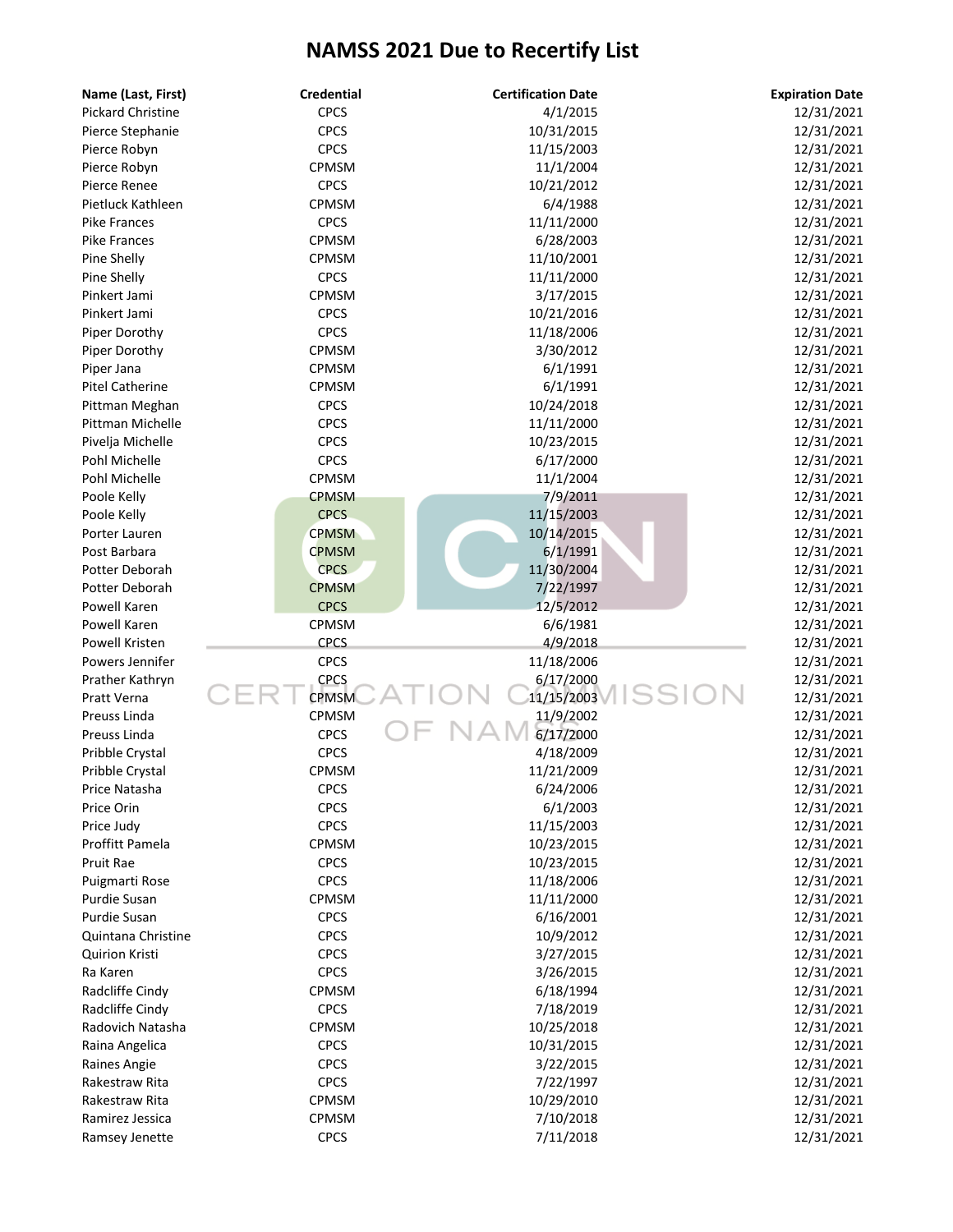| Name (Last, First)              | <b>Credential</b> | <b>Certification Date</b> | <b>Expiration Date</b> |
|---------------------------------|-------------------|---------------------------|------------------------|
| Randon Marilyn                  | <b>CPCS</b>       | 7/22/1997                 | 12/31/2021             |
| Randon Marilyn                  | CPMSM             | 6/1/2004                  | 12/31/2021             |
| Rayman Sarah                    | <b>CPCS</b>       | 7/22/1997                 | 12/31/2021             |
| <b>Reardon Christine</b>        | CPMSM             | 6/17/2018                 | 12/31/2021             |
| <b>Reardon Christine</b>        | <b>CPCS</b>       | 6/19/2018                 | 12/31/2021             |
| Reaves Lynn                     | CPMSM             | 10/24/2012                | 12/31/2021             |
| Redd Stephanie                  | <b>CPCS</b>       | 3/29/2019                 | 12/31/2021             |
| Redd Stephanie                  | CPMSM             | 7/22/1997                 | 12/31/2021             |
| Reed Karen                      | <b>CPMSM</b>      | 6/5/1982                  | 12/31/2021             |
| <b>Reed Mollie</b>              | <b>CPCS</b>       | 6/24/2006                 | 12/31/2021             |
| Reed Shawana                    | <b>CPCS</b>       | 10/22/2015                | 12/31/2021             |
| <b>Reed Lisa</b>                | <b>CPCS</b>       | 10/26/2012                | 12/31/2021             |
| Reed-Coffman Karen              | <b>CPCS</b>       | 11/21/2009                | 12/31/2021             |
| Reed-Coffman Karen              | CPMSM             | 6/30/2012                 | 12/31/2021             |
| Reed-Pearson Robin              | CPMSM             | 11/1/2004                 | 12/31/2021             |
| Reed-Pearson Robin              | <b>CPCS</b>       | 12/1/1997                 | 12/31/2021             |
| Reid Lisa                       | CPMSM             | 11/14/2019                | 12/31/2021             |
| Reid Lisa                       | <b>CPCS</b>       | 10/26/2015                | 12/31/2021             |
| Reid-Lucas Tamara               | <b>CPCS</b>       | 10/18/2012                | 12/31/2021             |
| Reinitz Kathryn                 | <b>CPCS</b>       | 10/23/2015                | 12/31/2021             |
| Renbarger Krista                | <b>CPCS</b>       | 10/26/2018                | 12/31/2021             |
| Reuther Alyssa                  | <b>CPCS</b>       | 10/30/2015                | 12/31/2021             |
| Rexroat Joan                    | <b>CPCS</b>       | 11/15/2003                | 12/31/2021             |
| Reyes Diana                     | <b>CPCS</b>       | 7/13/2018                 | 12/31/2021             |
| Reynolds Cindi                  | <b>CPCS</b>       | 10/25/2018                | 12/31/2021             |
| Rezler Edyta                    | <b>CPCS</b>       | 10/31/2015                | 12/31/2021             |
| Rhoades Corbi                   | <b>CPCS</b>       | 10/29/2015                | 12/31/2021             |
| <b>Rhodes Susan</b>             | <b>CPMSM</b>      | 10/27/2012                | 12/31/2021             |
| Riboni Catherine                | CPMSM             | 6/4/1988                  | 12/31/2021             |
| Riboni Catherine                | <b>CPCS</b>       | 7/22/1997                 | 12/31/2021             |
| Rice Jo Ann                     | <b>CPCS</b>       | 4/17/2009                 | 12/31/2021             |
| Rich, MHA, CPMSM, CPCS Jennifer | CPMSM             | 10/27/2018                | 12/31/2021             |
| Rich, MHA, CPMSM, CPCS Jennifer | <b>CPCS</b>       | 4/11/2009                 | 12/31/2021             |
| Richardson Jacqueline           | <b>CPCS</b>       | 7/13/2018                 | 12/31/2021             |
| <b>Richardson Theresa</b>       | CPMSM             | 10/24/2012                | 12/31/2021             |
| Richardson Sherrie'             | <b>CPCS</b>       | 6/10/2015                 | 12/31/2021             |
| <b>Richardson Deborah</b>       | <b>CPCS</b>       | 6/24/2006                 | 12/31/2021             |
| <b>Riddle Tina</b>              | CPCS              | 11/15/2003                | 12/31/2021             |
| <b>Riedel Constance</b>         | <b>CPCS</b>       | 12/31/1997                | 12/31/2021             |
| <b>Riedel Constance</b>         | CPMSM             | 7/22/1997                 | 12/31/2021             |
| Rigsbee Joanne                  | CPMSM             | 6/20/2003                 | 12/31/2021             |
| <b>Riley Karen</b>              | <b>CPCS</b>       | 12/4/2012                 | 12/31/2021             |
| <b>Rios Rosio</b>               | <b>CPCS</b>       | 6/25/2015                 | 12/31/2021             |
| Roberts Susan                   | <b>CPCS</b>       | 6/24/2006                 | 12/31/2021             |
| Roberts Sharon                  | <b>CPCS</b>       | 10/25/2018                | 12/31/2021             |
| Roberts Tracy                   | <b>CPCS</b>       | 10/24/2015                | 12/31/2021             |
| Robinson Andrea                 | <b>CPCS</b>       | 11/15/2003                | 12/31/2021             |
| Robinson Sydle                  | <b>CPCS</b>       | 7/6/2012                  | 12/31/2021             |
| Robinson Kyla                   | <b>CPCS</b>       | 10/25/2018                | 12/31/2021             |
| Robles Eleanor                  | CPMSM             | 6/4/1988                  | 12/31/2021             |
| Rockich Kimberly                | <b>CPCS</b>       | 10/27/2016                | 12/31/2021             |
| Rockich Kimberly                | CPMSM             | 10/29/2015                | 12/31/2021             |
| Rockwell April                  | <b>CPCS</b>       | 11/18/2006                | 12/31/2021             |
| Rodgers Noemi                   | CPMSM             | 7/11/2020                 | 12/31/2021             |
| Rodgers Noemi                   | <b>CPCS</b>       | 10/27/2018                | 12/31/2021             |
| Rodgers Mindy                   | <b>CPCS</b>       | 11/18/2006                | 12/31/2021             |
| Rodgers Mindy                   | CPMSM             | 6/1/2007                  | 12/31/2021             |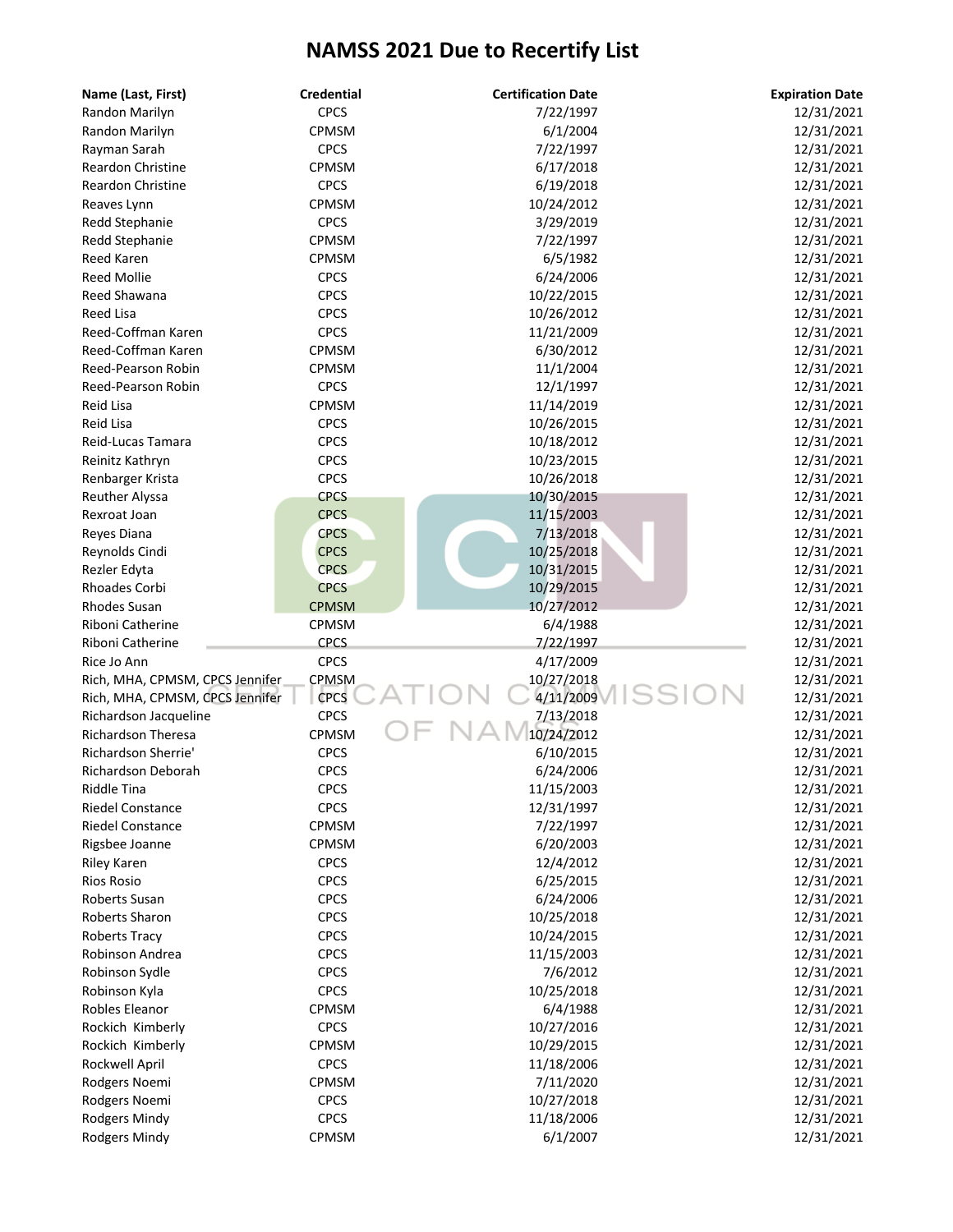| Name (Last, First)          | <b>Credential</b> | <b>Certification Date</b> | <b>Expiration Date</b> |
|-----------------------------|-------------------|---------------------------|------------------------|
| Rodriguez Ana               | <b>CPCS</b>       | 6/26/2015                 | 12/31/2021             |
| Rodriguez Mary Ann          | <b>CPCS</b>       | 3/16/2010                 | 12/31/2021             |
| Rodriguez Judith            | CPMSM             | 6/4/1988                  | 12/31/2021             |
| Rodriguez Judith            | <b>CPCS</b>       | 11/30/1999                | 12/31/2021             |
| Rodriguez Adriane           | <b>CPCS</b>       | 6/26/2009                 | 12/31/2021             |
| Roeben Debbie               | <b>CPCS</b>       | 11/14/2009                | 12/31/2021             |
| Roell Becky                 | <b>CPCS</b>       | 7/21/1998                 | 12/31/2021             |
| Roell Becky                 | <b>CPMSM</b>      | 6/1/1991                  | 12/31/2021             |
| Rogers Edward               | <b>CPCS</b>       | 10/30/2015                | 12/31/2021             |
| Rogers Cindy                | CPMSM             | 6/1/1991                  | 12/31/2021             |
| Rogers Joan                 | CPMSM             | 6/1/1991                  | 12/31/2021             |
| <b>Roll Corrie</b>          | <b>CPCS</b>       | 11/19/2009                | 12/31/2021             |
| <b>Roll Corrie</b>          | CPMSM             | 11/13/2017                | 12/31/2021             |
| Romkey Deborah              | <b>CPCS</b>       | 10/25/2018                | 12/31/2021             |
| Ronquillo Kristen           | <b>CPCS</b>       | 4/13/2018                 | 12/31/2021             |
| Roque-Regan Josephine       | <b>CPCS</b>       | 10/19/2018                | 12/31/2021             |
| Roscoe Tawnya               | CPMSM             | 10/30/2015                | 12/31/2021             |
| Roscoe Tawnya               | <b>CPCS</b>       | 11/18/2017                | 12/31/2021             |
| Rosenburg Jan               | <b>CPCS</b>       | 7/22/1997                 | 12/31/2021             |
| <b>Ross Nichelle</b>        | <b>CPCS</b>       | 7/22/1997                 | 12/31/2021             |
| Ross Nichelle               | CPMSM             | 10/16/2010                | 12/31/2021             |
| <b>Rowland Sally</b>        | <b>CPMSM</b>      | 4/7/2012                  | 12/31/2021             |
| <b>Rowland Sally</b>        | <b>CPCS</b>       | 11/20/2009                | 12/31/2021             |
| Rudd Debra                  | <b>CPCS</b>       | 4/3/2015                  | 12/31/2021             |
| Rueckner Tammy              | <b>CPMSM</b>      | 6/1/1991                  | 12/31/2021             |
| Rueda Nelly                 | <b>CPCS</b>       | 12/1/1997                 | 12/31/2021             |
| <b>Ruffin Nina</b>          | <b>CPCS</b>       | 10/31/2015                | 12/31/2021             |
| <b>Ruiz Nita</b>            | <b>CPMSM</b>      | 6/4/1988                  | 12/31/2021             |
| Runnebaum Gail              | CPMSM             | 6/17/2000                 | 12/31/2021             |
|                             | <b>CPMSM</b>      | 4/3/2009                  |                        |
| Ruppel Dianna               | <b>CPCS</b>       | 4/18/2009                 | 12/31/2021             |
| Ruppel Dianna               |                   |                           | 12/31/2021             |
| Russell Martha              | <b>CPCS</b>       | 6/17/2000<br>6/1/1991     | 12/31/2021             |
| Russell A. Jean             | <b>CPMSM</b>      |                           | 12/31/2021             |
| Russell Stephanie           | CPMSM             | 6/1/1991                  | 12/31/2021             |
| Russell Stephanie           | <b>CPCS</b>       | 6/15/1996                 | 12/31/2021             |
| <b>Russell Shannon</b>      | <b>CPCS</b>       | 10/16/2018                | 12/31/2021             |
| <b>Russell Denise</b>       | <b>CPCS</b>       | 11/11/2000                | 12/31/2021             |
| Saavedra Katherine          | CPMSM             | 6/16/2015                 | 12/31/2021             |
| Sadiq, CPCS, MSOW-C Saritun | <b>CPCS</b>       | 7/13/2018                 | 12/31/2021             |
| Salamone JoAnn              | CPMSM             | 6/1/1991                  | 12/31/2021             |
| Salamone JoAnn              | <b>CPCS</b>       | 7/6/2019                  | 12/31/2021             |
| Sall Julie                  | <b>CPCS</b>       | 9/12/2009                 | 12/31/2021             |
| Salviejo Anna               | <b>CPCS</b>       | 4/5/2012                  | 12/31/2021             |
| Sambamurthy Jayashree       | <b>CPCS</b>       | 11/15/2003                | 12/31/2021             |
| Sample Kathleen             | <b>CPCS</b>       | 10/25/2012                | 12/31/2021             |
| Sanborn Jennifer            | <b>CPCS</b>       | 10/30/2015                | 12/31/2021             |
| Sanchez Lidia               | CPMSM             | 10/29/2010                | 12/31/2021             |
| Sanchez Lidia               | <b>CPCS</b>       | 11/28/2012                | 12/31/2021             |
| Sanchez Chea                | <b>CPCS</b>       | 6/29/2018                 | 12/31/2021             |
| Sanchez Chea                | CPMSM             | 10/30/2020                | 12/31/2021             |
| Sartain Terri               | <b>CPCS</b>       | 6/25/2009                 | 12/31/2021             |
| Sauls Donnie                | <b>CPMSM</b>      | 3/30/2009                 | 12/31/2021             |
| Saunders Shulon             | <b>CPCS</b>       | 11/18/2006                | 12/31/2021             |
| Sauzek Amanda               | <b>CPCS</b>       | 11/10/2009                | 12/31/2021             |
| Schaefer Mike               | <b>CPCS</b>       | 11/15/2003                | 12/31/2021             |
| Schaeffer Kathleen          | CPMSM             | 6/1/1991                  | 12/31/2021             |
| Schaeffer Kathleen          | <b>CPCS</b>       | 6/16/2001                 | 12/31/2021             |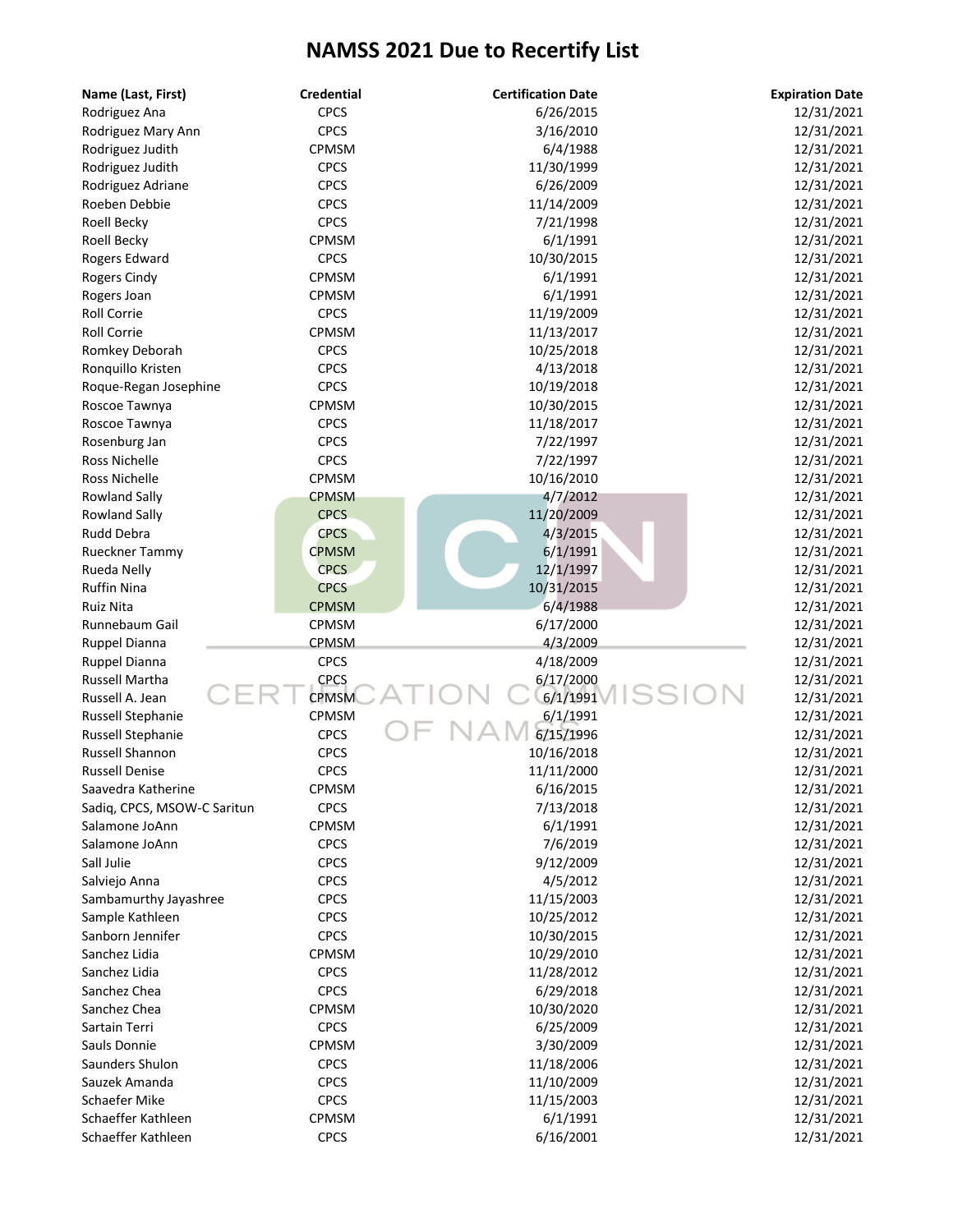| Name (Last, First)      | <b>Credential</b> | <b>Certification Date</b> | <b>Expiration Date</b> |
|-------------------------|-------------------|---------------------------|------------------------|
| <b>Schandl Merella</b>  | <b>CPCS</b>       | 11/15/2003                | 12/31/2021             |
| <b>Schandl Merella</b>  | CPMSM             | 11/15/2003                | 12/31/2021             |
| Scheetz Lisa            | CPMSM             | 6/27/2011                 | 12/31/2021             |
| Scheetz Lisa            | <b>CPCS</b>       | 11/15/2003                | 12/31/2021             |
| <b>Schirmer Corrine</b> | <b>CPCS</b>       | 10/25/2018                | 12/31/2021             |
| Schloyer Eric           | <b>CPCS</b>       | 4/4/2015                  | 12/31/2021             |
| Schonert Lori           | <b>CPCS</b>       | 10/31/2015                | 12/31/2021             |
| Schroeder Bob           | <b>CPCS</b>       | 6/17/2000                 | 12/31/2021             |
| Schroeder Bob           | CPMSM             | 6/15/2002                 | 12/31/2021             |
| Schubert Deirdre        | <b>CPCS</b>       | 11/18/2006                | 12/31/2021             |
| Schubert Deirdre        | CPMSM             | 7/9/2010                  | 12/31/2021             |
| Schulz Denise           | CPMSM             | 6/24/2017                 | 12/31/2021             |
| Schulz Denise           | <b>CPCS</b>       | 4/2/2015                  | 12/31/2021             |
| Schwalm Jessica         | <b>CPCS</b>       | 10/10/2015                | 12/31/2021             |
| Scott LaQuesha          | <b>CPCS</b>       | 7/2/2009                  | 12/31/2021             |
| Scott Jennifer          | <b>CPCS</b>       | 6/17/2000                 | 12/31/2021             |
| <b>Seaton Elaine</b>    | <b>CPCS</b>       | 6/28/2003                 | 12/31/2021             |
| Seba Michelle           | CPMSM             | 6/1/1991                  | 12/31/2021             |
| Seba Michelle           | <b>CPCS</b>       | 11/1/2004                 | 12/31/2021             |
| Seifullin Gayle         | CPMSM             | 10/6/2012                 | 12/31/2021             |
| Sell Marianne           | CPMSM             | 11/18/2006                | 12/31/2021             |
| Sellmeyer Deborah       | <b>CPMSM</b>      | 6/1/1991                  | 12/31/2021             |
| Sembler Rosemarie       | <b>CPCS</b>       | 11/6/2009                 | 12/31/2021             |
| Semerdjian Nazareth     | <b>CPCS</b>       | 4/4/2015                  | 12/31/2021             |
| Septda Schelly          | <b>CPCS</b>       | 11/11/2000                | 12/31/2021             |
| Septda Schelly          | <b>CPMSM</b>      | 6/1/1991                  | 12/31/2021             |
| Setufe Pamela           | <b>CPCS</b>       | 11/20/2009                | 12/31/2021             |
| Severson Lucas          | <b>CPCS</b>       | 4/2/2015                  | 12/31/2021             |
| Severson Lucas          | CPMSM             | 6/25/2015                 | 12/31/2021             |
| Shaffer Judie           | <b>CPCS</b>       | 3/31/2015                 | 12/31/2021             |
| Shanabruch Susan        | <b>CPCS</b>       | 4/3/2015                  | 12/31/2021             |
| Shaw Raven              | <b>CPCS</b>       | 10/31/2015                | 12/31/2021             |
| Shaw Brenda             | <b>CPCS</b>       | 11/11/2000                | 12/31/2021             |
| Shelton TES             | <b>CPCS</b>       | 7/2/2018                  | 12/31/2021             |
| Shepard Kristen         | <b>CPCS</b>       | 6/16/2001                 | 12/31/2021             |
| Shepard Kristen         | <b>CPMSM</b>      | 6/16/2001                 | 12/31/2021             |
| Sherman Stacey          | <b>CPCS</b>       | 10/24/2018                | 12/31/2021             |
| Short Pam               | <b>CPCS</b>       | 3/16/2010                 | 12/31/2021             |
| Shuga Kathryn           | <b>CPCS</b>       | 3/21/2015                 | 12/31/2021             |
| Siapno Jennifer         | <b>CPCS</b>       | 11/14/2009                | 12/31/2021             |
| Siapno Jennifer         | CPMSM             | 3/26/2015                 | 12/31/2021             |
| Sibley Kimberly         | <b>CPCS</b>       | 6/22/2015                 | 12/31/2021             |
| Sibley Kimberly         | <b>CPMSM</b>      | 11/15/2019                | 12/31/2021             |
| Siebert Andrea          | <b>CPCS</b>       | 10/30/2015                | 12/31/2021             |
| Siegrist Deborah        | <b>CPCS</b>       | 4/12/2018                 | 12/31/2021             |
| Sigala Frances          | <b>CPCS</b>       | 7/22/1997                 | 12/31/2021             |
| Sihapanya Yenyy         | <b>CPCS</b>       | 7/13/2018                 | 12/31/2021             |
| Sihapanya Yenyy         | CPMSM             | 10/31/2020                | 12/31/2021             |
| Silva April             | CPMSM             | 4/3/2009                  | 12/31/2021             |
| <b>Simmons Grace</b>    | <b>CPCS</b>       | 11/18/2006                | 12/31/2021             |
| Simoneaux, CPCS Diana   | <b>CPCS</b>       | 10/24/2015                | 12/31/2021             |
| Singh-Smith Sonya       | <b>CPCS</b>       | 7/12/2018                 | 12/31/2021             |
| Skaff Roseanne          | <b>CPCS</b>       | 3/28/2015                 | 12/31/2021             |
| Skinner Barbara         | <b>CPCS</b>       | 7/22/1997                 | 12/31/2021             |
| Skinner Barbara         | <b>CPMSM</b>      | 11/9/2002                 | 12/31/2021             |
| Small Liisa             | <b>CPCS</b>       | 10/19/2018                | 12/31/2021             |
| Smith Katina            | <b>CPCS</b>       | 4/3/2015                  | 12/31/2021             |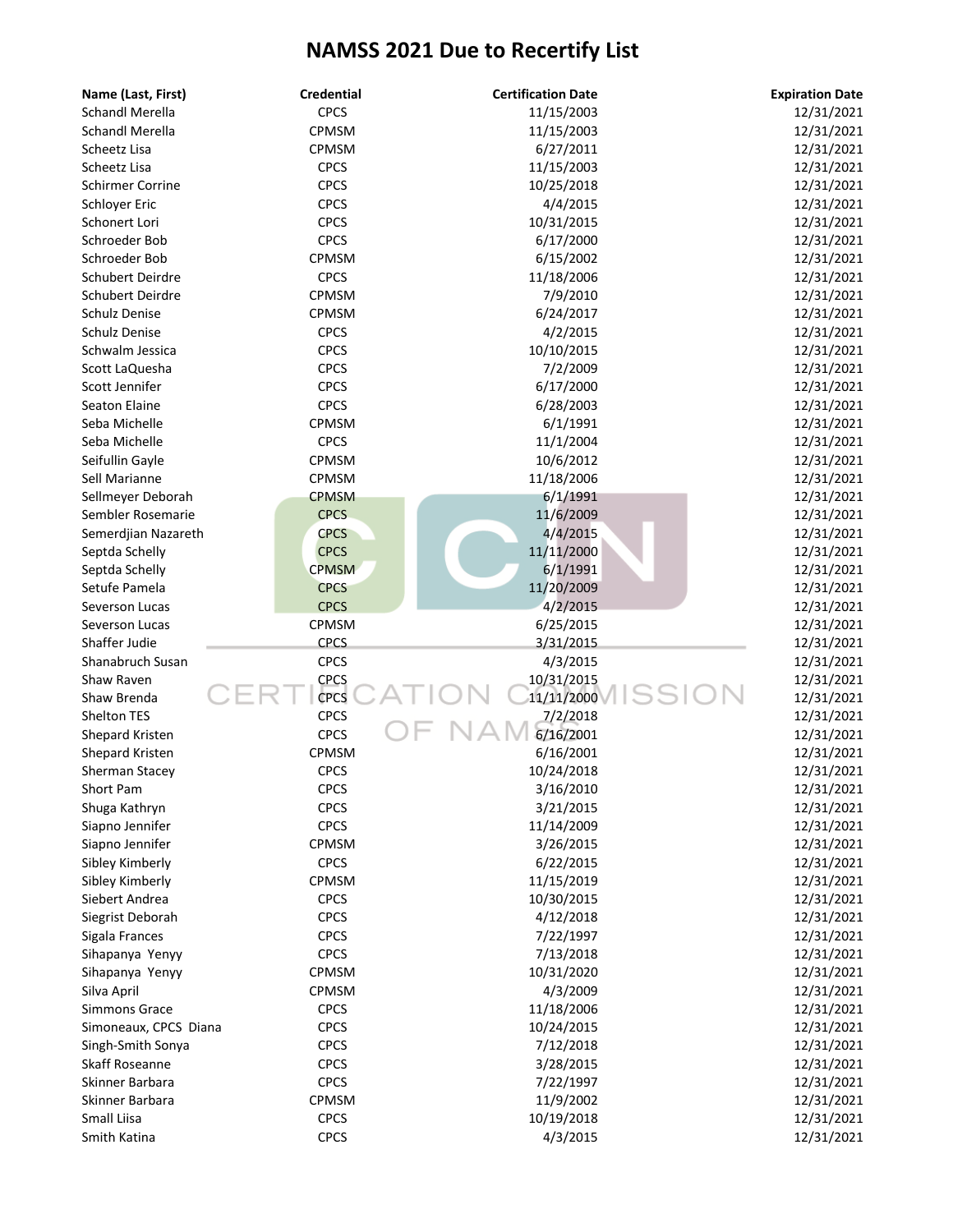| Name (Last, First)             | <b>Credential</b>          | <b>Certification Date</b> | <b>Expiration Date</b> |
|--------------------------------|----------------------------|---------------------------|------------------------|
| Smith Heidi                    | <b>CPCS</b>                | 10/28/2015                | 12/31/2021             |
| Smith Heidi                    | CPMSM                      | 11/16/2017                | 12/31/2021             |
| Smith Angela                   | <b>CPCS</b>                | 6/26/2015                 | 12/31/2021             |
| Smith Angela                   | CPMSM                      | 6/24/2016                 | 12/31/2021             |
| Smith Joy                      | CPMSM                      | 11/1/2007                 | 12/31/2021             |
| Smith Joy                      | <b>CPCS</b>                | 11/18/2006                | 12/31/2021             |
| Smith Kimberley                | <b>CPCS</b>                | 6/27/2015                 | 12/31/2021             |
| Smith Barbara                  | CPMSM                      | 6/1/2004                  | 12/31/2021             |
| Smith Barbara                  | <b>CPCS</b>                | 7/22/1997                 | 12/31/2021             |
| Smith Rachel                   | <b>CPCS</b>                | 10/27/2015                | 12/31/2021             |
| Smith Jennifer                 | CPMSM                      | 4/10/2018                 | 12/31/2021             |
| <b>Smith Nicole</b>            | <b>CPCS</b>                | 7/13/2018                 | 12/31/2021             |
| Smith LaMonica                 | <b>CPCS</b>                | 6/24/2006                 | 12/31/2021             |
| Smith Ron                      | CPMSM                      | 6/24/2006                 | 12/31/2021             |
| Smith Ron                      | <b>CPCS</b>                | 6/24/2006                 | 12/31/2021             |
| Smith Rosa                     | <b>CPCS</b>                | 6/17/2000                 | 12/31/2021             |
| Smith Teresa                   | CPMSM                      | 10/19/2012                | 12/31/2021             |
| Smith Penny                    | CPMSM                      | 4/1/2017                  | 12/31/2021             |
| Smith Penny                    | <b>CPCS</b>                | 10/23/2012                | 12/31/2021             |
| Smithwick Ginny                | <b>CPCS</b>                | 4/2/2018                  | 12/31/2021             |
| Smith-Yinger Catherine         | <b>CPCS</b>                | 7/22/1997                 | 12/31/2021             |
| <b>Smothers Denise</b>         | <b>CPMSM</b>               | 11/15/2003                | 12/31/2021             |
| <b>Smothers Denise</b>         | <b>CPCS</b>                | 6/24/2006                 | 12/31/2021             |
| Smyth Beverly                  | <b>CPCS</b>                | 10/23/2018                | 12/31/2021             |
| <b>Snelling Aurie</b>          | <b>CPMSM</b>               | 10/21/2016                | 12/31/2021             |
| <b>Snelling Aurie</b>          | <b>CPCS</b>                | 10/24/2015                | 12/31/2021             |
| Snyder Casandra                | <b>CPCS</b>                | 10/27/2012                | 12/31/2021             |
|                                | <b>CPCS</b>                | 6/15/2015                 |                        |
| Solberg Karen<br>Sollars Anna  |                            |                           | 12/31/2021             |
|                                | <b>CPCS</b><br><b>CPCS</b> | 3/19/2015<br>7/22/1997    | 12/31/2021             |
| Sonntag Terrie                 | CPMSM                      | 11/11/2000                | 12/31/2021             |
| Sonntag Terrie                 |                            |                           | 12/31/2021             |
| Soresi Denise                  | CPMSM<br><b>CPCS</b>       | 10/22/2012<br>11/15/2003  | 12/31/2021             |
| Soresi Denise                  |                            |                           | 12/31/2021             |
| Soriano Sandra                 | <b>CPCS</b>                | 10/24/2012                | 12/31/2021             |
| Sosa Katherine                 | <b>CPCS</b>                | 10/23/2018                | 12/31/2021             |
| Southard Lisa                  | <b>CPCS</b>                | 10/24/2018                | 12/31/2021             |
| Southern LeMonte               | <b>CPCS</b>                | 6/16/2015                 | 12/31/2021             |
| Spaar Suzanne                  | CPMSM                      | 6/4/1988                  | 12/31/2021             |
| Sparks Kathleen                | CPMSM                      | 6/20/2015                 | 12/31/2021             |
| Spears Michael                 | <b>CPCS</b>                | 4/14/2018                 | 12/31/2021             |
| Spencer Doreen                 | CPMSM                      | 6/1/1991                  | 12/31/2021             |
| Springer, CPCS, CPMSM Kimberly | CPMSM                      | 4/13/2018                 | 12/31/2021             |
| Springer, CPCS, CPMSM Kimberly | <b>CPCS</b>                | 7/13/2018                 | 12/31/2021             |
| St. Pierre Diane               | CPMSM                      | 6/18/1994                 | 12/31/2021             |
| Stankiewicz Bozena             | <b>CPCS</b>                | 11/15/2008                | 12/31/2021             |
| <b>Stanley Laura</b>           | <b>CPCS</b>                | 10/28/2015                | 12/31/2021             |
| <b>Stark Camille</b>           | <b>CPCS</b>                | 11/8/2012                 | 12/31/2021             |
| <b>Stark Camille</b>           | CPMSM                      | 6/16/2001                 | 12/31/2021             |
| Stauffer Deborah               | CPMSM                      | 6/1/1991                  | 12/31/2021             |
| Stazzone Melissa               | <b>CPCS</b>                | 10/28/2015                | 12/31/2021             |
| <b>Stearns Kelly</b>           | <b>CPCS</b>                | 11/14/2009                | 12/31/2021             |
| <b>Stearns Kelly</b>           | CPMSM                      | 4/15/2010                 | 12/31/2021             |
| Stebbins Gina                  | <b>CPCS</b>                | 7/11/2018                 | 12/31/2021             |
| Steelman Isabel                | <b>CPCS</b>                | 3/20/2007                 | 12/31/2021             |
| <b>Stempel Bonnie</b>          | <b>CPCS</b>                | 10/25/2012                | 12/31/2021             |
| <b>Stern Patty</b>             | <b>CPCS</b>                | 11/18/2006                | 12/31/2021             |
| <b>Stern Rose</b>              | CPMSM                      | 11/11/2000                | 12/31/2021             |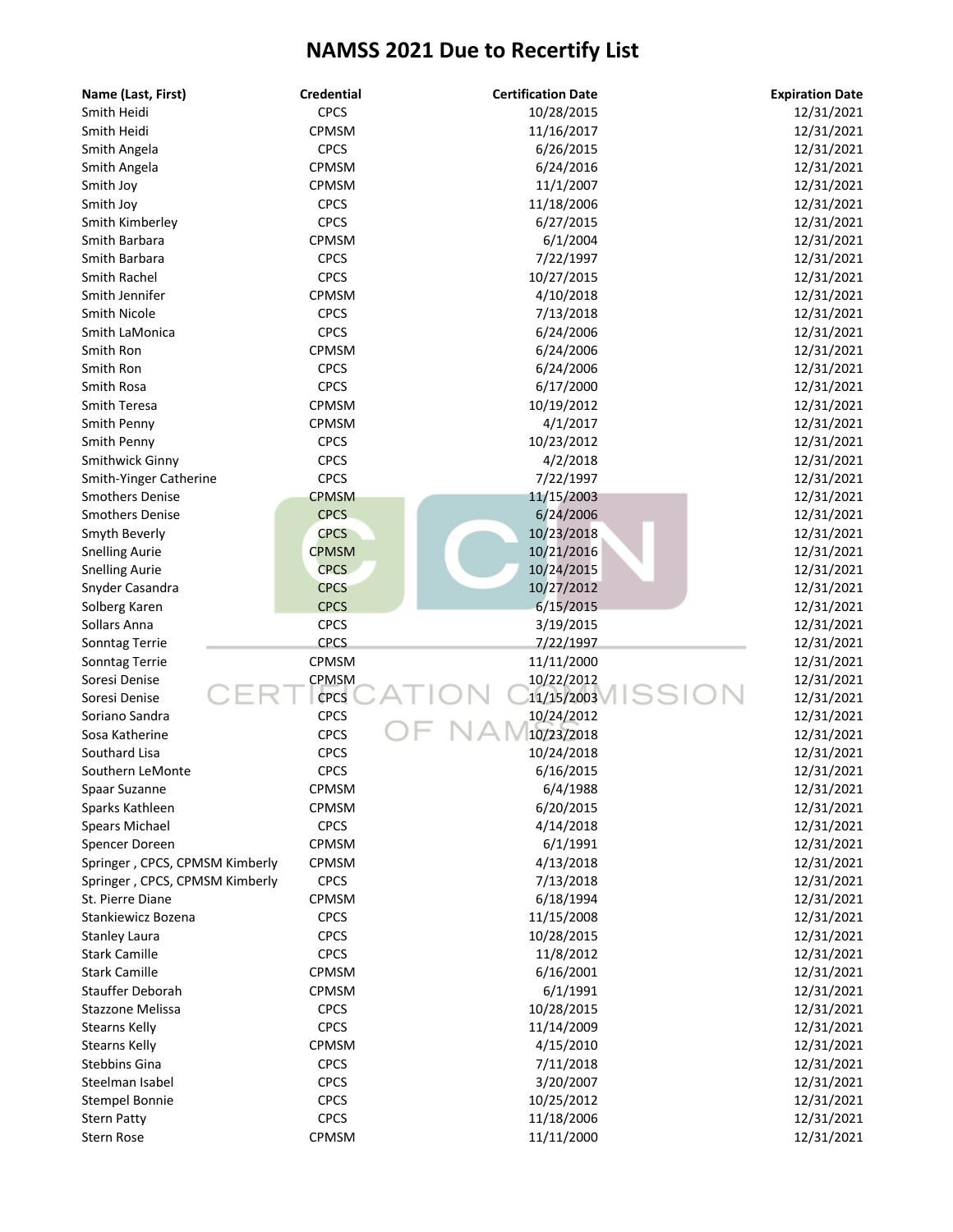| Name (Last, First)             | <b>Credential</b> | <b>Certification Date</b> | <b>Expiration Date</b> |
|--------------------------------|-------------------|---------------------------|------------------------|
| Sternal Joy                    | <b>CPCS</b>       | 11/18/2006                | 12/31/2021             |
| Sternal Joy                    | CPMSM             | 10/29/2011                | 12/31/2021             |
| Stevens Gerri                  | CPMSM             | 6/1/1991                  | 12/31/2021             |
| Stewart Jennifer               | <b>CPCS</b>       | 11/18/2006                | 12/31/2021             |
| Stillmunkes Erika              | <b>CPCS</b>       | 12/1/1997                 | 12/31/2021             |
| <b>Stirling Carol</b>          | <b>CPCS</b>       | 12/1/1997                 | 12/31/2021             |
| Stover Gwendolyn               | <b>CPCS</b>       | 6/24/2006                 | 12/31/2021             |
| <b>Stratford Venita</b>        | <b>CPCS</b>       | 10/19/2012                | 12/31/2021             |
| <b>Streck Deborah</b>          | CPMSM             | 6/4/1988                  | 12/31/2021             |
| <b>Street-Gholston LaSharn</b> | <b>CPCS</b>       | 11/11/2000                | 12/31/2021             |
| Strehle Donna                  | CPMSM             | 11/11/2000                | 12/31/2021             |
| <b>Strickland Caroline</b>     | <b>CPCS</b>       | 7/22/1997                 | 12/31/2021             |
| <b>Strickland Caroline</b>     | CPMSM             | 6/25/2005                 | 12/31/2021             |
| Strickland LaTanya             | <b>CPCS</b>       | 4/10/2018                 | 12/31/2021             |
| Strohmayer Barbara             | CPMSM             | 10/26/2010                | 12/31/2021             |
| Strohmayer Barbara             | <b>CPCS</b>       | 11/16/2009                | 12/31/2021             |
| <b>Stultz Michelle</b>         | <b>CPCS</b>       | 12/1/1997                 | 12/31/2021             |
| <b>Stultz Michelle</b>         | CPMSM             | 7/22/1997                 | 12/31/2021             |
| Sutherland Sherry              | <b>CPCS</b>       | 11/18/2006                | 12/31/2021             |
| <b>Sutliff Ginger</b>          | <b>CPCS</b>       | 6/24/2009                 | 12/31/2021             |
| <b>Swanson Donna</b>           | <b>CPCS</b>       | 12/22/1997                | 12/31/2021             |
| Sweek Sherry                   | <b>CPMSM</b>      | 6/1/2007                  | 12/31/2021             |
| Sweeney Melissa                | <b>CPCS</b>       | 11/9/2009                 | 12/31/2021             |
| Sweeney Jennine                | <b>CPCS</b>       | 6/28/2009                 | 12/31/2021             |
| Sweet Karen                    | <b>CPMSM</b>      | 6/4/1988                  | 12/31/2021             |
| <b>Tackett Andrea</b>          | <b>CPCS</b>       | 6/24/2006                 | 12/31/2021             |
| Tackett, CPCS Tara             | <b>CPCS</b>       | 10/26/2018                | 12/31/2021             |
| <b>Tailor Meena</b>            | <b>CPCS</b>       | 11/18/2006                | 12/31/2021             |
| Taiwo Folake                   | <b>CPCS</b>       | 10/24/2018                | 12/31/2021             |
| <b>Talluto Michele</b>         | <b>CPCS</b>       | 3/16/2010                 | 12/31/2021             |
| Talmadge Ronda (Ronni)         | <b>CPCS</b>       | 11/13/2009                | 12/31/2021             |
| Talmadge Ronda (Ronni)         | <b>CPMSM</b>      | 10/29/2010                | 12/31/2021             |
| <b>Tandler Debbie</b>          | <b>CPCS</b>       | 10/20/2018                | 12/31/2021             |
| <b>Tanenbaum Susan</b>         | CPMSM             | 11/15/2003                | 12/31/2021             |
| <b>Tanenbaum Susan</b>         | <b>CPCS</b>       | 11/11/2000                | 12/31/2021             |
| Tangonan Amy                   | CPMSM             | 10/29/2014                | 12/31/2021             |
| Tangonan Amy                   | <b>CPCS</b>       | 10/15/2012                | 12/31/2021             |
| <b>Tarella Catherine</b>       | CPMSM             | 6/1/1991                  | 12/31/2021             |
| <b>Tarella Catherine</b>       | <b>CPCS</b>       | 6/15/1996                 | 12/31/2021             |
| <b>Tarrant Brandy</b>          | CPMSM             | 3/27/2015                 | 12/31/2021             |
| Tassone Wilma                  | CPMSM             | 6/1/1991                  | 12/31/2021             |
| <b>Taylor Melissa</b>          | <b>CPCS</b>       | 11/19/2009                | 12/31/2021             |
| <b>Taylor Deborah</b>          | <b>CPCS</b>       | 6/28/2003                 | 12/31/2021             |
| <b>Taylor Sandra</b>           | <b>CPCS</b>       | 6/17/2000                 | 12/31/2021             |
| <b>Taylor Sandra</b>           | CPMSM             | 11/1/2008                 | 12/31/2021             |
| <b>Taylor Tona</b>             | <b>CPCS</b>       | 10/23/2018                | 12/31/2021             |
| <b>Teachworth Martha</b>       | <b>CPCS</b>       | 4/2/2012                  | 12/31/2021             |
| <b>Telliano Shannon</b>        | <b>CPCS</b>       | 10/30/2015                | 12/31/2021             |
| <b>Telliano Shannon</b>        | CPMSM             | 7/12/2019                 | 12/31/2021             |
| <b>Tennison Laura</b>          | <b>CPCS</b>       | 10/27/2018                | 12/31/2021             |
| <b>Terry Lisa</b>              | CPMSM             | 4/15/2010                 | 12/31/2021             |
| <b>Terry Lisa</b>              | <b>CPCS</b>       | 11/17/2009                | 12/31/2021             |
| Theberge Jake                  | <b>CPCS</b>       | 6/22/2012                 | 12/31/2021             |
| <b>Thomas Renee</b>            | <b>CPCS</b>       | 6/24/2006                 | 12/31/2021             |
| Thomas Rhonda                  | <b>CPCS</b>       | 7/7/2012                  | 12/31/2021             |
| <b>Thomas Melodee</b>          | <b>CPCS</b>       | 10/27/2018                | 12/31/2021             |
| Thomas Leah                    | <b>CPCS</b>       | 11/15/2003                | 12/31/2021             |
|                                |                   |                           |                        |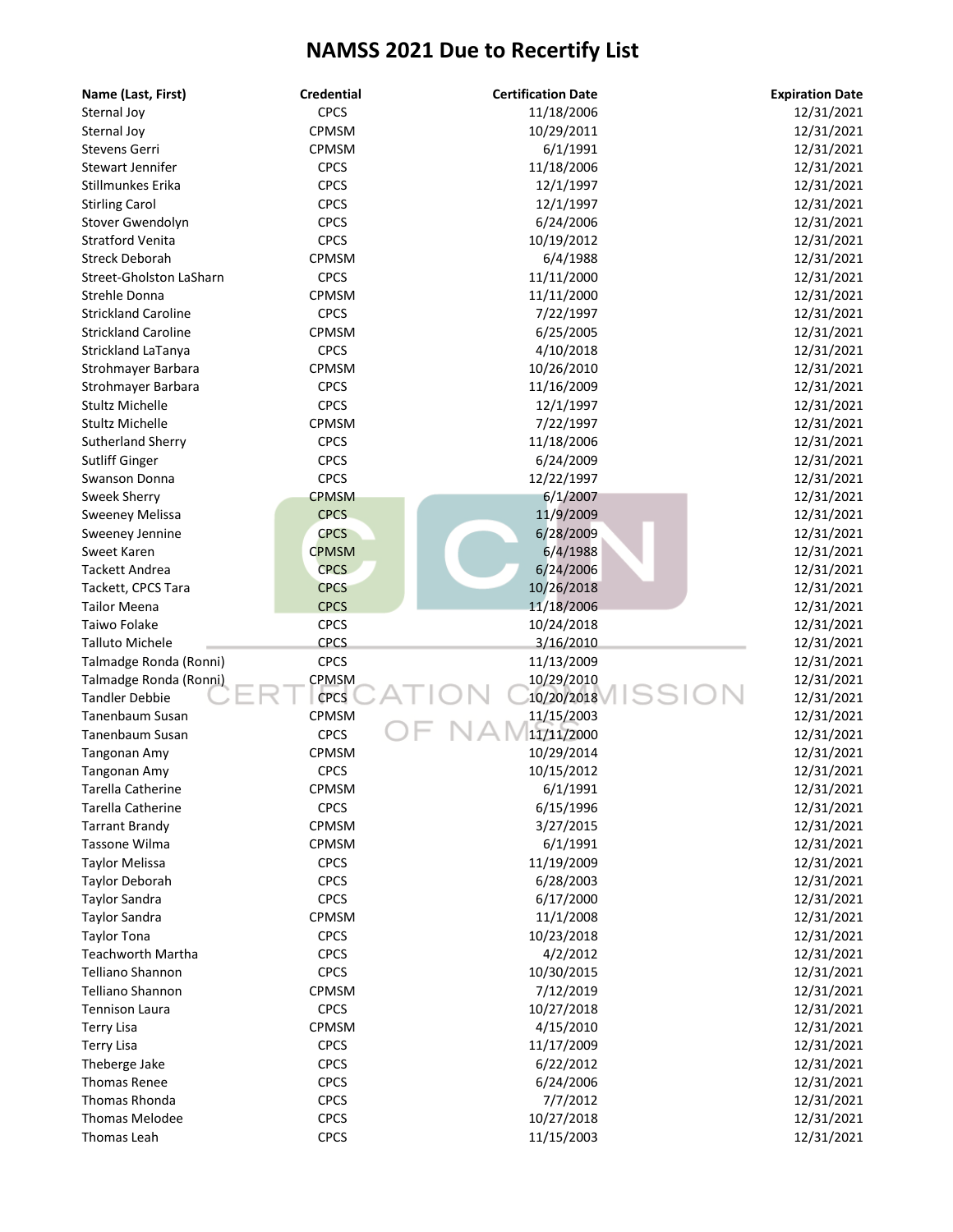| Name (Last, First)       | <b>Credential</b> | <b>Certification Date</b> | <b>Expiration Date</b> |
|--------------------------|-------------------|---------------------------|------------------------|
| Thomas Leah              | CPMSM             | 10/30/2015                | 12/31/2021             |
| Thomas Dana              | <b>CPCS</b>       | 10/25/2018                | 12/31/2021             |
| Thomas Dana              | CPMSM             | 10/10/2020                | 12/31/2021             |
| <b>Thomas Mary</b>       | <b>CPCS</b>       | 6/24/2009                 | 12/31/2021             |
| Thompson Kathy           | <b>CPCS</b>       | 11/11/2000                | 12/31/2021             |
| Thompson Kathy           | CPMSM             | 10/25/2012                | 12/31/2021             |
| Thompson Ruth            | <b>CPCS</b>       | 11/18/2006                | 12/31/2021             |
| Thompson Sarah           | <b>CPCS</b>       | 10/26/2018                | 12/31/2021             |
| <b>Thompson Alicia</b>   | <b>CPCS</b>       | 4/4/2015                  | 12/31/2021             |
| Thompson Tyhisia         | <b>CPCS</b>       | 10/25/2012                | 12/31/2021             |
| Thompson Debra           | CPMSM             | 10/24/2012                | 12/31/2021             |
| Thornhill Cynthia        | <b>CPCS</b>       | 3/28/2015                 | 12/31/2021             |
| <b>Thorpe Maritza</b>    | <b>CPCS</b>       | 11/11/2000                | 12/31/2021             |
| <b>Thurston Anne</b>     | <b>CPCS</b>       | 4/5/2018                  | 12/31/2021             |
| Tidwell Jan              | <b>CPCS</b>       | 6/17/2000                 | 12/31/2021             |
| <b>Tigerina Tara</b>     | <b>CPCS</b>       | 10/24/2015                | 12/31/2021             |
| <b>Todd Lorrie</b>       | <b>CPCS</b>       | 10/10/2015                | 12/31/2021             |
| Todd Cynthia             | <b>CPCS</b>       | 7/22/1997                 | 12/31/2021             |
| Todd Cynthia             | CPMSM             | 11/15/2003                | 12/31/2021             |
| <b>Tolcidas Maria</b>    | <b>CPCS</b>       | 10/27/2018                | 12/31/2021             |
| <b>Toler Sarah</b>       | CPMSM             | 10/23/2018                | 12/31/2021             |
| <b>Torres April</b>      | <b>CPCS</b>       | 4/14/2018                 | 12/31/2021             |
| <b>Torres Sonia</b>      | <b>CPMSM</b>      | 11/18/2006                | 12/31/2021             |
| Torres L.                | <b>CPMSM</b>      | 6/1/1991                  | 12/31/2021             |
| Torres L.                | <b>CPCS</b>       | 6/15/1996                 | 12/31/2021             |
| Towers-Choyce Karen      | <b>CPCS</b>       | 6/29/2009                 | 12/31/2021             |
| <b>Townsend Kathleen</b> | <b>CPCS</b>       | 4/16/2009                 | 12/31/2021             |
| <b>Townsend Kathleen</b> | <b>CPMSM</b>      | 6/27/2012                 | 12/31/2021             |
| Tribble Jewerystine      | <b>CPCS</b>       | 7/20/2019                 | 12/31/2021             |
| Tribble Jewerystine      | CPMSM             | 10/31/2015                | 12/31/2021             |
| <b>Triplett Denise</b>   | CPMSM             | 7/22/1997                 | 12/31/2021             |
| <b>Tripp Beverly</b>     | <b>CPCS</b>       | 10/26/2012                | 12/31/2021             |
| Trumpie Julie            | <b>CPMSM</b>      | SS<br>3/27/2015           | 12/31/2021             |
| <b>Turner Tina</b>       | CPMSM             | 11/1/2004                 | 12/31/2021             |
| <b>Turner Tina</b>       | <b>CPCS</b>       | 11/15/2003                | 12/31/2021             |
| <b>Turner Nicole</b>     | <b>CPCS</b>       | 4/13/2018                 | 12/31/2021             |
| <b>Tutt Nanette</b>      | <b>CPCS</b>       | 10/24/2015                | 12/31/2021             |
| <b>Tutterow Ginny</b>    | CPCS              | 10/24/2018                | 12/31/2021             |
| Twersky Joan             | CPMSM             | 6/1/1991                  | 12/31/2021             |
| Tymcio-Szczygiel Monika  | <b>CPCS</b>       | 7/1/2009                  | 12/31/2021             |
| <b>Tyson Crystal</b>     | <b>CPCS</b>       | 4/4/2015                  | 12/31/2021             |
| Urueta Carmen            | <b>CPCS</b>       | 11/11/2000                | 12/31/2021             |
| Valeri Gerry             | <b>CPCS</b>       | 3/19/2012                 | 12/31/2021             |
| Vallenilla Kathleen      | <b>CPCS</b>       | 10/25/2018                | 12/31/2021             |
| Valvo Stephanie          | <b>CPCS</b>       | 6/10/2015                 | 12/31/2021             |
| Van der Toorn Vicki      | CPMSM             | 7/22/1997                 | 12/31/2021             |
| Van der Toorn Vicki      | <b>CPCS</b>       | 12/1/1997                 | 12/31/2021             |
| Van Eck Christina        | <b>CPCS</b>       | 10/24/2018                | 12/31/2021             |
| Van Hove Beth            | <b>CPCS</b>       | 6/24/2006                 | 12/31/2021             |
| Van Hove Beth            | CPMSM             | 10/27/2012                | 12/31/2021             |
| Van Vleet Joan           | <b>CPCS</b>       | 4/3/2012                  | 12/31/2021             |
| Vang Paduada             | CPMSM             | 11/4/2017                 | 12/31/2021             |
| Vang Paduada             | <b>CPCS</b>       | 10/24/2015                | 12/31/2021             |
| Vargas Migdalia          | <b>CPCS</b>       | 11/11/2000                | 12/31/2021             |
| Vasko Patricia           | <b>CPMSM</b>      | 12/1/1997                 | 12/31/2021             |
| Vautour Jessica          | <b>CPCS</b>       | 12/1/1997                 | 12/31/2021             |
| Vautour Jessica          | CPMSM             | 6/17/2000                 | 12/31/2021             |
|                          |                   |                           |                        |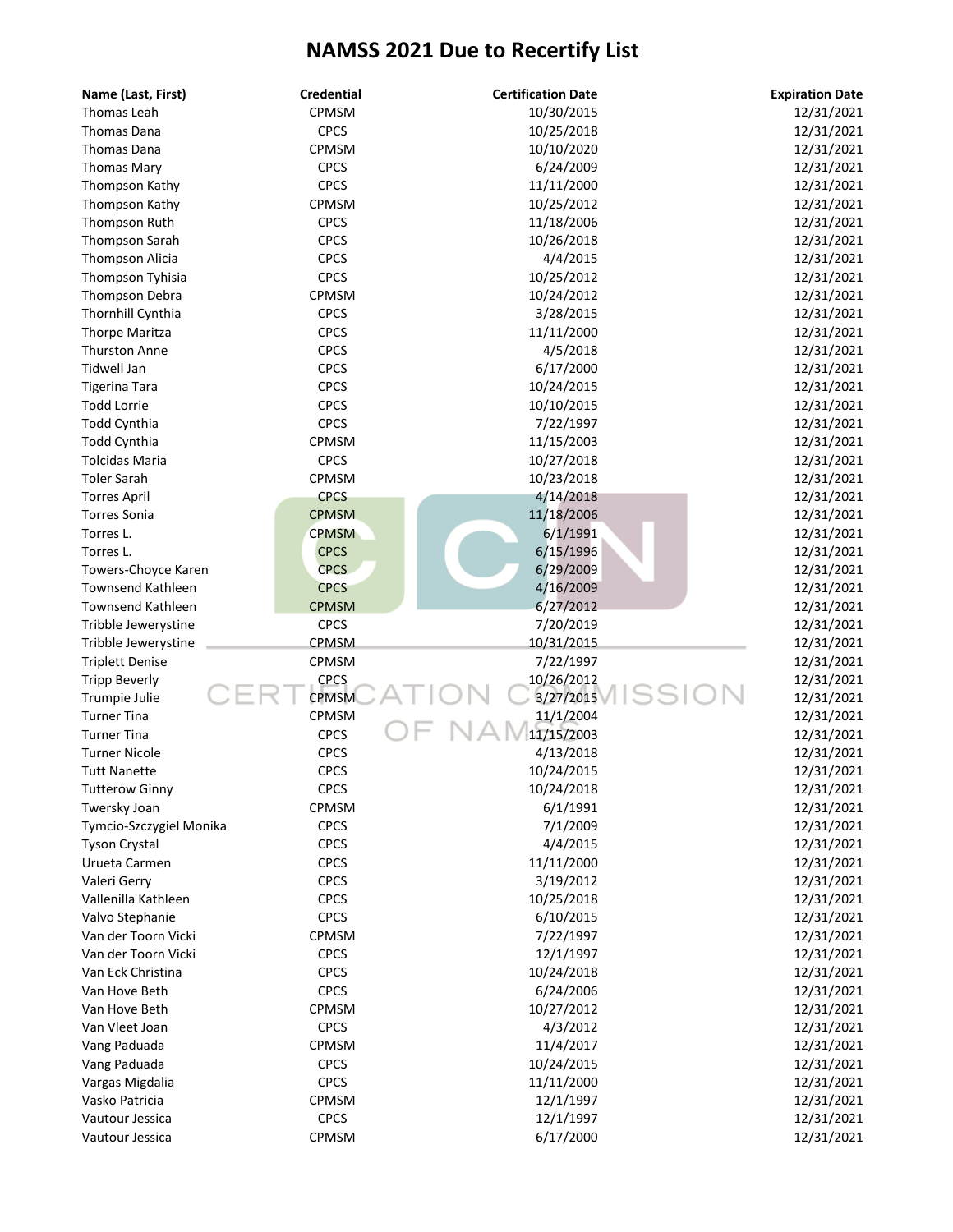| Name (Last, First)       | <b>Credential</b> | <b>Certification Date</b> | <b>Expiration Date</b> |
|--------------------------|-------------------|---------------------------|------------------------|
| Vega-Gonzalez Glorymar   | <b>CPCS</b>       | 6/26/2015                 | 12/31/2021             |
| Velasco Lisa             | <b>CPCS</b>       | 7/22/1997                 | 12/31/2021             |
| Velasco Lisa             | CPMSM             | 6/17/2009                 | 12/31/2021             |
| Velotta Lisa             | <b>CPCS</b>       | 11/11/2000                | 12/31/2021             |
| Ventrillo Brenda         | <b>CPCS</b>       | 6/27/2015                 | 12/31/2021             |
| Vera Michelle            | CPMSM             | 11/19/2005                | 12/31/2021             |
| Vera Michelle            | <b>CPCS</b>       | 11/11/2000                | 12/31/2021             |
| Vernon Jennifer          | CPMSM             | 6/25/2010                 | 12/31/2021             |
| Vernon Jennifer          | <b>CPCS</b>       | 6/17/2009                 | 12/31/2021             |
| <b>Vestal Kerry</b>      | <b>CPCS</b>       | 10/27/2018                | 12/31/2021             |
| Vidal Vazquez Vanessa    | <b>CPCS</b>       | 10/31/2015                | 12/31/2021             |
| <b>Vidales Beatrice</b>  | <b>CPCS</b>       | 3/26/2015                 | 12/31/2021             |
| Vierra Susan             | <b>CPCS</b>       | 10/27/2015                | 12/31/2021             |
| <b>Villareal Delilah</b> | <b>CPCS</b>       | 6/27/2015                 | 12/31/2021             |
| Villarin Mary            | <b>CPCS</b>       | 6/24/2006                 | 12/31/2021             |
| Vinson Kris              | <b>CPCS</b>       | 10/23/2018                | 12/31/2021             |
| Viola Elizabeth          | <b>CPCS</b>       | 10/26/2012                | 12/31/2021             |
| Visperas Maria           | <b>CPCS</b>       | 4/10/2018                 | 12/31/2021             |
| Volkey Jean              | <b>CPCS</b>       | 6/17/2000                 | 12/31/2021             |
| Volkey Jean              | CPMSM             | 11/10/2001                | 12/31/2021             |
| <b>Vollers Sharon</b>    | <b>CPMSM</b>      | 10/6/2012                 | 12/31/2021             |
| Volz Sheilagh            | <b>CPCS</b>       | 11/18/2006                | 12/31/2021             |
| <b>Vumback Mary</b>      | <b>CPCS</b>       | 6/27/2012                 | 12/31/2021             |
| Wadas Lilliam            | <b>CPCS</b>       | 6/11/2015                 | 12/31/2021             |
| Waite Karen              | <b>CPMSM</b>      | 11/11/2000                | 12/31/2021             |
| <b>Walker Sara</b>       | <b>CPMSM</b>      | 3/31/2016                 | 12/31/2021             |
| Walker Sara              | <b>CPCS</b>       | 6/28/2003                 | 12/31/2021             |
| Walker Terrilyn          | <b>CPCS</b>       | 7/6/2012                  | 12/31/2021             |
| <b>Walker Nissa</b>      | <b>CPCS</b>       | 6/24/2006                 | 12/31/2021             |
| <b>Walker Nissa</b>      | CPMSM             | 4/3/2015                  | 12/31/2021             |
| Wall Barbara             | <b>CPCS</b>       | 10/26/2018                | 12/31/2021             |
| <b>Wallace Elizabeth</b> | <b>CPCS</b>       | 6/22/2015                 | 12/31/2021             |
| <b>Wallerstedt Karen</b> | CPCS              | 4/3/2015                  | 12/31/2021             |
| Walley Laura Ann         | CPMSM             | 7/7/2012                  | 12/31/2021             |
| Walls Sheila             | <b>CPCS</b>       | 6/17/2000                 | 12/31/2021             |
| Walsh Linda              | <b>CPMSM</b>      | 7/22/1997                 | 12/31/2021             |
| <b>Walter Rachel</b>     | <b>CPCS</b>       | 11/11/2000                | 12/31/2021             |
| <b>Walter Rachel</b>     | <b>CPMSM</b>      | 6/17/2000                 | 12/31/2021             |
| <b>Walters Susanne</b>   | CPMSM             | 6/1/1991                  | 12/31/2021             |
| <b>Walton Charlene</b>   | <b>CPCS</b>       | 4/2/2015                  | 12/31/2021             |
| Wang Barbara             | <b>CPCS</b>       | 10/30/2015                | 12/31/2021             |
| <b>Warchol Sherry</b>    | <b>CPCS</b>       | 7/22/1997                 | 12/31/2021             |
| <b>Warchol Sherry</b>    | CPMSM             | 11/9/2002                 | 12/31/2021             |
| Ward Jane                | <b>CPCS</b>       | 11/15/2003                | 12/31/2021             |
| Ward Jane                | CPMSM             | 10/22/2014                | 12/31/2021             |
| Ward Debra               | CPMSM             | 6/1/1991                  | 12/31/2021             |
| Ware Sherron             | <b>CPMSM</b>      | 6/1/1991                  | 12/31/2021             |
| <b>Ware Sherron</b>      | <b>CPCS</b>       | 6/15/1996                 | 12/31/2021             |
| Warner Melodye           | <b>CPMSM</b>      | 6/1/1991                  | 12/31/2021             |
| Warner Melodye           | <b>CPCS</b>       | 7/22/1997                 | 12/31/2021             |
| Warstler Barbara         | CPMSM             | 4/15/2009                 | 12/31/2021             |
| Warstler Barbara         | <b>CPCS</b>       | 6/27/2020                 | 12/31/2021             |
| <b>Washington Donna</b>  | <b>CPCS</b>       | 11/15/2003                | 12/31/2021             |
| Watson Debra             | CPMSM             | 6/18/1994                 | 12/31/2021             |
| Watson Debra             | <b>CPCS</b>       | 6/17/2004                 | 12/31/2021             |
| <b>Watts Casey</b>       | <b>CPCS</b>       | 10/26/2015                | 12/31/2021             |
| <b>Watts Casey</b>       | CPMSM             | 6/19/2017                 | 12/31/2021             |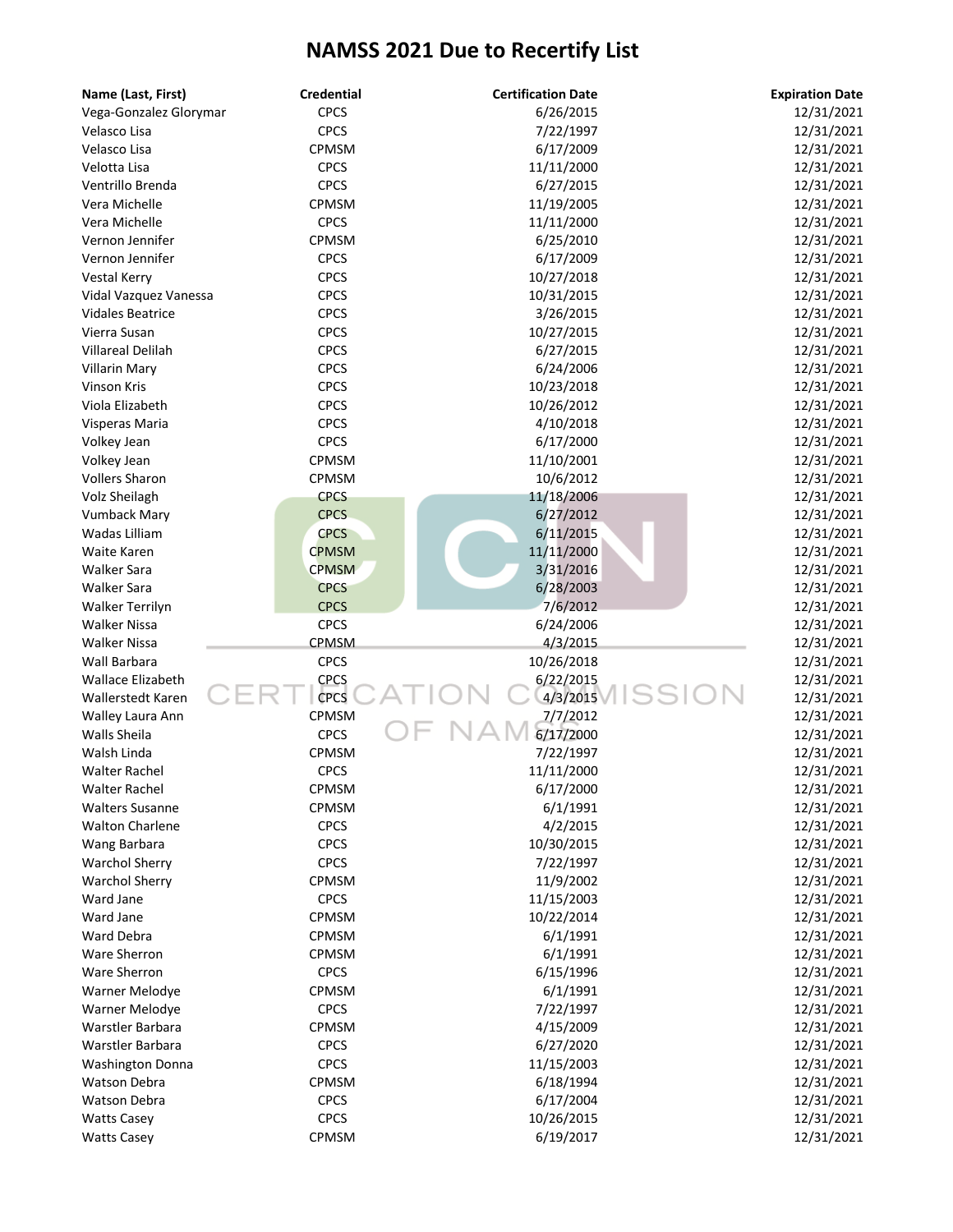| Name (Last, First)       | <b>Credential</b> | <b>Certification Date</b> | <b>Expiration Date</b> |
|--------------------------|-------------------|---------------------------|------------------------|
| Weaver Amy               | CPMSM             | 9/17/2006                 | 12/31/2021             |
| Weber Susan              | <b>CPCS</b>       | 10/26/2012                | 12/31/2021             |
| <b>Weber Teresa</b>      | <b>CPCS</b>       | 6/17/2000                 | 12/31/2021             |
| Weber Mackenzie          | <b>CPCS</b>       | 7/2/2012                  | 12/31/2021             |
| Weber Mackenzie          | CPMSM             | 3/19/2014                 | 12/31/2021             |
| Weber Cynthia            | CPMSM             | 6/1/1991                  | 12/31/2021             |
| <b>Webster Alison</b>    | CPMSM             | 6/1/2007                  | 12/31/2021             |
| <b>Webster Alison</b>    | <b>CPCS</b>       | 6/17/2000                 | 12/31/2021             |
| Webster Emilia           | CPMSM             | 6/16/2001                 | 12/31/2021             |
| Webster Emilia           | <b>CPCS</b>       | 11/11/2000                | 12/31/2021             |
| <b>Webster Nicole</b>    | <b>CPCS</b>       | 6/13/2015                 | 12/31/2021             |
| <b>Webster Nicole</b>    | CPMSM             | 6/24/2017                 | 12/31/2021             |
| Weese Laurie             | CPMSM             | 6/1/2004                  | 12/31/2021             |
| Weese Laurie             | <b>CPCS</b>       | 11/15/2003                | 12/31/2021             |
| Wehrle Joan              | CPMSM             | 6/1/1985                  | 12/31/2021             |
| <b>Weiler Mary</b>       | <b>CPCS</b>       | 6/20/2012                 | 12/31/2021             |
| <b>Weiler Mary</b>       | CPMSM             | 4/2/2016                  | 12/31/2021             |
| Wells Fay                | <b>CPCS</b>       | 7/12/2018                 | 12/31/2021             |
| <b>Wells Annette</b>     | <b>CPCS</b>       | 11/18/2009                | 12/31/2021             |
| Welton Jill              | <b>CPCS</b>       | 4/6/2012                  | 12/31/2021             |
| <b>Wertz Erica</b>       | <b>CPCS</b>       | 6/8/2015                  | 12/31/2021             |
| West Cynthia             | <b>CPCS</b>       | 6/17/2000                 | 12/31/2021             |
| West Tammy               | <b>CPCS</b>       | 6/20/2016                 | 12/31/2021             |
| <b>West Tammy</b>        | <b>CPMSM</b>      | 10/19/2012                | 12/31/2021             |
| <b>Westin Peggy</b>      | <b>CPCS</b>       | 12/1/1997                 | 12/31/2021             |
| <b>Westin Peggy</b>      | <b>CPMSM</b>      | 11/11/2000                | 12/31/2021             |
| Wetherell Debra          | <b>CPMSM</b>      | 4/2/2015                  | 12/31/2021             |
| <b>Wheeler Christine</b> | <b>CPCS</b>       | 10/26/2018                | 12/31/2021             |
| Whisenhunt Cheryle       | <b>CPCS</b>       | 4/3/2012                  | 12/31/2021             |
| Whistler Lynette         | <b>CPCS</b>       | 11/18/2006                | 12/31/2021             |
| White Karla              | <b>CPCS</b>       | 10/27/2015                | 12/31/2021             |
| Whiting Elizabeth        | CPCS              | 6/15/2009                 | 12/31/2021             |
| Whiting Elizabeth        | <b>CPMSM</b>      | SS<br>10/15/2012          | 12/31/2021             |
| Wicke Lindsay            | <b>CPCS</b>       | 4/2/2012                  | 12/31/2021             |
| Wiemann Lisa             | CPMSM             | 7/22/1997                 | 12/31/2021             |
| <b>Wilburn Pam</b>       | CPMSM             | 10/21/2015                | 12/31/2021             |
| Willer Michelle          | <b>CPCS</b>       | 4/2/2012                  | 12/31/2021             |
| <b>WILLHITE AMEE</b>     | CPMSM             | 10/29/2015                | 12/31/2021             |
| <b>WILLHITE AMEE</b>     | <b>CPCS</b>       | 6/25/2012                 | 12/31/2021             |
| Williams Anda            | CPMSM             | 10/19/2012                | 12/31/2021             |
| Williams Loren           | <b>CPMSM</b>      | 10/18/2015                | 12/31/2021             |
| Williams Loren           | <b>CPCS</b>       | 3/25/2012                 | 12/31/2021             |
| Williams LaTasha         | <b>CPCS</b>       | 10/26/2018                | 12/31/2021             |
| Williams Wanda           | CPMSM             | 6/25/2005                 | 12/31/2021             |
| Williams Wanda           | <b>CPCS</b>       | 6/17/2000                 | 12/31/2021             |
| Williams Julie           | <b>CPCS</b>       | 11/10/2001                | 12/31/2021             |
| Williams Julie           | CPMSM             | 6/1/1991                  | 12/31/2021             |
| Williams Sandra          | <b>CPCS</b>       | 10/25/2018                | 12/31/2021             |
| Williams Karen           | <b>CPCS</b>       | 12/1/1997                 | 12/31/2021             |
| Williams Karen           | CPMSM             | 7/22/1997                 | 12/31/2021             |
| Williams Rebecca         | <b>CPCS</b>       | 7/2/2009                  | 12/31/2021             |
| Williams Janet           | <b>CPCS</b>       | 10/26/2012                | 12/31/2021             |
| <b>Williams Cindy</b>    | <b>CPCS</b>       | 3/30/2012                 | 12/31/2021             |
| Williams Kim             | <b>CPCS</b>       | 6/17/2000                 | 12/31/2021             |
| Williams Kim             | CPMSM             | 11/9/2002                 | 12/31/2021             |
| Williams Donna           | <b>CPMSM</b>      | 4/4/2015                  | 12/31/2021             |
| <b>Williams Peggy</b>    | <b>CPCS</b>       | 11/6/2009                 | 12/31/2021             |